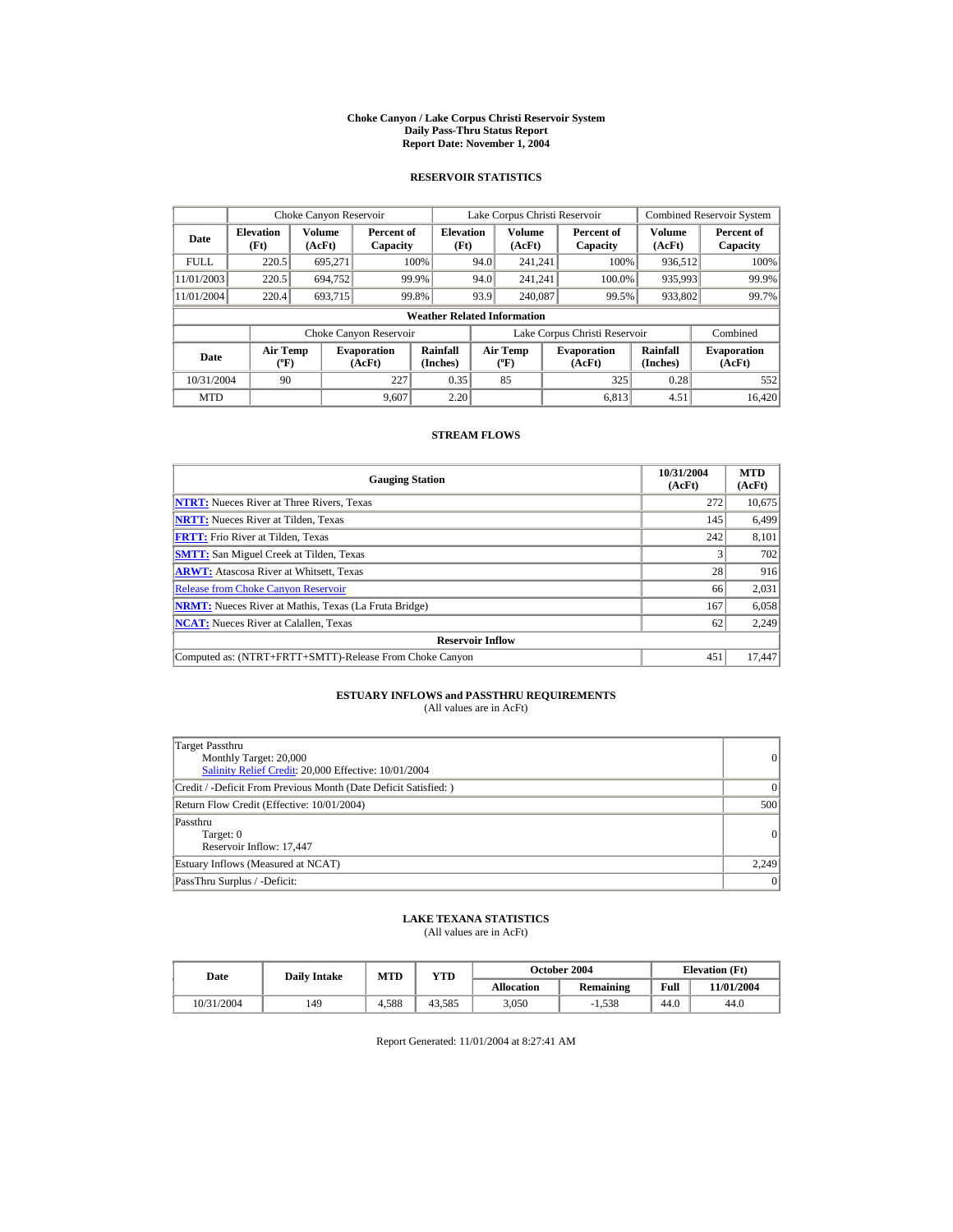#### **Choke Canyon / Lake Corpus Christi Reservoir System Daily Pass-Thru Status Report Report Date: November 2, 2004**

### **RESERVOIR STATISTICS**

|             | Choke Canyon Reservoir                      |                  |                              |                          | Lake Corpus Christi Reservoir             |                  |  |                               |                      | <b>Combined Reservoir System</b> |  |  |
|-------------|---------------------------------------------|------------------|------------------------------|--------------------------|-------------------------------------------|------------------|--|-------------------------------|----------------------|----------------------------------|--|--|
| Date        | <b>Elevation</b><br>(Ft)                    | Volume<br>(AcFt) | Percent of<br>Capacity       | <b>Elevation</b><br>(Ft) |                                           | Volume<br>(AcFt) |  | Percent of<br>Capacity        | Volume<br>(AcFt)     | Percent of<br>Capacity           |  |  |
| <b>FULL</b> | 220.5                                       | 695.271          |                              | 100%                     | 94.0                                      | 241.241          |  | 100%                          | 936,512              | $100\%$                          |  |  |
| 11/02/2003  | 220.5                                       | 695.012          | 100.0%                       |                          | 94.0                                      | 241.241          |  | 100.0%                        | 936,253              | 100.0%                           |  |  |
| 11/02/2004  | 220.5                                       | 693.974          | 99.8%                        |                          | 94.0                                      | 241.241          |  | 100.0%                        | 935,215              | 99.9%                            |  |  |
|             | <b>Weather Related Information</b>          |                  |                              |                          |                                           |                  |  |                               |                      |                                  |  |  |
|             |                                             |                  | Choke Canyon Reservoir       |                          |                                           |                  |  | Lake Corpus Christi Reservoir |                      | Combined                         |  |  |
| Date        | <b>Air Temp</b><br>$({}^{\circ}\mathrm{F})$ |                  | <b>Evaporation</b><br>(AcFt) | Rainfall<br>(Inches)     | <b>Air Temp</b><br>$({}^{\circ}\text{F})$ |                  |  | <b>Evaporation</b><br>(AcFt)  | Rainfall<br>(Inches) | <b>Evaporation</b><br>(AcFt)     |  |  |
| 11/01/2004  | 74                                          |                  | 227                          | 0.06                     |                                           | 85               |  | 123                           | 0.63                 | 350                              |  |  |
| <b>MTD</b>  |                                             |                  | 227                          | 0.06                     |                                           |                  |  | 123                           | 0.63                 | 350                              |  |  |

### **STREAM FLOWS**

| <b>Gauging Station</b>                                       | 11/01/2004<br>(AcFt) | <b>MTD</b><br>(AcFt) |
|--------------------------------------------------------------|----------------------|----------------------|
| <b>NTRT:</b> Nueces River at Three Rivers, Texas             | 274                  | 274                  |
| <b>NRTT:</b> Nueces River at Tilden. Texas                   | 151                  | 151                  |
| <b>FRTT:</b> Frio River at Tilden, Texas                     | 248                  | 248                  |
| <b>SMTT:</b> San Miguel Creek at Tilden, Texas               |                      | 11                   |
| <b>ARWT:</b> Atascosa River at Whitsett, Texas               | 28                   | 28                   |
| <b>Release from Choke Canyon Reservoir</b>                   | 66                   | 66                   |
| <b>NRMT:</b> Nueces River at Mathis, Texas (La Fruta Bridge) | 187                  | 187                  |
| <b>NCAT:</b> Nueces River at Calallen, Texas                 | 34                   | 34                   |
| <b>Reservoir Inflow</b>                                      |                      |                      |
| Computed as: (NTRT+FRTT+SMTT)-Release From Choke Canyon      | 467                  | 467                  |

# **ESTUARY INFLOWS and PASSTHRU REQUIREMENTS**<br>(All values are in AcFt)

| Target Passthru<br>Monthly Target: 9,000<br>Salinity Relief Credit: 0 Effective: | 9.000 |
|----------------------------------------------------------------------------------|-------|
| Credit / -Deficit From Previous Month (Date Deficit Satisfied:)                  | 2,249 |
| Return Flow Credit (Effective: 11/01/2004)                                       | 500   |
| Passthru<br>Target: 9,000<br>Reservoir Inflow: 467                               | 467   |
| Estuary Inflows (Measured at NCAT)                                               | 34    |
| PassThru Surplus / -Deficit:                                                     | 0     |

## **LAKE TEXANA STATISTICS**

(All values are in AcFt)

| Date      | <b>Daily Intake</b> | <b>MTD</b> | YTD    |                   | November 2004 | <b>Elevation</b> (Ft) |            |
|-----------|---------------------|------------|--------|-------------------|---------------|-----------------------|------------|
|           |                     |            |        | <b>Allocation</b> | Remaining     | Full                  | 11/02/2004 |
| 1/01/2004 | 158                 | 158        | 43.743 | 3.050             | 2.892         | 44.0                  | 44.1       |

Report Generated: 11/02/2004 at 8:57:49 AM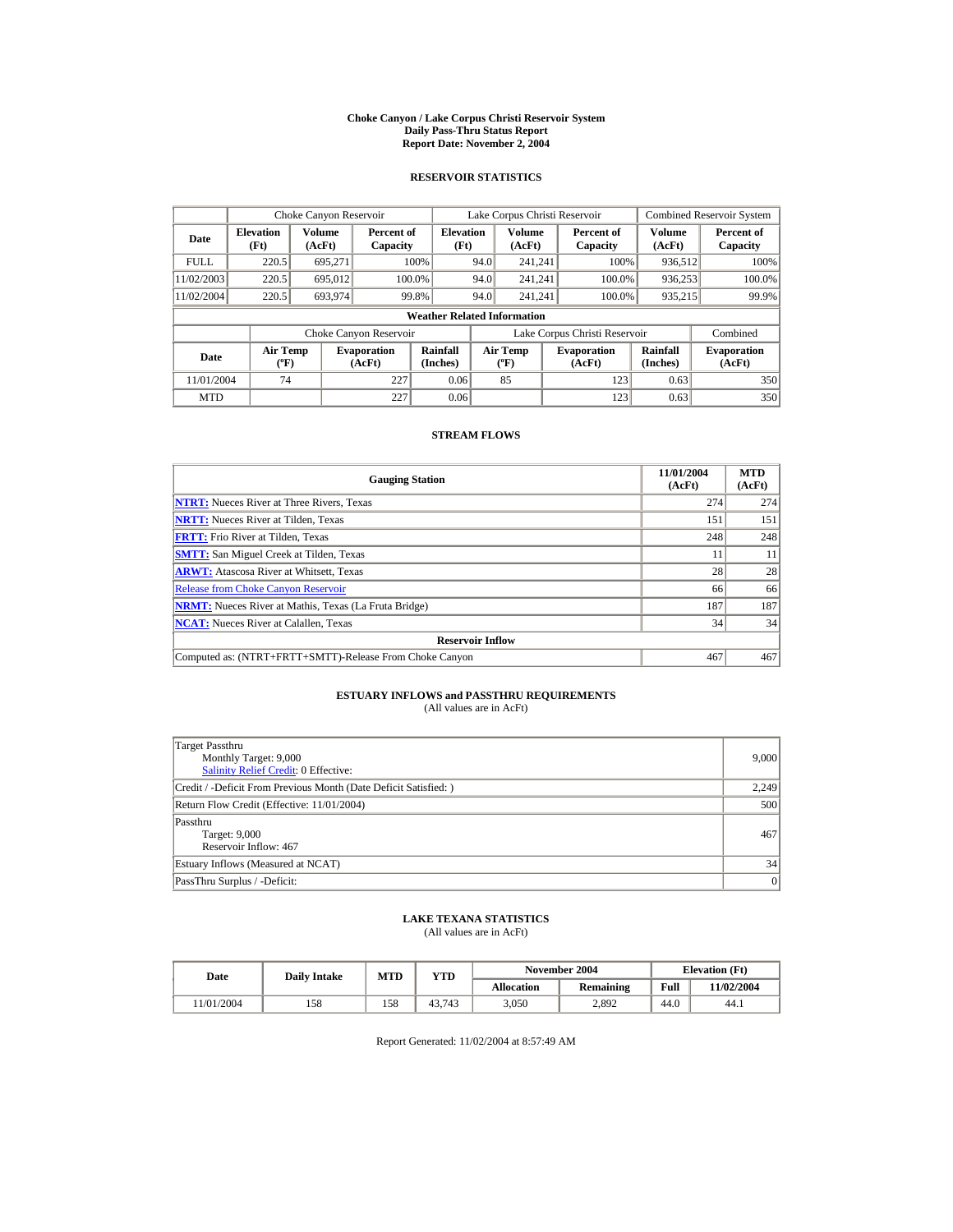#### **Choke Canyon / Lake Corpus Christi Reservoir System Daily Pass-Thru Status Report Report Date: November 3, 2004**

### **RESERVOIR STATISTICS**

|             | Choke Canyon Reservoir                      |                  |                              |                          | Lake Corpus Christi Reservoir             |                  |  |                               |                      | <b>Combined Reservoir System</b> |  |  |
|-------------|---------------------------------------------|------------------|------------------------------|--------------------------|-------------------------------------------|------------------|--|-------------------------------|----------------------|----------------------------------|--|--|
| Date        | <b>Elevation</b><br>(Ft)                    | Volume<br>(AcFt) | Percent of<br>Capacity       | <b>Elevation</b><br>(Ft) |                                           | Volume<br>(AcFt) |  | Percent of<br>Capacity        | Volume<br>(AcFt)     | Percent of<br>Capacity           |  |  |
| <b>FULL</b> | 220.5                                       | 695.271          |                              | 100%                     | 94.0                                      | 241.241          |  | 100%                          | 936,512              | 100%                             |  |  |
| 11/03/2003  | 220.5                                       | 695.012          |                              | 100.0%                   | 94.0                                      | 241.241          |  | 100.0%                        | 936,253              | 100.0%                           |  |  |
| 11/03/2004  | 220.4                                       | 693.455          |                              | 99.7%                    | 94.0                                      | 241,048          |  | 99.9%                         | 934,503              | 99.8%                            |  |  |
|             | <b>Weather Related Information</b>          |                  |                              |                          |                                           |                  |  |                               |                      |                                  |  |  |
|             |                                             |                  | Choke Canyon Reservoir       |                          |                                           |                  |  | Lake Corpus Christi Reservoir |                      | Combined                         |  |  |
| Date        | <b>Air Temp</b><br>$({}^{\circ}\mathrm{F})$ |                  | <b>Evaporation</b><br>(AcFt) | Rainfall<br>(Inches)     | <b>Air Temp</b><br>$({}^{\circ}\text{F})$ |                  |  | <b>Evaporation</b><br>(AcFt)  | Rainfall<br>(Inches) | <b>Evaporation</b><br>(AcFt)     |  |  |
| 11/02/2004  | 68                                          |                  | 378                          | 0.00                     |                                           | 69               |  | 168                           | 0.00                 | 546                              |  |  |
| <b>MTD</b>  |                                             |                  | 605                          | 0.06                     |                                           |                  |  | 291                           | 0.63                 | 896                              |  |  |

### **STREAM FLOWS**

| <b>Gauging Station</b>                                       | 11/02/2004<br>(AcFt) | <b>MTD</b><br>(AcFt) |
|--------------------------------------------------------------|----------------------|----------------------|
| <b>NTRT:</b> Nueces River at Three Rivers, Texas             | 274                  | 548                  |
| <b>NRTT:</b> Nueces River at Tilden. Texas                   | 145                  | 296                  |
| <b>FRTT:</b> Frio River at Tilden, Texas                     | 234                  | 482                  |
| <b>SMTT:</b> San Miguel Creek at Tilden, Texas               | 13                   | 24                   |
| <b>ARWT:</b> Atascosa River at Whitsett, Texas               | 26                   | 54                   |
| <b>Release from Choke Canyon Reservoir</b>                   | 66                   | 131                  |
| <b>NRMT:</b> Nueces River at Mathis, Texas (La Fruta Bridge) | 899                  | 1.086                |
| <b>NCAT:</b> Nueces River at Calallen, Texas                 | 79                   | 113                  |
| <b>Reservoir Inflow</b>                                      |                      |                      |
| Computed as: (NTRT+FRTT+SMTT)-Release From Choke Canyon      | 456                  | 923                  |

# **ESTUARY INFLOWS and PASSTHRU REQUIREMENTS**<br>(All values are in AcFt)

| Target Passthru<br>Monthly Target: 9,000<br><b>Salinity Relief Credit: 0 Effective:</b> | 9.000 |
|-----------------------------------------------------------------------------------------|-------|
| Credit / -Deficit From Previous Month (Date Deficit Satisfied:)                         | 2,249 |
| Return Flow Credit (Effective: 11/01/2004)                                              | 500   |
| Passthru<br>Target: 9,000<br>Reservoir Inflow: 923                                      | 923   |
| Estuary Inflows (Measured at NCAT)                                                      | 113   |
| PassThru Surplus / -Deficit:                                                            | 0     |

## **LAKE TEXANA STATISTICS**

(All values are in AcFt)

| Date      | <b>Daily Intake</b> | MTD | $_{\rm VTD}$ |            | November 2004 | <b>Elevation</b> (Ft) |            |
|-----------|---------------------|-----|--------------|------------|---------------|-----------------------|------------|
|           |                     |     |              | Allocation | Remaining     | Full                  | 11/03/2004 |
| 1/02/2004 | 149                 | 306 | 43.892       | 3.050      | 2.744         | 44.0                  | 44.0       |

Report Generated: 11/03/2004 at 8:43:01 AM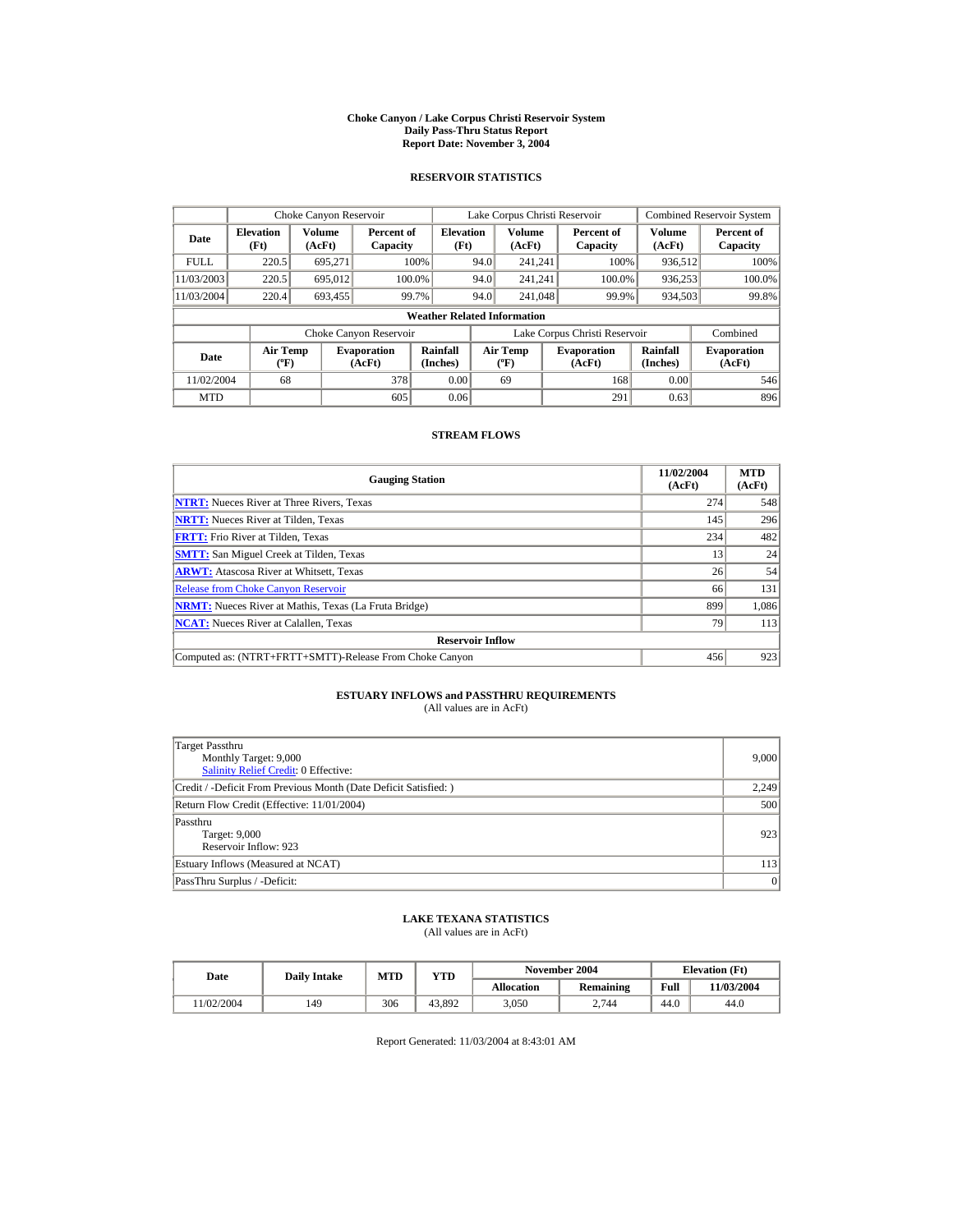#### **Choke Canyon / Lake Corpus Christi Reservoir System Daily Pass-Thru Status Report Report Date: November 4, 2004**

### **RESERVOIR STATISTICS**

|             | Choke Canyon Reservoir                      |                  |                              |                          |      | Lake Corpus Christi Reservoir             |  |                               |                      | <b>Combined Reservoir System</b> |  |  |
|-------------|---------------------------------------------|------------------|------------------------------|--------------------------|------|-------------------------------------------|--|-------------------------------|----------------------|----------------------------------|--|--|
| Date        | <b>Elevation</b><br>(Ft)                    | Volume<br>(AcFt) | Percent of<br>Capacity       | <b>Elevation</b><br>(Ft) |      | Volume<br>(AcFt)                          |  | Percent of<br>Capacity        | Volume<br>(AcFt)     | Percent of<br>Capacity           |  |  |
| <b>FULL</b> | 220.5                                       | 695.271          |                              | 100%                     | 94.0 | 241.241                                   |  | 100%                          | 936,512              | 100%                             |  |  |
| 11/04/2003  | 220.5                                       | 694.752          |                              | 99.9%                    | 94.0 | 241.241                                   |  | 100.0%                        | 935,993              | 99.9%                            |  |  |
| 11/04/2004  | 220.4                                       | 691,639          |                              | 99.5%                    | 93.9 | 239,894                                   |  | 99.4%                         | 931,533              | 99.5%                            |  |  |
|             | <b>Weather Related Information</b>          |                  |                              |                          |      |                                           |  |                               |                      |                                  |  |  |
|             |                                             |                  | Choke Canyon Reservoir       |                          |      |                                           |  | Lake Corpus Christi Reservoir |                      | Combined                         |  |  |
| Date        | <b>Air Temp</b><br>$({}^{\circ}\mathrm{F})$ |                  | <b>Evaporation</b><br>(AcFt) | Rainfall<br>(Inches)     |      | <b>Air Temp</b><br>$({}^{\circ}\text{F})$ |  | <b>Evaporation</b><br>(AcFt)  | Rainfall<br>(Inches) | <b>Evaporation</b><br>(AcFt)     |  |  |
| 11/03/2004  | 65                                          |                  | 407                          | 0.00                     |      | 65                                        |  | 302                           | 0.00                 | 709                              |  |  |
| <b>MTD</b>  |                                             |                  | 1.012                        | 0.06                     |      |                                           |  | 593                           | 0.63                 | 1,605                            |  |  |

### **STREAM FLOWS**

| <b>Gauging Station</b>                                       | 11/03/2004<br>(AcFt) | <b>MTD</b><br>(AcFt) |
|--------------------------------------------------------------|----------------------|----------------------|
| <b>NTRT:</b> Nueces River at Three Rivers, Texas             | 272                  | 820                  |
| <b>NRTT:</b> Nueces River at Tilden, Texas                   | 143                  | 439                  |
| <b>FRTT:</b> Frio River at Tilden, Texas                     | 234                  | 717                  |
| <b>SMTT:</b> San Miguel Creek at Tilden, Texas               |                      | 32                   |
| <b>ARWT:</b> Atascosa River at Whitsett, Texas               | 60                   | 113                  |
| <b>Release from Choke Canyon Reservoir</b>                   | 66                   | 197                  |
| <b>NRMT:</b> Nueces River at Mathis, Texas (La Fruta Bridge) | 415                  | 1,501                |
| <b>NCAT:</b> Nueces River at Calallen, Texas                 | 520                  | 633                  |
| <b>Reservoir Inflow</b>                                      |                      |                      |
| Computed as: (NTRT+FRTT+SMTT)-Release From Choke Canyon      | 449                  | 1,371                |

# **ESTUARY INFLOWS and PASSTHRU REQUIREMENTS**<br>(All values are in AcFt)

| Target Passthru<br>Monthly Target: 9,000<br>Salinity Relief Credit: 0 Effective: | 9,000 |
|----------------------------------------------------------------------------------|-------|
| Credit / -Deficit From Previous Month (Date Deficit Satisfied:)                  | 2,249 |
| Return Flow Credit (Effective: 11/01/2004)                                       | 500   |
| Passthru<br>Target: 9,000<br>Reservoir Inflow: 1,371                             | 1.371 |
| Estuary Inflows (Measured at NCAT)                                               | 633   |
| PassThru Surplus / -Deficit:                                                     | 0     |

## **LAKE TEXANA STATISTICS**

(All values are in AcFt)

| Date      | <b>Daily Intake</b> | MTD | $_{\rm VTD}$ |            | November 2004 | <b>Elevation</b> (Ft) |            |
|-----------|---------------------|-----|--------------|------------|---------------|-----------------------|------------|
|           |                     |     |              | Allocation | Remaining     | Full                  | 11/04/2004 |
| 1/03/2004 | 149                 | 455 | 44,040       | 3.050      | 2,595         | 44.0                  | 44.0       |

Report Generated: 11/04/2004 at 8:33:20 AM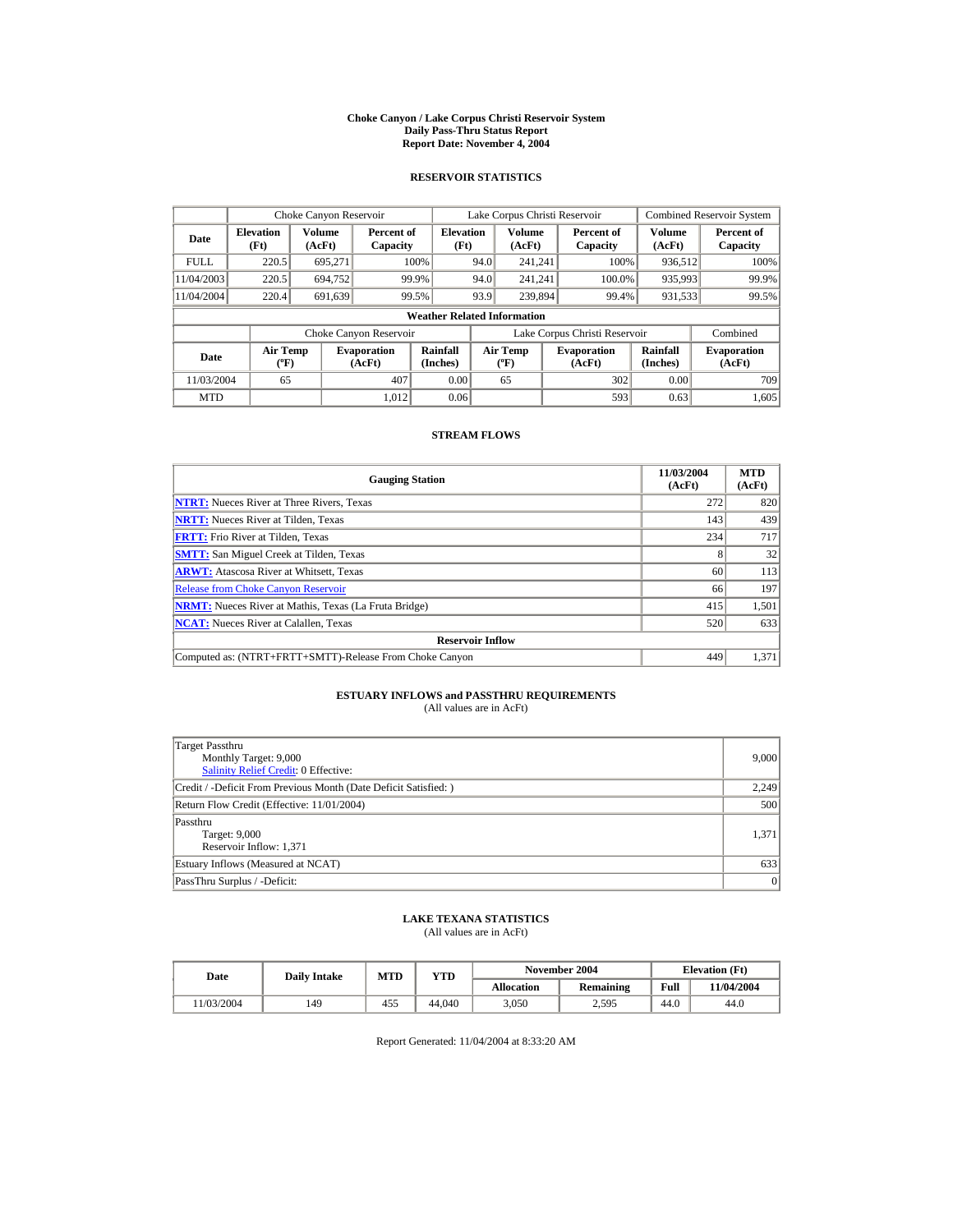#### **Choke Canyon / Lake Corpus Christi Reservoir System Daily Pass-Thru Status Report Report Date: November 5, 2004**

### **RESERVOIR STATISTICS**

|             | Choke Canyon Reservoir                      |                  |                              |                          |      | Lake Corpus Christi Reservoir             |  |                               |                      | <b>Combined Reservoir System</b> |  |  |
|-------------|---------------------------------------------|------------------|------------------------------|--------------------------|------|-------------------------------------------|--|-------------------------------|----------------------|----------------------------------|--|--|
| Date        | <b>Elevation</b><br>(Ft)                    | Volume<br>(AcFt) | Percent of<br>Capacity       | <b>Elevation</b><br>(Ft) |      | Volume<br>(AcFt)                          |  | Percent of<br>Capacity        | Volume<br>(AcFt)     | Percent of<br>Capacity           |  |  |
| <b>FULL</b> | 220.5                                       | 695.271          |                              | 100%                     | 94.0 | 241.241                                   |  | 100%                          | 936,512              | 100%                             |  |  |
| 11/05/2003  | 220.5                                       | 694.493          |                              | 99.9%                    | 94.0 | 241.241                                   |  | 100.0%                        | 935,734              | 99.9%                            |  |  |
| 11/05/2004  | 220.3                                       | 690.861          |                              | 99.4%                    | 93.9 | 239,510                                   |  | 99.3%                         | 930.371              | 99.3%                            |  |  |
|             | <b>Weather Related Information</b>          |                  |                              |                          |      |                                           |  |                               |                      |                                  |  |  |
|             |                                             |                  | Choke Canyon Reservoir       |                          |      |                                           |  | Lake Corpus Christi Reservoir |                      | Combined                         |  |  |
| Date        | <b>Air Temp</b><br>$({}^{\circ}\mathrm{F})$ |                  | <b>Evaporation</b><br>(AcFt) | Rainfall<br>(Inches)     |      | <b>Air Temp</b><br>$({}^{\circ}\text{F})$ |  | <b>Evaporation</b><br>(AcFt)  | Rainfall<br>(Inches) | <b>Evaporation</b><br>(AcFt)     |  |  |
| 11/04/2004  | 75                                          |                  | 211                          | 0.00                     |      | 71                                        |  | 179                           | 0.00                 | 390                              |  |  |
| <b>MTD</b>  |                                             |                  | 1.223                        | 0.06                     |      |                                           |  | 772                           | 0.63                 | 1.995                            |  |  |

### **STREAM FLOWS**

| <b>Gauging Station</b>                                       | 11/04/2004<br>(AcFt) | <b>MTD</b><br>(AcFt) |
|--------------------------------------------------------------|----------------------|----------------------|
| <b>NTRT:</b> Nueces River at Three Rivers, Texas             | 276                  | 1.096                |
| <b>NRTT:</b> Nueces River at Tilden, Texas                   | 145                  | 584                  |
| <b>FRTT:</b> Frio River at Tilden, Texas                     | 242                  | 959                  |
| <b>SMTT:</b> San Miguel Creek at Tilden, Texas               |                      | 37                   |
| <b>ARWT:</b> Atascosa River at Whitsett, Texas               | 44                   | 157                  |
| <b>Release from Choke Canyon Reservoir</b>                   | 66                   | 262                  |
| <b>NRMT:</b> Nueces River at Mathis, Texas (La Fruta Bridge) | 85                   | 1,586                |
| <b>NCAT:</b> Nueces River at Calallen, Texas                 | 328                  | 961                  |
| <b>Reservoir Inflow</b>                                      |                      |                      |
| Computed as: (NTRT+FRTT+SMTT)-Release From Choke Canyon      | 458                  | 1,829                |

# **ESTUARY INFLOWS and PASSTHRU REQUIREMENTS**<br>(All values are in AcFt)

| Target Passthru<br>Monthly Target: 9,000<br><b>Salinity Relief Credit: 0 Effective:</b> | 9,000 |
|-----------------------------------------------------------------------------------------|-------|
| Credit / -Deficit From Previous Month (Date Deficit Satisfied:)                         | 2,249 |
| Return Flow Credit (Effective: 11/01/2004)                                              | 500   |
| Passthru<br>Target: 9,000<br>Reservoir Inflow: 1,829                                    | 1,829 |
| Estuary Inflows (Measured at NCAT)                                                      | 961   |
| PassThru Surplus / -Deficit:                                                            | 0     |

## **LAKE TEXANA STATISTICS**

(All values are in AcFt)

| Date      | <b>Daily Intake</b> | MTD | $_{\rm VTD}$ |            | November 2004 |      | <b>Elevation</b> (Ft) |
|-----------|---------------------|-----|--------------|------------|---------------|------|-----------------------|
|           |                     |     |              | Allocation | Remaining     | Full | 11/05/2004            |
| 1/04/2004 | 146                 | 601 | 44.186       | 3.050      | 2.449         | 44.0 | 44.0                  |

Report Generated: 11/05/2004 at 9:58:45 AM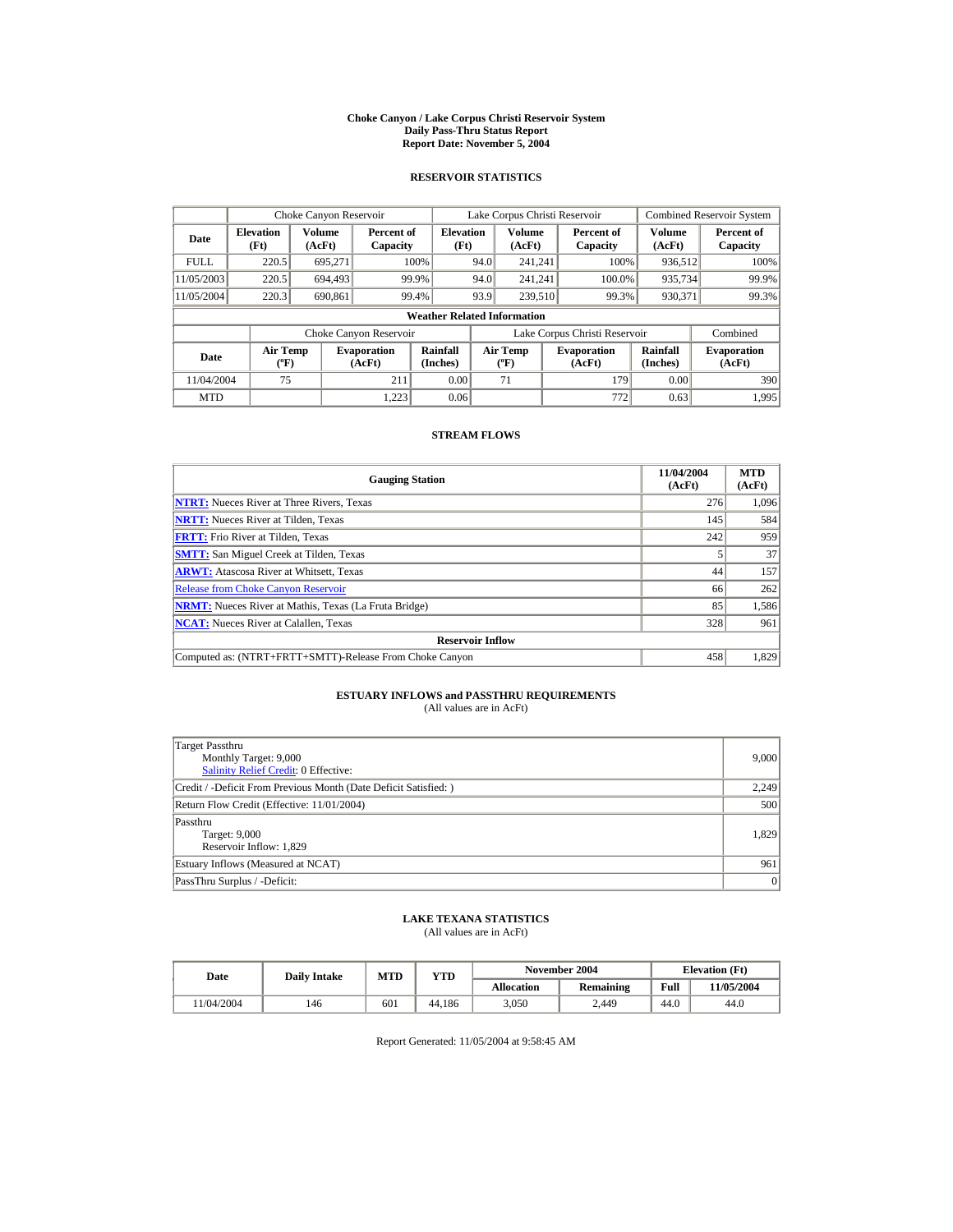#### **Choke Canyon / Lake Corpus Christi Reservoir System Daily Pass-Thru Status Report Report Date: November 6, 2004**

### **RESERVOIR STATISTICS**

|             | Choke Canyon Reservoir                      |                  |                              |                          |      | Lake Corpus Christi Reservoir             |  |                               |                      | <b>Combined Reservoir System</b> |  |  |
|-------------|---------------------------------------------|------------------|------------------------------|--------------------------|------|-------------------------------------------|--|-------------------------------|----------------------|----------------------------------|--|--|
| Date        | <b>Elevation</b><br>(Ft)                    | Volume<br>(AcFt) | Percent of<br>Capacity       | <b>Elevation</b><br>(Ft) |      | <b>Volume</b><br>(AcFt)                   |  | Percent of<br>Capacity        | Volume<br>(AcFt)     | Percent of<br>Capacity           |  |  |
| <b>FULL</b> | 220.5                                       | 695.271          |                              | 100%                     | 94.0 | 241.241                                   |  | 100%                          | 936,512              | 100%                             |  |  |
| 11/06/2003  | 220.5                                       | 694.493          |                              | 99.9%                    | 94.0 | 241.241                                   |  | 100.0%                        | 935,734              | 99.9%                            |  |  |
| 11/06/2004  | 220.3                                       | 690,083          |                              | 99.3%                    | 93.9 | 238,935                                   |  | 99.0%                         | 929,018              | 99.2%                            |  |  |
|             | <b>Weather Related Information</b>          |                  |                              |                          |      |                                           |  |                               |                      |                                  |  |  |
|             |                                             |                  | Choke Canyon Reservoir       |                          |      |                                           |  | Lake Corpus Christi Reservoir |                      | Combined                         |  |  |
| Date        | <b>Air Temp</b><br>$({}^{\circ}\mathrm{F})$ |                  | <b>Evaporation</b><br>(AcFt) | Rainfall<br>(Inches)     |      | <b>Air Temp</b><br>$({}^{\circ}\text{F})$ |  | <b>Evaporation</b><br>(AcFt)  | Rainfall<br>(Inches) | <b>Evaporation</b><br>(AcFt)     |  |  |
| 11/05/2004  | 75                                          |                  | 196                          | 0.00                     |      | 72                                        |  | 168                           | 0.00                 | 364                              |  |  |
| <b>MTD</b>  |                                             |                  | 1.419                        | 0.06                     |      |                                           |  | 940                           | 0.63                 | 2,359                            |  |  |

### **STREAM FLOWS**

| <b>Gauging Station</b>                                       | 11/05/2004<br>(AcFt) | <b>MTD</b><br>(AcFt) |
|--------------------------------------------------------------|----------------------|----------------------|
| <b>NTRT:</b> Nueces River at Three Rivers, Texas             | 296                  | 1,391                |
| <b>NRTT:</b> Nueces River at Tilden, Texas                   | 147                  | 730                  |
| <b>FRTT:</b> Frio River at Tilden, Texas                     | 234                  | 1,193                |
| <b>SMTT:</b> San Miguel Creek at Tilden, Texas               |                      | 44                   |
| <b>ARWT:</b> Atascosa River at Whitsett, Texas               | 60                   | 216                  |
| <b>Release from Choke Canyon Reservoir</b>                   | 66                   | 328                  |
| <b>NRMT:</b> Nueces River at Mathis, Texas (La Fruta Bridge) | 139                  | 1.725                |
| <b>NCAT:</b> Nueces River at Calallen, Texas                 | 83                   | 1.044                |
| <b>Reservoir Inflow</b>                                      |                      |                      |
| Computed as: (NTRT+FRTT+SMTT)-Release From Choke Canyon      | 472                  | 2,301                |

# **ESTUARY INFLOWS and PASSTHRU REQUIREMENTS**<br>(All values are in AcFt)

| Target Passthru<br>Monthly Target: 9,000<br>Salinity Relief Credit: 0 Effective: | 9,000 |
|----------------------------------------------------------------------------------|-------|
| Credit / -Deficit From Previous Month (Date Deficit Satisfied:)                  | 2,249 |
| Return Flow Credit (Effective: 11/01/2004)                                       | 500   |
| Passthru<br>Target: 9,000<br>Reservoir Inflow: 2,301                             | 2,301 |
| Estuary Inflows (Measured at NCAT)                                               | 1,044 |
| PassThru Surplus / -Deficit:                                                     | 0     |

## **LAKE TEXANA STATISTICS**

(All values are in AcFt)

| Date      | <b>Daily Intake</b> | November 2004<br>MTD<br>YTD |        |                   |           | <b>Elevation</b> (Ft) |            |
|-----------|---------------------|-----------------------------|--------|-------------------|-----------|-----------------------|------------|
|           |                     |                             |        | <b>Allocation</b> | Remaining | Full                  | 11/06/2004 |
| 1/05/2004 | 149                 | 750                         | 44.335 | 3.050             | 2.300     | 44.0                  | 44.0       |

Report Generated: 11/06/2004 at 8:42:17 AM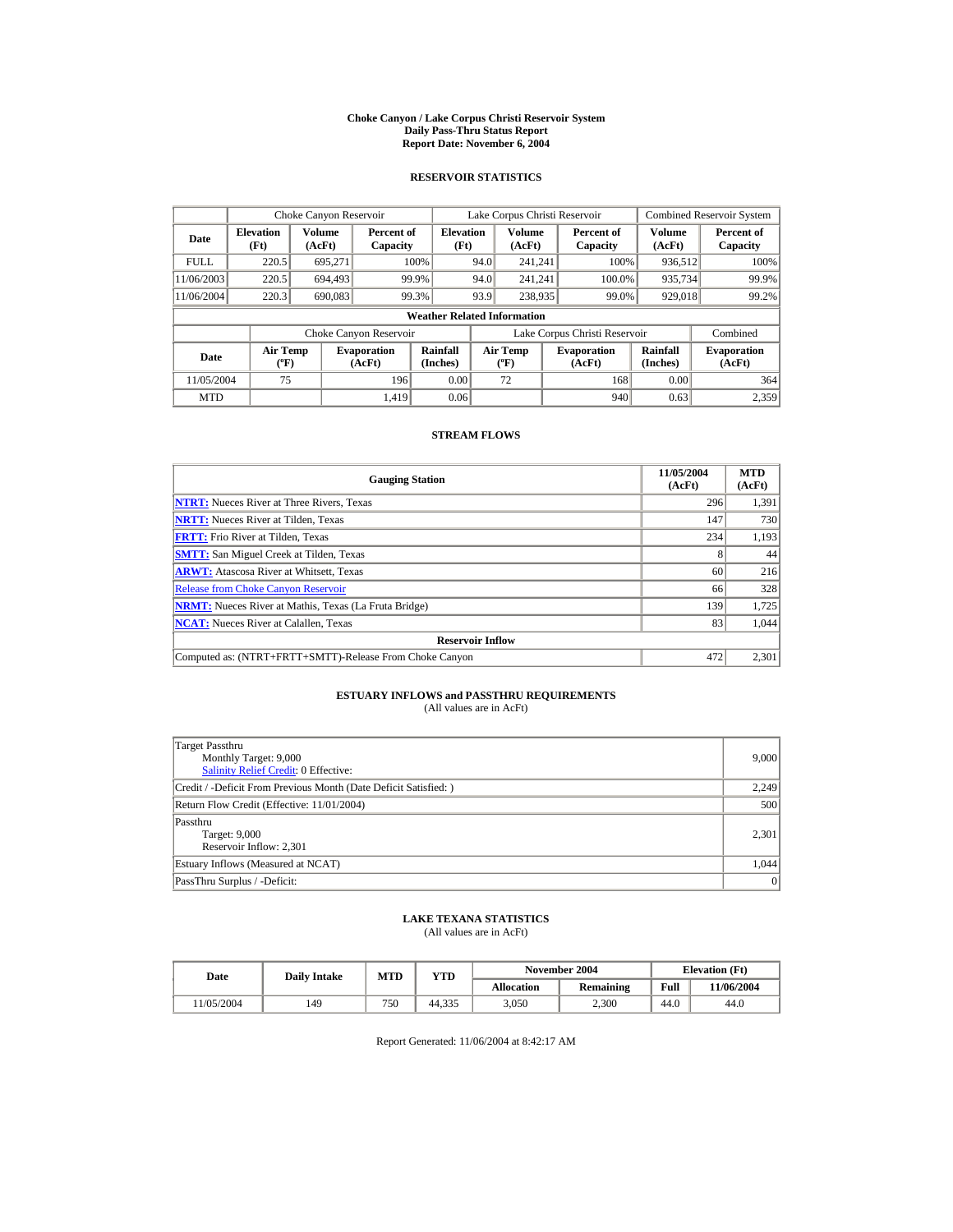#### **Choke Canyon / Lake Corpus Christi Reservoir System Daily Pass-Thru Status Report Report Date: November 7, 2004**

### **RESERVOIR STATISTICS**

|             | Choke Canyon Reservoir                      |                  |                              |                          | Lake Corpus Christi Reservoir |                                           |  |                               |                      | <b>Combined Reservoir System</b> |  |  |
|-------------|---------------------------------------------|------------------|------------------------------|--------------------------|-------------------------------|-------------------------------------------|--|-------------------------------|----------------------|----------------------------------|--|--|
| Date        | <b>Elevation</b><br>(Ft)                    | Volume<br>(AcFt) | Percent of<br>Capacity       | <b>Elevation</b><br>(Ft) |                               | Volume<br>(AcFt)                          |  | Percent of<br>Capacity        | Volume<br>(AcFt)     | Percent of<br>Capacity           |  |  |
| <b>FULL</b> | 220.5                                       | 695.271          |                              | 100%                     | 94.0                          | 241.241                                   |  | 100%                          | 936,512              | 100%                             |  |  |
| 11/07/2003  | 220.5                                       | 694.233          |                              | 99.9%                    | 94.0                          | 241.241                                   |  | 100.0%                        | 935,474              | 99.9%                            |  |  |
| 11/07/2004  | 220.3                                       | 689.311          |                              | 99.1%                    | 93.9                          | 238,743                                   |  | 99.0%                         | 928,054              | 99.1%                            |  |  |
|             | <b>Weather Related Information</b>          |                  |                              |                          |                               |                                           |  |                               |                      |                                  |  |  |
|             |                                             |                  | Choke Canyon Reservoir       |                          |                               |                                           |  | Lake Corpus Christi Reservoir |                      | Combined                         |  |  |
| Date        | <b>Air Temp</b><br>$({}^{\circ}\mathrm{F})$ |                  | <b>Evaporation</b><br>(AcFt) | Rainfall<br>(Inches)     |                               | <b>Air Temp</b><br>$({}^{\circ}\text{F})$ |  | <b>Evaporation</b><br>(AcFt)  | Rainfall<br>(Inches) | <b>Evaporation</b><br>(AcFt)     |  |  |
| 11/06/2004  | 80                                          |                  | 226                          | 0.00                     |                               | 80                                        |  | 179                           | 0.00                 | 405                              |  |  |
| <b>MTD</b>  |                                             |                  | 1.645                        | 0.06                     |                               |                                           |  | 1.119                         | 0.63                 | 2.764                            |  |  |

### **STREAM FLOWS**

| <b>Gauging Station</b>                                       | 11/06/2004<br>(AcFt) | <b>MTD</b><br>(AcFt) |
|--------------------------------------------------------------|----------------------|----------------------|
| <b>NTRT:</b> Nueces River at Three Rivers, Texas             | 290                  | 1,681                |
| <b>NRTT:</b> Nueces River at Tilden. Texas                   | 131                  | 861                  |
| <b>FRTT:</b> Frio River at Tilden, Texas                     | 240                  | 1,433                |
| <b>SMTT:</b> San Miguel Creek at Tilden, Texas               | 17                   | 62                   |
| <b>ARWT:</b> Atascosa River at Whitsett, Texas               | 56                   | 272                  |
| <b>Release from Choke Canyon Reservoir</b>                   | 66                   | 393                  |
| <b>NRMT:</b> Nueces River at Mathis, Texas (La Fruta Bridge) | 137                  | 1,862                |
| <b>NCAT:</b> Nueces River at Calallen, Texas                 | 58                   | 1,102                |
| <b>Reservoir Inflow</b>                                      |                      |                      |
| Computed as: (NTRT+FRTT+SMTT)-Release From Choke Canyon      | 482                  | 2,783                |

## **ESTUARY INFLOWS and PASSTHRU REQUIREMENTS**<br>(All values are in AcFt)

| Target Passthru<br>Monthly Target: 9,000<br><b>Salinity Relief Credit: 0 Effective:</b> | 9,000 |
|-----------------------------------------------------------------------------------------|-------|
| Credit / -Deficit From Previous Month (Date Deficit Satisfied:)                         | 2,249 |
| Return Flow Credit (Effective: 11/01/2004)                                              | 500   |
| Passthru<br>Target: 9,000<br>Reservoir Inflow: 2,783                                    | 2,783 |
| Estuary Inflows (Measured at NCAT)                                                      | 1,102 |
| PassThru Surplus / -Deficit:                                                            | 1.068 |

## **LAKE TEXANA STATISTICS**

(All values are in AcFt)

| Date      | <b>Daily Intake</b> | MTD | $_{\rm VTD}$ |            | November 2004 | <b>Elevation</b> (Ft) |            |
|-----------|---------------------|-----|--------------|------------|---------------|-----------------------|------------|
|           |                     |     |              | Allocation | Remaining     | Full                  | 11/07/2004 |
| 1/06/2004 | 149                 | 898 | 44.483       | 3.050      | 2.152         | 44.0                  | 44.0       |

Report Generated: 11/07/2004 at 8:29:07 AM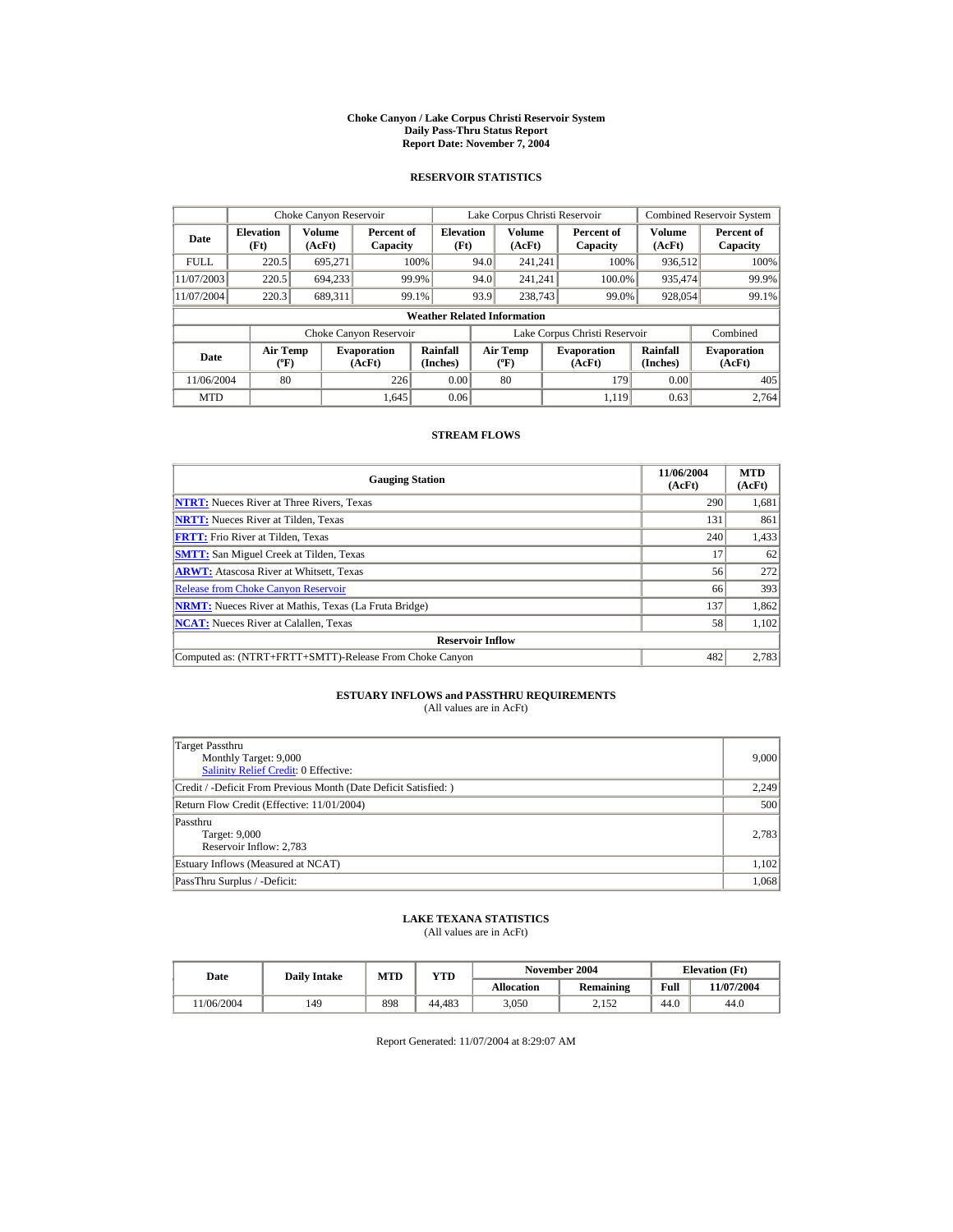#### **Choke Canyon / Lake Corpus Christi Reservoir System Daily Pass-Thru Status Report Report Date: November 8, 2004**

### **RESERVOIR STATISTICS**

|             | Choke Canyon Reservoir                      |                  |                              |                          | Lake Corpus Christi Reservoir |                                           |  |                               |                      | <b>Combined Reservoir System</b> |  |  |
|-------------|---------------------------------------------|------------------|------------------------------|--------------------------|-------------------------------|-------------------------------------------|--|-------------------------------|----------------------|----------------------------------|--|--|
| Date        | <b>Elevation</b><br>(Ft)                    | Volume<br>(AcFt) | Percent of<br>Capacity       | <b>Elevation</b><br>(Ft) |                               | Volume<br>(AcFt)                          |  | Percent of<br>Capacity        | Volume<br>(AcFt)     | Percent of<br>Capacity           |  |  |
| <b>FULL</b> | 220.5                                       | 695.271          |                              | 100%                     | 94.0                          | 241.241                                   |  | 100%                          | 936,512              | 100%                             |  |  |
| 11/08/2003  | 220.5                                       | 693,974          | 99.8%                        |                          | 94.0                          | 241.241                                   |  | 100.0%                        | 935,215              | 99.9%                            |  |  |
| 11/08/2004  | 220.3                                       | 689,054          | 99.1%                        |                          | 93.9                          | 238,743                                   |  | 99.0%                         | 927.797              | 99.1%                            |  |  |
|             | <b>Weather Related Information</b>          |                  |                              |                          |                               |                                           |  |                               |                      |                                  |  |  |
|             |                                             |                  | Choke Canyon Reservoir       |                          |                               |                                           |  | Lake Corpus Christi Reservoir |                      | Combined                         |  |  |
| Date        | <b>Air Temp</b><br>$({}^{\circ}\mathrm{F})$ |                  | <b>Evaporation</b><br>(AcFt) | Rainfall<br>(Inches)     |                               | <b>Air Temp</b><br>$({}^{\circ}\text{F})$ |  | <b>Evaporation</b><br>(AcFt)  | Rainfall<br>(Inches) | <b>Evaporation</b><br>(AcFt)     |  |  |
| 11/07/2004  | 84                                          |                  | 226                          | 0.00                     |                               | 82                                        |  | 145                           | 0.00                 | 371                              |  |  |
| <b>MTD</b>  |                                             |                  | 1.871                        | 0.06                     |                               |                                           |  | 1.264                         | 0.63                 | 3,135                            |  |  |

### **STREAM FLOWS**

| <b>Gauging Station</b>                                       | 11/07/2004<br>(AcFt) | <b>MTD</b><br>(AcFt) |
|--------------------------------------------------------------|----------------------|----------------------|
| <b>NTRT:</b> Nueces River at Three Rivers, Texas             | 272                  | 1,953                |
| <b>NRTT:</b> Nueces River at Tilden, Texas                   | 129                  | 991                  |
| <b>FRTT:</b> Frio River at Tilden, Texas                     | 252                  | 1,685                |
| <b>SMTT:</b> San Miguel Creek at Tilden, Texas               | 13                   | 74                   |
| <b>ARWT:</b> Atascosa River at Whitsett, Texas               | 52                   | 324                  |
| <b>Release from Choke Canyon Reservoir</b>                   | 66                   | 459                  |
| <b>NRMT:</b> Nueces River at Mathis, Texas (La Fruta Bridge) | 137                  | 1.999                |
| <b>NCAT:</b> Nueces River at Calallen, Texas                 | 34                   | 1,135                |
| <b>Reservoir Inflow</b>                                      |                      |                      |
| Computed as: (NTRT+FRTT+SMTT)-Release From Choke Canyon      | 471                  | 3,254                |

# **ESTUARY INFLOWS and PASSTHRU REQUIREMENTS**<br>(All values are in AcFt)

| Target Passthru<br>Monthly Target: 9,000<br><b>Salinity Relief Credit: 0 Effective:</b> | 9,000 |
|-----------------------------------------------------------------------------------------|-------|
| Credit / -Deficit From Previous Month (Date Deficit Satisfied:)                         | 2,249 |
| Return Flow Credit (Effective: 11/01/2004)                                              | 500   |
| Passthru<br>Target: 9,000<br>Reservoir Inflow: 3,254                                    | 3.254 |
| Estuary Inflows (Measured at NCAT)                                                      | 1,135 |
| PassThru Surplus / -Deficit:                                                            | 630   |

## **LAKE TEXANA STATISTICS**

(All values are in AcFt)

| Date      | <b>Daily Intake</b> | <b>MTD</b> | YTD    |                   | November 2004 | <b>Elevation</b> (Ft) |            |
|-----------|---------------------|------------|--------|-------------------|---------------|-----------------------|------------|
|           |                     |            |        | <b>Allocation</b> | Remaining     | Full                  | 11/08/2004 |
| 1/07/2004 | 149                 | 1.047      | 44.632 | 3.050             | 2.003         | 44.0                  | 44.0       |

Report Generated: 11/08/2004 at 8:13:22 AM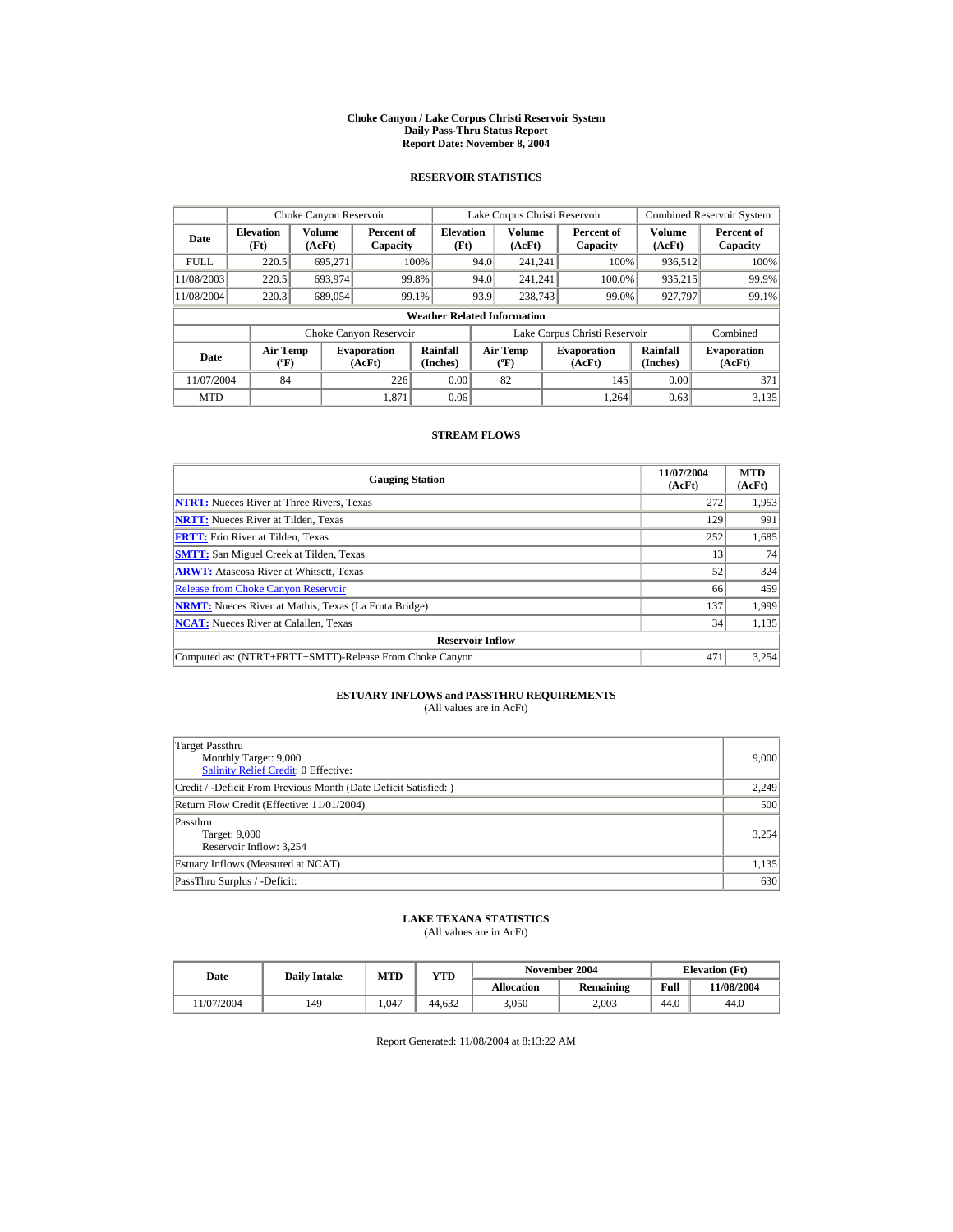#### **Choke Canyon / Lake Corpus Christi Reservoir System Daily Pass-Thru Status Report Report Date: November 9, 2004**

### **RESERVOIR STATISTICS**

|             | Choke Canyon Reservoir                      |                  |                              |                          | Lake Corpus Christi Reservoir |                                  |  |                               |                      | <b>Combined Reservoir System</b> |  |  |
|-------------|---------------------------------------------|------------------|------------------------------|--------------------------|-------------------------------|----------------------------------|--|-------------------------------|----------------------|----------------------------------|--|--|
| Date        | <b>Elevation</b><br>(Ft)                    | Volume<br>(AcFt) | Percent of<br>Capacity       | <b>Elevation</b><br>(Ft) |                               | Volume<br>(AcFt)                 |  | Percent of<br>Capacity        | Volume<br>(AcFt)     | Percent of<br>Capacity           |  |  |
| <b>FULL</b> | 220.5                                       | 695.271          |                              | 100%                     | 94.0                          | 241.241                          |  | 100%                          | 936,512              | 100%                             |  |  |
| 11/09/2003  | 220.4                                       | 693.715          | 99.8%                        |                          | 94.0                          | 241.241                          |  | 100.0%                        | 934,956              | 99.8%                            |  |  |
| 11/09/2004  | 220.3                                       | 689.311          | 99.1%                        |                          | 93.9                          | 238.551                          |  | 98.9%                         | 927,862              | 99.1%                            |  |  |
|             | <b>Weather Related Information</b>          |                  |                              |                          |                               |                                  |  |                               |                      |                                  |  |  |
|             |                                             |                  | Choke Canyon Reservoir       |                          |                               |                                  |  | Lake Corpus Christi Reservoir |                      | Combined                         |  |  |
| Date        | <b>Air Temp</b><br>$({}^{\circ}\mathrm{F})$ |                  | <b>Evaporation</b><br>(AcFt) | Rainfall<br>(Inches)     |                               | <b>Air Temp</b><br>$(^{\circ}F)$ |  | <b>Evaporation</b><br>(AcFt)  | Rainfall<br>(Inches) | <b>Evaporation</b><br>(AcFt)     |  |  |
| 11/08/2004  | 81                                          |                  | 256                          | 0.00                     |                               | 79                               |  | 201                           | 0.00                 | 457                              |  |  |
| <b>MTD</b>  |                                             |                  | 2.127                        | 0.06                     |                               |                                  |  | 1.465                         | 0.63                 | 3,592                            |  |  |

### **STREAM FLOWS**

| <b>Gauging Station</b>                                       | 11/08/2004<br>(AcFt) | <b>MTD</b><br>(AcFt) |
|--------------------------------------------------------------|----------------------|----------------------|
| <b>NTRT:</b> Nueces River at Three Rivers, Texas             | 254                  | 2,207                |
| <b>NRTT:</b> Nueces River at Tilden, Texas                   | 143                  | 1,133                |
| <b>FRTT:</b> Frio River at Tilden, Texas                     | 250                  | 1,935                |
| <b>SMTT:</b> San Miguel Creek at Tilden, Texas               |                      | 84                   |
| <b>ARWT:</b> Atascosa River at Whitsett, Texas               | 44                   | 367                  |
| <b>Release from Choke Canyon Reservoir</b>                   | 66                   | 524                  |
| <b>NRMT:</b> Nueces River at Mathis, Texas (La Fruta Bridge) | 137                  | 2,136                |
| <b>NCAT:</b> Nueces River at Calallen, Texas                 | 34                   | 1,169                |
| <b>Reservoir Inflow</b>                                      |                      |                      |
| Computed as: (NTRT+FRTT+SMTT)-Release From Choke Canyon      | 448                  | 3,702                |

# **ESTUARY INFLOWS and PASSTHRU REQUIREMENTS**<br>(All values are in AcFt)

| Target Passthru<br>Monthly Target: 9,000<br><b>Salinity Relief Credit: 0 Effective:</b> | 9,000 |
|-----------------------------------------------------------------------------------------|-------|
| Credit / -Deficit From Previous Month (Date Deficit Satisfied:)                         | 2,249 |
| Return Flow Credit (Effective: 11/01/2004)                                              | 500   |
| Passthru<br>Target: 9,000<br>Reservoir Inflow: 3,702                                    | 3,702 |
| Estuary Inflows (Measured at NCAT)                                                      | 1,169 |
| PassThru Surplus / -Deficit:                                                            | 216   |

## **LAKE TEXANA STATISTICS**

(All values are in AcFt)

| Date      | <b>Daily Intake</b> | <b>MTD</b> | $_{\rm VTD}$ |            | November 2004 | <b>Elevation</b> (Ft) |            |
|-----------|---------------------|------------|--------------|------------|---------------|-----------------------|------------|
|           |                     |            |              | Allocation | Remaining     | Full                  | 11/09/2004 |
| 1/08/2004 | 148                 | 1.195      | 44.780       | 3.050      | .855          | 44.0                  | 44.0       |

Report Generated: 11/09/2004 at 8:43:05 AM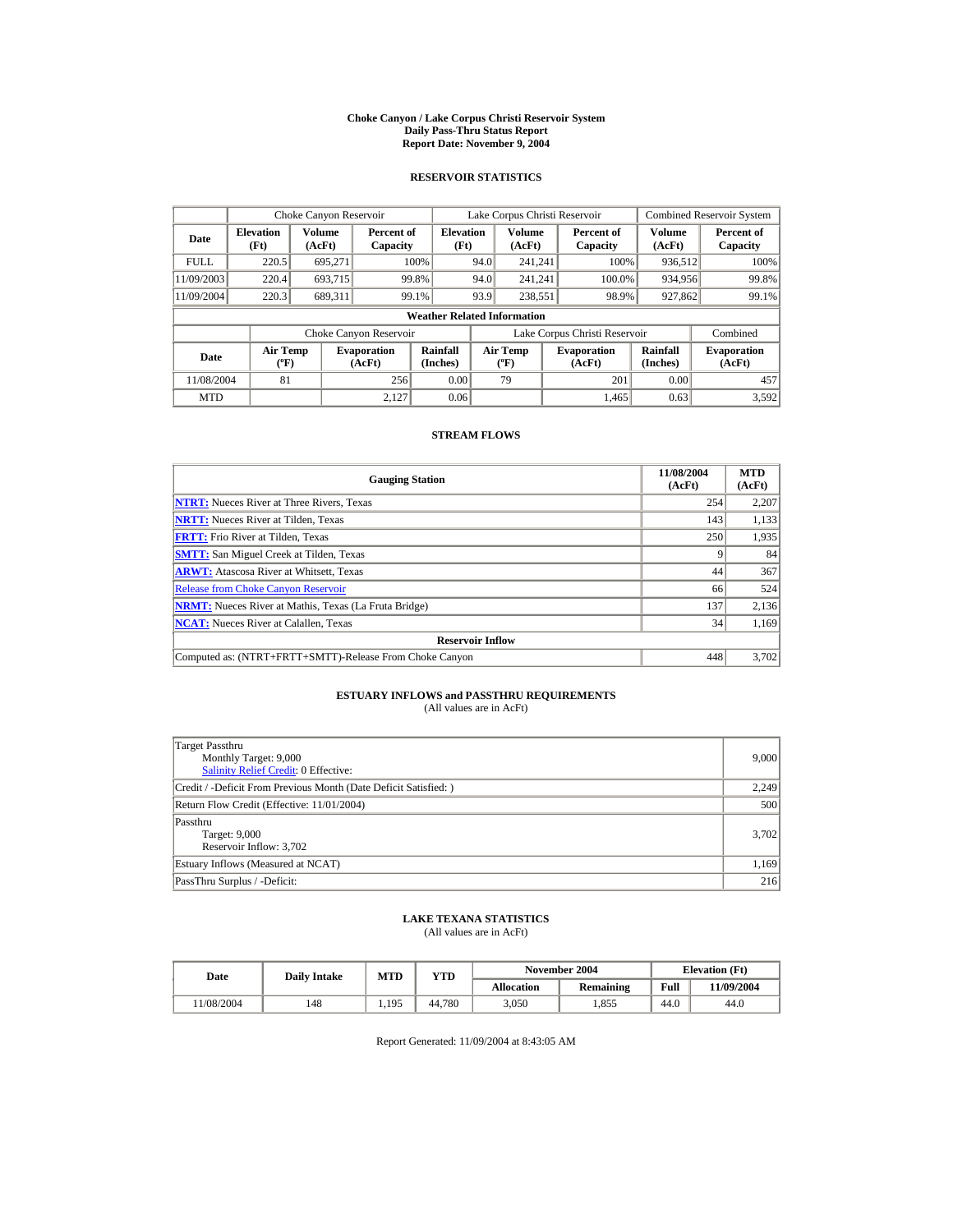#### **Choke Canyon / Lake Corpus Christi Reservoir System Daily Pass-Thru Status Report Report Date: November 10, 2004**

### **RESERVOIR STATISTICS**

|             | Choke Canyon Reservoir                      |                  |                              |                          | Lake Corpus Christi Reservoir    |                  |  |                               |                      | <b>Combined Reservoir System</b> |  |  |
|-------------|---------------------------------------------|------------------|------------------------------|--------------------------|----------------------------------|------------------|--|-------------------------------|----------------------|----------------------------------|--|--|
| Date        | <b>Elevation</b><br>(Ft)                    | Volume<br>(AcFt) | Percent of<br>Capacity       | <b>Elevation</b><br>(Ft) |                                  | Volume<br>(AcFt) |  | Percent of<br>Capacity        | Volume<br>(AcFt)     | Percent of<br>Capacity           |  |  |
| <b>FULL</b> | 220.5                                       | 695.271          |                              | 100%                     | 94.0                             | 241.241          |  | 100%                          | 936,512              | 100%                             |  |  |
| 11/10/2003  | 220.5                                       | 693,974          |                              | 99.8%                    | 94.0                             | 241.241          |  | 100.0%                        | 935,215              | 99.9%                            |  |  |
| 11/10/2004  | 220.3                                       | 689,054          |                              | 99.1%                    | 93.9                             | 238,360          |  | 98.8%                         | 927,414              | 99.0%                            |  |  |
|             | <b>Weather Related Information</b>          |                  |                              |                          |                                  |                  |  |                               |                      |                                  |  |  |
|             |                                             |                  | Choke Canyon Reservoir       |                          |                                  |                  |  | Lake Corpus Christi Reservoir |                      | Combined                         |  |  |
| Date        | <b>Air Temp</b><br>$({}^{\circ}\mathrm{F})$ |                  | <b>Evaporation</b><br>(AcFt) | Rainfall<br>(Inches)     | <b>Air Temp</b><br>$(^{\circ}F)$ |                  |  | <b>Evaporation</b><br>(AcFt)  | Rainfall<br>(Inches) | <b>Evaporation</b><br>(AcFt)     |  |  |
| 11/09/2004  | 79                                          |                  | 226                          | 0.00                     |                                  | 79               |  | 246                           | 0.00                 | 472                              |  |  |
| <b>MTD</b>  |                                             |                  | 2.353                        | 0.06                     |                                  |                  |  | 1.711                         | 0.63                 | 4.064                            |  |  |

### **STREAM FLOWS**

| <b>Gauging Station</b>                                       | 11/09/2004<br>(AcFt) | <b>MTD</b><br>(AcFt) |
|--------------------------------------------------------------|----------------------|----------------------|
| <b>NTRT:</b> Nueces River at Three Rivers, Texas             | 258                  | 2,465                |
| <b>NRTT:</b> Nueces River at Tilden. Texas                   | 151                  | 1.284                |
| <b>FRTT:</b> Frio River at Tilden, Texas                     | 240                  | 2,176                |
| <b>SMTT:</b> San Miguel Creek at Tilden, Texas               |                      | 91                   |
| <b>ARWT:</b> Atascosa River at Whitsett, Texas               | 40                   | 407                  |
| <b>Release from Choke Canyon Reservoir</b>                   | 66                   | 590                  |
| <b>NRMT:</b> Nueces River at Mathis, Texas (La Fruta Bridge) | 137                  | 2,273                |
| <b>NCAT:</b> Nueces River at Calallen, Texas                 | 58                   | 1,227                |
| <b>Reservoir Inflow</b>                                      |                      |                      |
| Computed as: (NTRT+FRTT+SMTT)-Release From Choke Canyon      | 440                  | 4,143                |

# **ESTUARY INFLOWS and PASSTHRU REQUIREMENTS**<br>(All values are in AcFt)

| Target Passthru<br>Monthly Target: 9,000<br><b>Salinity Relief Credit: 0 Effective:</b> | 9,000  |
|-----------------------------------------------------------------------------------------|--------|
| Credit / -Deficit From Previous Month (Date Deficit Satisfied:)                         | 2,249  |
| Return Flow Credit (Effective: 11/01/2004)                                              | 500    |
| Passthru<br>Target: 9,000<br>Reservoir Inflow: 4,143                                    | 4,143  |
| Estuary Inflows (Measured at NCAT)                                                      | 1,227  |
| PassThru Surplus / -Deficit:                                                            | $-167$ |

## **LAKE TEXANA STATISTICS**

(All values are in AcFt)

| Date      | <b>Daily Intake</b> | <b>MTD</b> | YTD    |                   | November 2004 | <b>Elevation</b> (Ft) |            |
|-----------|---------------------|------------|--------|-------------------|---------------|-----------------------|------------|
|           |                     |            |        | <b>Allocation</b> | Remaining     | Full                  | 11/10/2004 |
| 1/09/2004 | 148                 | 1.343      | 44.929 | 3.050             | 707           | 44.0                  | 44.0       |

Report Generated: 11/10/2004 at 8:47:32 AM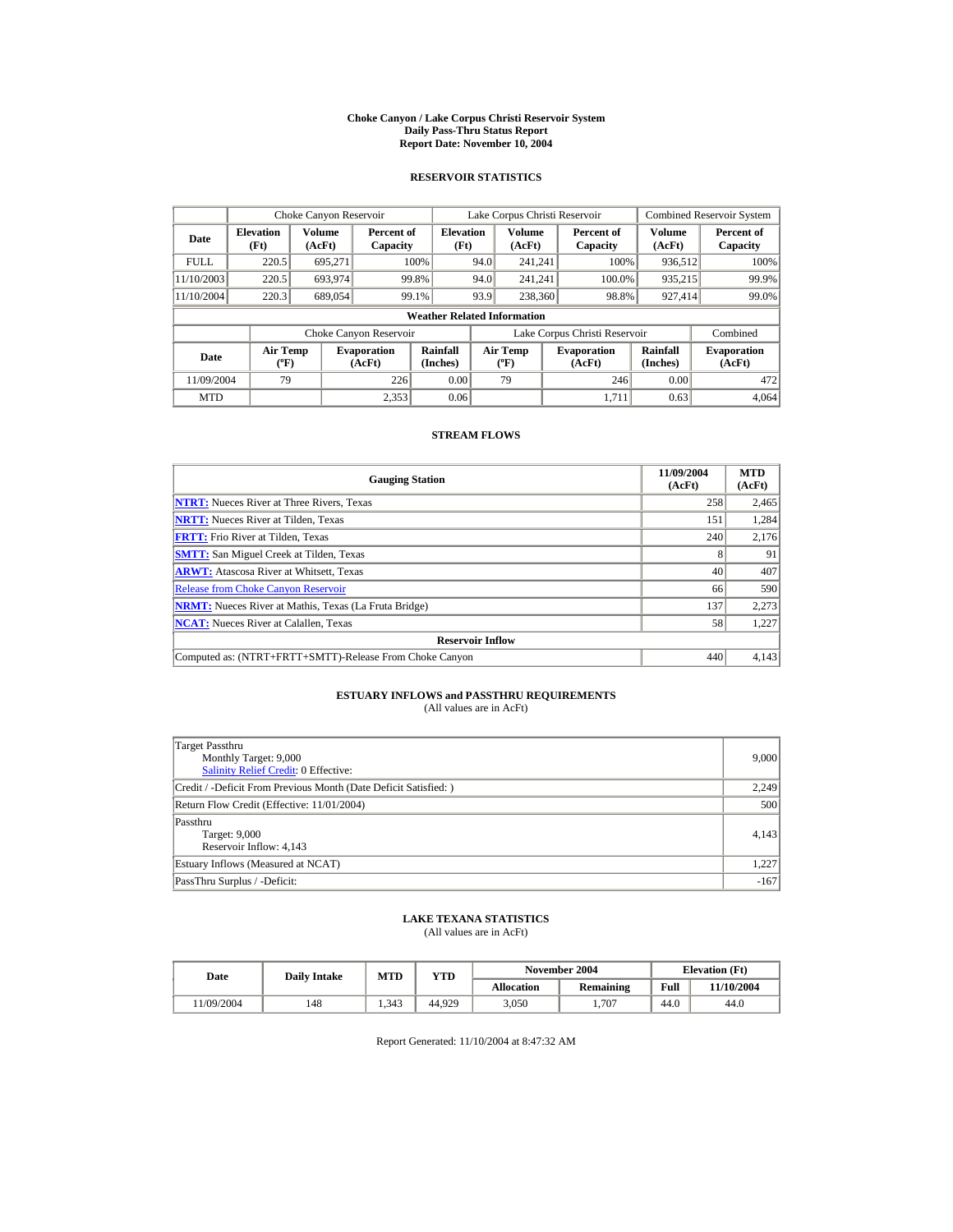#### **Choke Canyon / Lake Corpus Christi Reservoir System Daily Pass-Thru Status Report Report Date: November 11, 2004**

### **RESERVOIR STATISTICS**

|             | Choke Canyon Reservoir                      |                  |                              |                          | Lake Corpus Christi Reservoir |                                           |  |                               |                      | <b>Combined Reservoir System</b> |  |  |
|-------------|---------------------------------------------|------------------|------------------------------|--------------------------|-------------------------------|-------------------------------------------|--|-------------------------------|----------------------|----------------------------------|--|--|
| Date        | <b>Elevation</b><br>(Ft)                    | Volume<br>(AcFt) | Percent of<br>Capacity       | <b>Elevation</b><br>(Ft) |                               | Volume<br>(AcFt)                          |  | Percent of<br>Capacity        | Volume<br>(AcFt)     | Percent of<br>Capacity           |  |  |
| <b>FULL</b> | 220.5                                       | 695.271          |                              | 100%                     | 94.0                          | 241.241                                   |  | 100%                          | 936,512              | 100%                             |  |  |
| 11/11/2003  | 220.5                                       | 693,974          |                              | 99.8%                    | 94.0                          | 241.241                                   |  | 100.0%                        | 935,215              | 99.9%                            |  |  |
| 11/11/2004  | 220.3                                       | 689,054          |                              | 99.1%                    | 93.9                          | 238,360                                   |  | 98.8%                         | 927,414              | 99.0%                            |  |  |
|             | <b>Weather Related Information</b>          |                  |                              |                          |                               |                                           |  |                               |                      |                                  |  |  |
|             |                                             |                  | Choke Canyon Reservoir       |                          |                               |                                           |  | Lake Corpus Christi Reservoir |                      | Combined                         |  |  |
| Date        | <b>Air Temp</b><br>$({}^{\circ}\mathrm{F})$ |                  | <b>Evaporation</b><br>(AcFt) | Rainfall<br>(Inches)     |                               | <b>Air Temp</b><br>$({}^{\circ}\text{F})$ |  | <b>Evaporation</b><br>(AcFt)  | Rainfall<br>(Inches) | <b>Evaporation</b><br>(AcFt)     |  |  |
| 11/10/2004  | 84                                          |                  | 286                          | 0.00                     |                               | 83                                        |  | 246                           | 0.00                 | 532                              |  |  |
| <b>MTD</b>  |                                             |                  | 2.639                        | 0.06                     |                               |                                           |  | 1.957                         | 0.63                 | 4,596                            |  |  |

### **STREAM FLOWS**

| <b>Gauging Station</b>                                       | 11/10/2004<br>(AcFt) | <b>MTD</b><br>(AcFt) |
|--------------------------------------------------------------|----------------------|----------------------|
| <b>NTRT:</b> Nueces River at Three Rivers, Texas             | 272                  | 2,737                |
| <b>NRTT:</b> Nueces River at Tilden, Texas                   | 149                  | 1,433                |
| <b>FRTT:</b> Frio River at Tilden, Texas                     | 232                  | 2,408                |
| <b>SMTT:</b> San Miguel Creek at Tilden, Texas               |                      | 98                   |
| <b>ARWT:</b> Atascosa River at Whitsett, Texas               | 42                   | 449                  |
| <b>Release from Choke Canyon Reservoir</b>                   | 66                   | 655                  |
| <b>NRMT:</b> Nueces River at Mathis, Texas (La Fruta Bridge) | 127                  | 2,400                |
| <b>NCAT:</b> Nueces River at Calallen, Texas                 | 54                   | 1,280                |
| <b>Reservoir Inflow</b>                                      |                      |                      |
| Computed as: (NTRT+FRTT+SMTT)-Release From Choke Canyon      | 445                  | 4,588                |

# **ESTUARY INFLOWS and PASSTHRU REQUIREMENTS**<br>(All values are in AcFt)

| Target Passthru<br>Monthly Target: 9,000<br>Salinity Relief Credit: 0 Effective: | 9,000  |
|----------------------------------------------------------------------------------|--------|
| Credit / -Deficit From Previous Month (Date Deficit Satisfied:)                  | 2,249  |
| Return Flow Credit (Effective: 11/01/2004)                                       | 500    |
| Passthru<br>Target: 9,000<br>Reservoir Inflow: 4,588                             | 4,588  |
| Estuary Inflows (Measured at NCAT)                                               | 1,280  |
| PassThru Surplus / -Deficit:                                                     | $-559$ |

## **LAKE TEXANA STATISTICS**

(All values are in AcFt)

| Date      | <b>Daily Intake</b> | <b>MTD</b> | YTD    |                   | November 2004 | <b>Elevation</b> (Ft) |            |
|-----------|---------------------|------------|--------|-------------------|---------------|-----------------------|------------|
|           |                     |            |        | <b>Allocation</b> | Remaining     | Full                  | 11/11/2004 |
| 1/10/2004 | 148                 | 1.492      | 45,077 | 3.050             | 1.558         | 44.0                  | 43.9       |

Report Generated: 11/11/2004 at 8:32:23 AM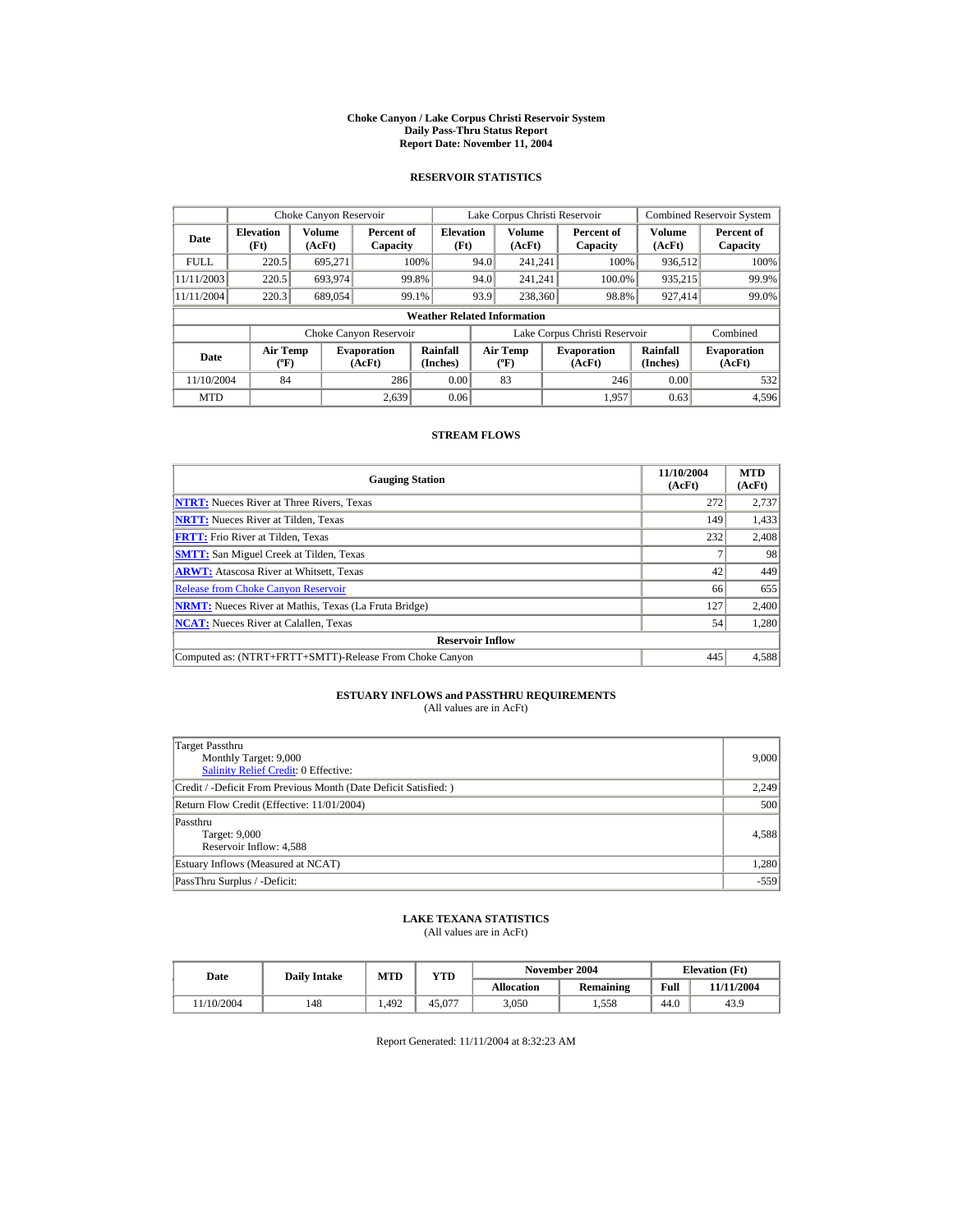#### **Choke Canyon / Lake Corpus Christi Reservoir System Daily Pass-Thru Status Report Report Date: November 12, 2004**

### **RESERVOIR STATISTICS**

|             | Choke Canyon Reservoir                      |                  |                              |                          | Lake Corpus Christi Reservoir    |                  |  |                               |                      | <b>Combined Reservoir System</b> |  |  |
|-------------|---------------------------------------------|------------------|------------------------------|--------------------------|----------------------------------|------------------|--|-------------------------------|----------------------|----------------------------------|--|--|
| Date        | <b>Elevation</b><br>(Ft)                    | Volume<br>(AcFt) | Percent of<br>Capacity       | <b>Elevation</b><br>(Ft) |                                  | Volume<br>(AcFt) |  | Percent of<br>Capacity        | Volume<br>(AcFt)     | Percent of<br>Capacity           |  |  |
| <b>FULL</b> | 220.5                                       | 695.271          |                              | 100%                     | 94.0                             | 241.241          |  | 100%                          | 936,512              | 100%                             |  |  |
| 11/12/2003  | 220.5                                       | 693,974          |                              | 99.8%                    | 94.0                             | 241.241          |  | 100.0%                        | 935,215              | 99.9%                            |  |  |
| 11/12/2004  | 220.3                                       | 688.797          |                              | 99.1%                    | 93.9                             | 238.551          |  | 98.9%                         | 927,348              | 99.0%                            |  |  |
|             | <b>Weather Related Information</b>          |                  |                              |                          |                                  |                  |  |                               |                      |                                  |  |  |
|             |                                             |                  | Choke Canyon Reservoir       |                          |                                  |                  |  | Lake Corpus Christi Reservoir |                      | Combined                         |  |  |
| Date        | <b>Air Temp</b><br>$({}^{\circ}\mathrm{F})$ |                  | <b>Evaporation</b><br>(AcFt) | Rainfall<br>(Inches)     | <b>Air Temp</b><br>$(^{\circ}F)$ |                  |  | <b>Evaporation</b><br>(AcFt)  | Rainfall<br>(Inches) | <b>Evaporation</b><br>(AcFt)     |  |  |
| 11/11/2004  | 75                                          |                  | 346                          | 0.00                     |                                  | 72               |  | 223                           | 0.00                 | 569                              |  |  |
| <b>MTD</b>  |                                             |                  | 2.985                        | 0.06                     |                                  |                  |  | 2,180                         | 0.63                 | 5,165                            |  |  |

### **STREAM FLOWS**

| <b>Gauging Station</b>                                       | 11/11/2004<br>(AcFt) | <b>MTD</b><br>(AcFt) |
|--------------------------------------------------------------|----------------------|----------------------|
| <b>NTRT:</b> Nueces River at Three Rivers, Texas             | 272                  | 3,009                |
| <b>NRTT:</b> Nueces River at Tilden, Texas                   | 145                  | 1,578                |
| <b>FRTT:</b> Frio River at Tilden, Texas                     | 228                  | 2,636                |
| <b>SMTT:</b> San Miguel Creek at Tilden, Texas               |                      | 104                  |
| <b>ARWT:</b> Atascosa River at Whitsett, Texas               | 44                   | 492                  |
| <b>Release from Choke Canyon Reservoir</b>                   | 66                   | 721                  |
| <b>NRMT:</b> Nueces River at Mathis, Texas (La Fruta Bridge) | 145                  | 2,545                |
| <b>NCAT:</b> Nueces River at Calallen, Texas                 |                      | 1.287                |
| <b>Reservoir Inflow</b>                                      |                      |                      |
| Computed as: (NTRT+FRTT+SMTT)-Release From Choke Canyon      | 441                  | 5,029                |

# **ESTUARY INFLOWS and PASSTHRU REQUIREMENTS**<br>(All values are in AcFt)

| Target Passthru<br>Monthly Target: 9,000<br>Salinity Relief Credit: 6,750 Effective: 11/11/2004 | 2,250  |
|-------------------------------------------------------------------------------------------------|--------|
| Credit / -Deficit From Previous Month (Date Deficit Satisfied:)                                 | 0      |
| Return Flow Credit (Effective: 11/01/2004)                                                      | 500    |
| Passthru<br>Target: 2,250<br>Reservoir Inflow: 5,029                                            | 2.250  |
| Estuary Inflows (Measured at NCAT)                                                              | 1,287  |
| PassThru Surplus / -Deficit:                                                                    | $-463$ |

## **LAKE TEXANA STATISTICS**

(All values are in AcFt)

| Date      | <b>Daily Intake</b> | MTD  | $_{\rm VTD}$ |            | November 2004 | <b>Elevation</b> (Ft) |            |
|-----------|---------------------|------|--------------|------------|---------------|-----------------------|------------|
|           |                     |      |              | Allocation | Remaining     | Full                  | 11/12/2004 |
| 1/11/2004 | 148                 | .640 | 45.225       | 3.050      | .410          | 44.0                  | 43.9       |

Report Generated: 11/12/2004 at 8:28:16 AM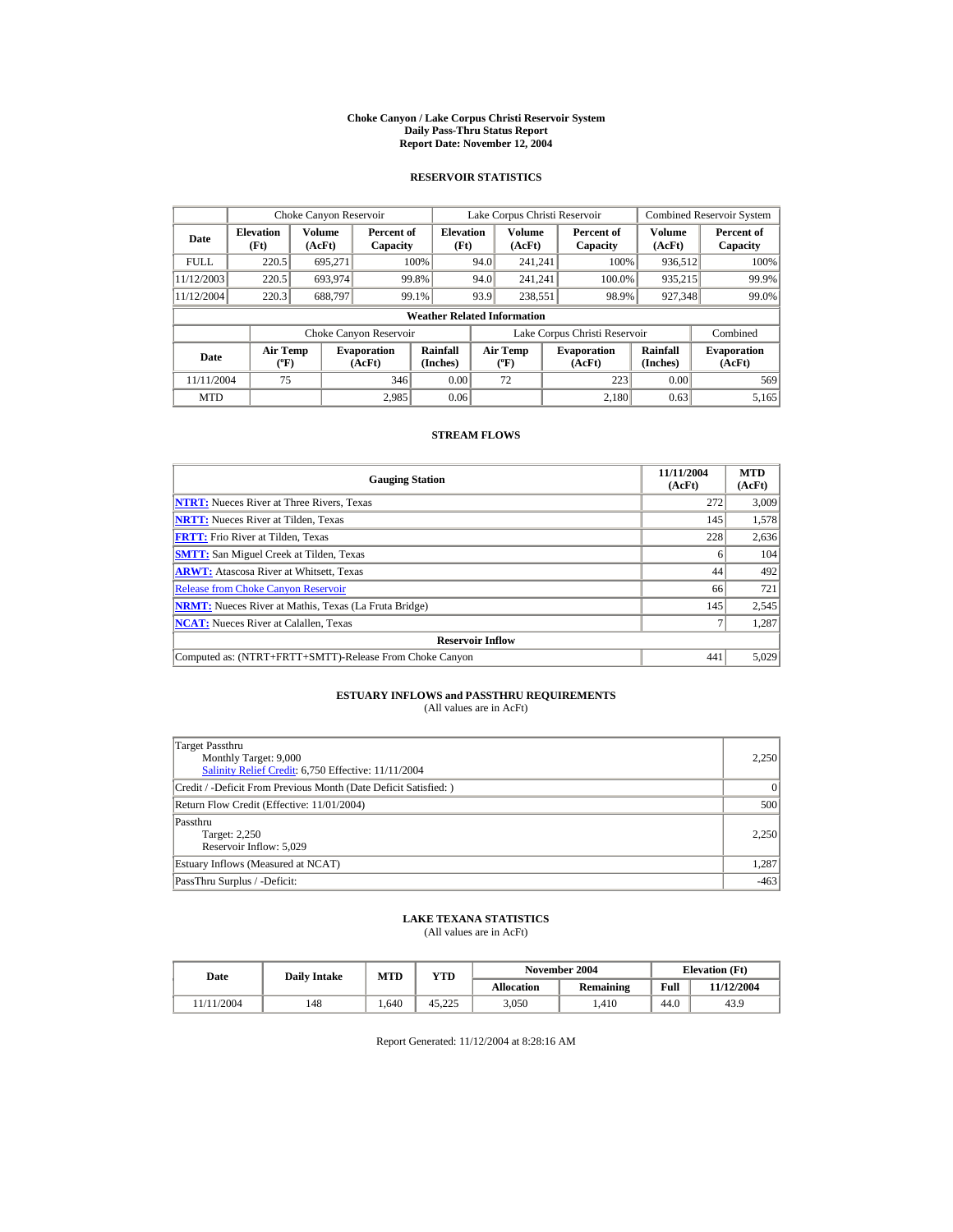#### **Choke Canyon / Lake Corpus Christi Reservoir System Daily Pass-Thru Status Report Report Date: November 13, 2004**

### **RESERVOIR STATISTICS**

|             | Choke Canyon Reservoir                      |                  |                              |                          | Lake Corpus Christi Reservoir           |                         |  |                               |                      | <b>Combined Reservoir System</b> |  |  |
|-------------|---------------------------------------------|------------------|------------------------------|--------------------------|-----------------------------------------|-------------------------|--|-------------------------------|----------------------|----------------------------------|--|--|
| Date        | <b>Elevation</b><br>(Ft)                    | Volume<br>(AcFt) | Percent of<br>Capacity       | <b>Elevation</b><br>(Ft) |                                         | <b>Volume</b><br>(AcFt) |  | Percent of<br>Capacity        | Volume<br>(AcFt)     | Percent of<br>Capacity           |  |  |
| <b>FULL</b> | 220.5                                       | 695.271          |                              | 100%                     | 94.0                                    | 241.241                 |  | 100%                          | 936,512              | 100%                             |  |  |
| 11/13/2003  | 220.4                                       | 693,455          |                              | 99.7%                    | 94.0                                    | 241.241                 |  | 100.0%                        | 934,696              | 99.8%                            |  |  |
| 11/13/2004  | 220.3                                       | 688.797          |                              | 99.1%                    | 93.9                                    | 238,360                 |  | 98.8%                         | 927,157              | 99.0%                            |  |  |
|             | <b>Weather Related Information</b>          |                  |                              |                          |                                         |                         |  |                               |                      |                                  |  |  |
|             |                                             |                  | Choke Canyon Reservoir       |                          |                                         |                         |  | Lake Corpus Christi Reservoir |                      | Combined                         |  |  |
| Date        | <b>Air Temp</b><br>$({}^{\circ}\mathrm{F})$ |                  | <b>Evaporation</b><br>(AcFt) | Rainfall<br>(Inches)     | <b>Air Temp</b><br>$(^{\circ}\text{F})$ |                         |  | <b>Evaporation</b><br>(AcFt)  | Rainfall<br>(Inches) | <b>Evaporation</b><br>(AcFt)     |  |  |
| 11/12/2004  | 63                                          |                  | 196                          | 0.00                     |                                         | 61                      |  | 179                           | 0.00                 | 375                              |  |  |
| <b>MTD</b>  |                                             |                  | 3.181                        | 0.06                     |                                         |                         |  | 2.359                         | 0.63                 | 5.540                            |  |  |

## **STREAM FLOWS**

| <b>Gauging Station</b>                                       | 11/12/2004<br>(AcFt) | <b>MTD</b><br>(AcFt) |
|--------------------------------------------------------------|----------------------|----------------------|
| <b>NTRT:</b> Nueces River at Three Rivers, Texas             | 264                  | 3,273                |
| <b>NRTT:</b> Nueces River at Tilden. Texas                   | 145                  | 1.723                |
| <b>FRTT:</b> Frio River at Tilden, Texas                     | 228                  | 2,864                |
| <b>SMTT:</b> San Miguel Creek at Tilden, Texas               |                      | <b>110</b>           |
| <b>ARWT:</b> Atascosa River at Whitsett, Texas               | 46                   | 538                  |
| <b>Release from Choke Canyon Reservoir</b>                   | 66                   | 786                  |
| <b>NRMT:</b> Nueces River at Mathis, Texas (La Fruta Bridge) | 129                  | 2,674                |
| <b>NCAT:</b> Nueces River at Calallen, Texas                 | 15                   | 1,303                |
| <b>Reservoir Inflow</b>                                      |                      |                      |
| Computed as: (NTRT+FRTT+SMTT)-Release From Choke Canyon      | 433                  | 5,462                |

# **ESTUARY INFLOWS and PASSTHRU REQUIREMENTS**<br>(All values are in AcFt)

| Target Passthru<br>Monthly Target: 9,000<br>Salinity Relief Credit: 6,750 Effective: 11/11/2004 | 2,250  |
|-------------------------------------------------------------------------------------------------|--------|
| Credit / -Deficit From Previous Month (Date Deficit Satisfied:)                                 | 0      |
| Return Flow Credit (Effective: 11/01/2004)                                                      | 500    |
| Passthru<br>Target: 2,250<br>Reservoir Inflow: 5,462                                            | 2.250  |
| Estuary Inflows (Measured at NCAT)                                                              | 1,303  |
| PassThru Surplus / -Deficit:                                                                    | $-447$ |

## **LAKE TEXANA STATISTICS**

(All values are in AcFt)

| Date      | <b>Daily Intake</b> | <b>MTD</b> | YTD    |                   | November 2004 | <b>Elevation</b> (Ft) |            |
|-----------|---------------------|------------|--------|-------------------|---------------|-----------------------|------------|
|           |                     |            |        | <b>Allocation</b> | Remaining     | Full                  | 11/13/2004 |
| 1/12/2004 | 148                 | 1.788      | 45.373 | 3.050             | 1.262         | 44.0                  | 43.9       |

Report Generated: 11/13/2004 at 8:31:27 AM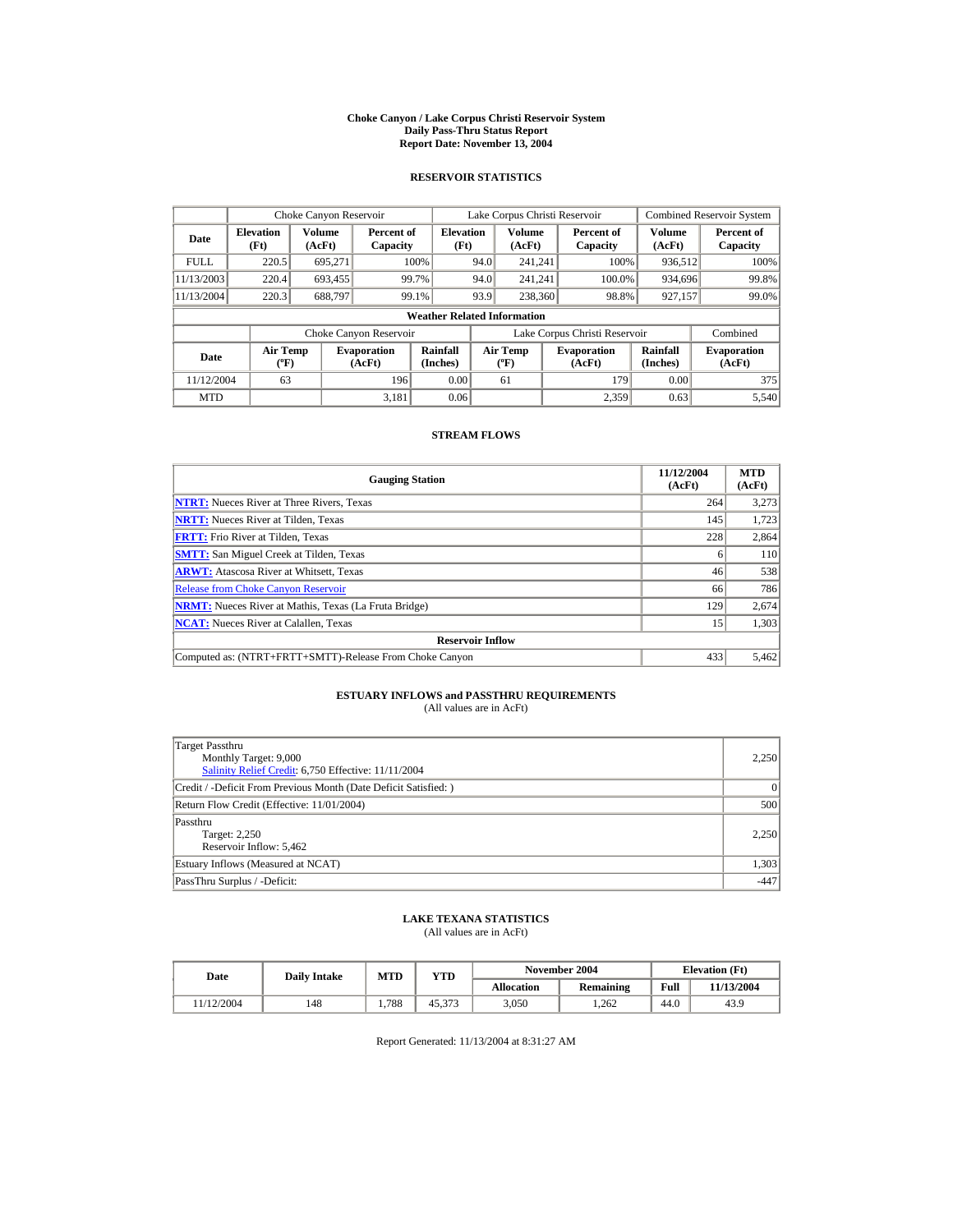#### **Choke Canyon / Lake Corpus Christi Reservoir System Daily Pass-Thru Status Report Report Date: November 14, 2004**

### **RESERVOIR STATISTICS**

|             | Choke Canyon Reservoir                      |                  |                              |                          | Lake Corpus Christi Reservoir            |                         |  |                               |                      | <b>Combined Reservoir System</b> |  |  |
|-------------|---------------------------------------------|------------------|------------------------------|--------------------------|------------------------------------------|-------------------------|--|-------------------------------|----------------------|----------------------------------|--|--|
| Date        | <b>Elevation</b><br>(Ft)                    | Volume<br>(AcFt) | Percent of<br>Capacity       | <b>Elevation</b><br>(Ft) |                                          | <b>Volume</b><br>(AcFt) |  | Percent of<br>Capacity        | Volume<br>(AcFt)     | Percent of<br>Capacity           |  |  |
| <b>FULL</b> | 220.5                                       | 695.271          |                              | 100%                     | 94.0                                     | 241.241                 |  | 100%                          | 936,512              | 100%                             |  |  |
| 11/14/2003  | 220.4                                       | 692,936          |                              | 99.7%                    | 94.0                                     | 241.241                 |  | 100.0%                        | 934,177              | 99.8%                            |  |  |
| 11/14/2004  | 220.2                                       | 688,283          |                              | 99.0%                    | 93.8                                     | 237,403                 |  | 98.4%                         | 925,686              | 98.8%                            |  |  |
|             | <b>Weather Related Information</b>          |                  |                              |                          |                                          |                         |  |                               |                      |                                  |  |  |
|             |                                             |                  | Choke Canyon Reservoir       |                          |                                          |                         |  | Lake Corpus Christi Reservoir |                      | Combined                         |  |  |
| Date        | <b>Air Temp</b><br>$({}^{\circ}\mathrm{F})$ |                  | <b>Evaporation</b><br>(AcFt) | Rainfall<br>(Inches)     | <b>Air Temp</b><br>$({}^{\circ}{\rm F})$ |                         |  | <b>Evaporation</b><br>(AcFt)  | Rainfall<br>(Inches) | <b>Evaporation</b><br>(AcFt)     |  |  |
| 11/13/2004  | 56                                          |                  | 15                           | 0.11                     |                                          | 58                      |  | 33                            | 0.06                 | 48                               |  |  |
| <b>MTD</b>  |                                             |                  | 3.196                        | 0.17                     |                                          |                         |  | 2.392                         | 0.69                 | 5,588                            |  |  |

### **STREAM FLOWS**

| <b>Gauging Station</b>                                       | 11/13/2004<br>(AcFt) | <b>MTD</b><br>(AcFt) |
|--------------------------------------------------------------|----------------------|----------------------|
| <b>NTRT:</b> Nueces River at Three Rivers, Texas             | 260                  | 3,533                |
| <b>NRTT:</b> Nueces River at Tilden, Texas                   | 143                  | 1,866                |
| <b>FRTT:</b> Frio River at Tilden, Texas                     | 226                  | 3,091                |
| <b>SMTT:</b> San Miguel Creek at Tilden, Texas               |                      | 115                  |
| <b>ARWT:</b> Atascosa River at Whitsett, Texas               | 48                   | 586                  |
| <b>Release from Choke Canyon Reservoir</b>                   | 66                   | 852                  |
| <b>NRMT:</b> Nueces River at Mathis, Texas (La Fruta Bridge) | 117                  | 2,791                |
| <b>NCAT:</b> Nueces River at Calallen, Texas                 | 56                   | 1,358                |
| <b>Reservoir Inflow</b>                                      |                      |                      |
| Computed as: (NTRT+FRTT+SMTT)-Release From Choke Canyon      | 426                  | 5,888                |

# **ESTUARY INFLOWS and PASSTHRU REQUIREMENTS**<br>(All values are in AcFt)

| Target Passthru<br>Monthly Target: 9,000<br>Salinity Relief Credit: 6,750 Effective: 11/11/2004 | 2,250  |
|-------------------------------------------------------------------------------------------------|--------|
| Credit / -Deficit From Previous Month (Date Deficit Satisfied:)                                 | 0      |
| Return Flow Credit (Effective: 11/01/2004)                                                      | 500    |
| Passthru<br>Target: 2,250<br>Reservoir Inflow: 5,888                                            | 2.250  |
| Estuary Inflows (Measured at NCAT)                                                              | 1,358  |
| PassThru Surplus / -Deficit:                                                                    | $-392$ |

## **LAKE TEXANA STATISTICS**

(All values are in AcFt)

| Date      | <b>Daily Intake</b> | MTD  | $_{\rm VTD}$ |            | November 2004 | <b>Elevation</b> (Ft) |            |
|-----------|---------------------|------|--------------|------------|---------------|-----------------------|------------|
|           |                     |      |              | Allocation | Remaining     | Full                  | 11/14/2004 |
| 1/13/2004 | 148                 | .936 | 45.521       | 3.050      | .114          | 44.0                  | 43.9       |

Report Generated: 11/14/2004 at 8:33:07 AM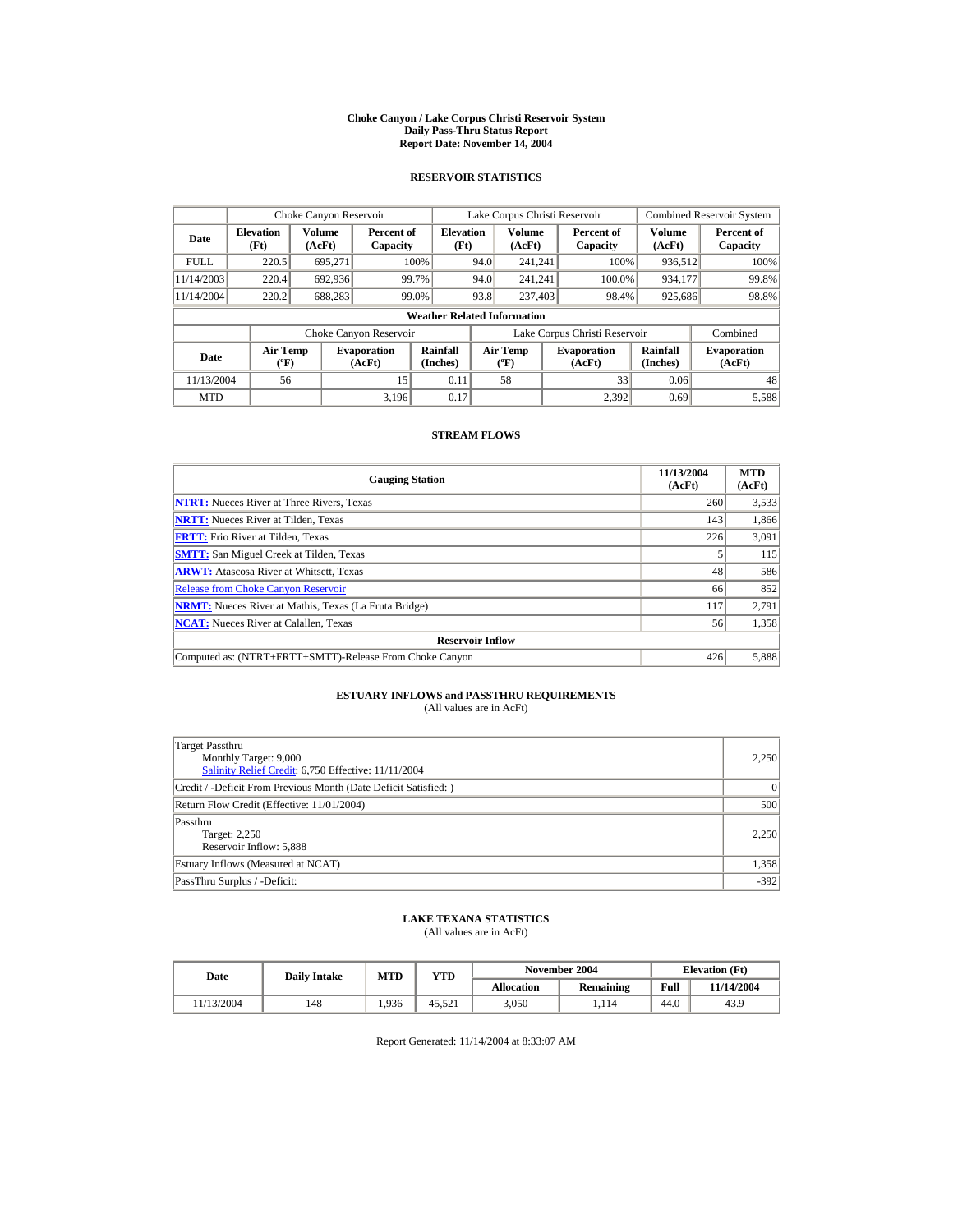#### **Choke Canyon / Lake Corpus Christi Reservoir System Daily Pass-Thru Status Report Report Date: November 15, 2004**

### **RESERVOIR STATISTICS**

|             | Choke Canyon Reservoir                      |                  |                              |                          | Lake Corpus Christi Reservoir |                                  |  |                               |                      | <b>Combined Reservoir System</b> |  |  |
|-------------|---------------------------------------------|------------------|------------------------------|--------------------------|-------------------------------|----------------------------------|--|-------------------------------|----------------------|----------------------------------|--|--|
| Date        | <b>Elevation</b><br>(Ft)                    | Volume<br>(AcFt) | Percent of<br>Capacity       | <b>Elevation</b><br>(Ft) |                               | Volume<br>(AcFt)                 |  | Percent of<br>Capacity        | Volume<br>(AcFt)     | Percent of<br>Capacity           |  |  |
| <b>FULL</b> | 220.5                                       | 695.271          |                              | 100%                     | 94.0                          | 241.241                          |  | 100%                          | 936,512              | 100%                             |  |  |
| 11/15/2003  | 220.4                                       | 692,936          |                              | 99.7%                    | 94.0                          | 241.241                          |  | 100.0%                        | 934,177              | 99.8%                            |  |  |
| 11/15/2004  | 220.2                                       | 688.540          |                              | 99.0%                    | 93.8                          | 238,168                          |  | 98.7%                         | 926,708              | 99.0%                            |  |  |
|             | <b>Weather Related Information</b>          |                  |                              |                          |                               |                                  |  |                               |                      |                                  |  |  |
|             |                                             |                  | Choke Canyon Reservoir       |                          |                               |                                  |  | Lake Corpus Christi Reservoir |                      | Combined                         |  |  |
| Date        | <b>Air Temp</b><br>$({}^{\circ}\mathrm{F})$ |                  | <b>Evaporation</b><br>(AcFt) | Rainfall<br>(Inches)     |                               | <b>Air Temp</b><br>$(^{\circ}F)$ |  | <b>Evaporation</b><br>(AcFt)  | Rainfall<br>(Inches) | <b>Evaporation</b><br>(AcFt)     |  |  |
| 11/14/2004  | 62                                          |                  | 15                           | 0.27                     |                               | 66                               |  | 89                            | 0.20                 | 104                              |  |  |
| <b>MTD</b>  |                                             |                  | 3.211                        | 0.44                     |                               |                                  |  | 2.481                         | 0.89                 | 5,692                            |  |  |

### **STREAM FLOWS**

| <b>Gauging Station</b>                                       | 11/14/2004<br>(AcFt) | <b>MTD</b><br>(AcFt) |
|--------------------------------------------------------------|----------------------|----------------------|
| <b>NTRT:</b> Nueces River at Three Rivers, Texas             | 262                  | 3,795                |
| <b>NRTT:</b> Nueces River at Tilden. Texas                   | 147                  | 2,013                |
| <b>FRTT:</b> Frio River at Tilden, Texas                     | 232                  | 3.323                |
| <b>SMTT:</b> San Miguel Creek at Tilden, Texas               |                      | 121                  |
| <b>ARWT:</b> Atascosa River at Whitsett, Texas               | 15                   | 600                  |
| <b>Release from Choke Canyon Reservoir</b>                   | 66                   | 917                  |
| <b>NRMT:</b> Nueces River at Mathis, Texas (La Fruta Bridge) | 115                  | 2,906                |
| <b>NCAT:</b> Nueces River at Calallen, Texas                 | 52                   | 1,410                |
| <b>Reservoir Inflow</b>                                      |                      |                      |
| Computed as: (NTRT+FRTT+SMTT)-Release From Choke Canyon      | 435                  | 6,322                |

# **ESTUARY INFLOWS and PASSTHRU REQUIREMENTS**<br>(All values are in AcFt)

| Target Passthru<br>Monthly Target: 9,000<br>Salinity Relief Credit: 6,750 Effective: 11/11/2004 | 2.250  |
|-------------------------------------------------------------------------------------------------|--------|
| Credit / -Deficit From Previous Month (Date Deficit Satisfied:)                                 | 0      |
| Return Flow Credit (Effective: 11/01/2004)                                                      | 500    |
| Passthru<br>Target: 2,250<br>Reservoir Inflow: 6,322                                            | 2.250  |
| Estuary Inflows (Measured at NCAT)                                                              | 1,410  |
| PassThru Surplus / -Deficit:                                                                    | $-340$ |

## **LAKE TEXANA STATISTICS**

(All values are in AcFt)

| Date      | <b>Daily Intake</b> | MTD   | $_{\rm VTD}$ |            | November 2004 | <b>Elevation</b> (Ft) |            |
|-----------|---------------------|-------|--------------|------------|---------------|-----------------------|------------|
|           |                     |       |              | Allocation | Remaining     | Full                  | 11/15/2004 |
| 1/14/2004 | 148                 | 2.084 | 45.669       | 3.050      | 966           | 44.0                  | 43.9       |

Report Generated: 11/15/2004 at 8:23:08 AM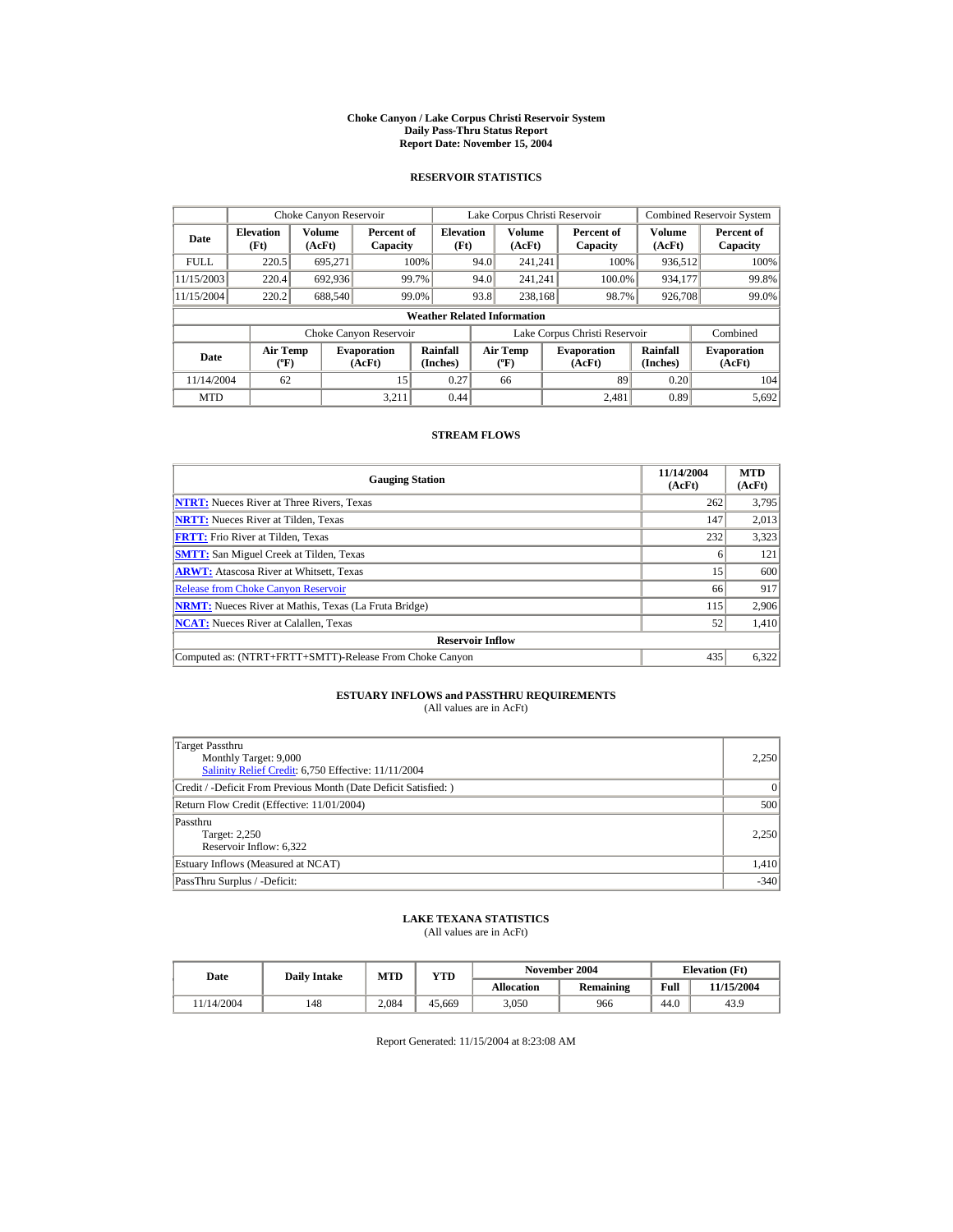#### **Choke Canyon / Lake Corpus Christi Reservoir System Daily Pass-Thru Status Report Report Date: November 16, 2004**

### **RESERVOIR STATISTICS**

|             | Choke Canyon Reservoir                      |                  |                              |                          | Lake Corpus Christi Reservoir |                                  |  |                               |                      | <b>Combined Reservoir System</b> |  |  |
|-------------|---------------------------------------------|------------------|------------------------------|--------------------------|-------------------------------|----------------------------------|--|-------------------------------|----------------------|----------------------------------|--|--|
| Date        | <b>Elevation</b><br>(Ft)                    | Volume<br>(AcFt) | Percent of<br>Capacity       | <b>Elevation</b><br>(Ft) |                               | Volume<br>(AcFt)                 |  | Percent of<br>Capacity        | Volume<br>(AcFt)     | Percent of<br>Capacity           |  |  |
| <b>FULL</b> | 220.5                                       | 695.271          |                              | 100%                     | 94.0                          | 241.241                          |  | 100%                          | 936,512              | 100%                             |  |  |
| 11/16/2003  | 220.4                                       | 692.677          |                              | 99.6%                    | 94.0                          | 241.241                          |  | 100.0%                        | 933,918              | 99.7%                            |  |  |
| 11/16/2004  | 220.2                                       | 688,283          |                              | 99.0%                    | 93.8                          | 237,494                          |  | 98.4%                         | 925,777              | 98.9%                            |  |  |
|             | <b>Weather Related Information</b>          |                  |                              |                          |                               |                                  |  |                               |                      |                                  |  |  |
|             |                                             |                  | Choke Canyon Reservoir       |                          |                               |                                  |  | Lake Corpus Christi Reservoir |                      | Combined                         |  |  |
| Date        | <b>Air Temp</b><br>$({}^{\circ}\mathrm{F})$ |                  | <b>Evaporation</b><br>(AcFt) | Rainfall<br>(Inches)     |                               | <b>Air Temp</b><br>$(^{\circ}F)$ |  | <b>Evaporation</b><br>(AcFt)  | Rainfall<br>(Inches) | <b>Evaporation</b><br>(AcFt)     |  |  |
| 11/15/2004  | 78                                          |                  | 120                          | 0.01                     |                               | 76                               |  | 167                           | 0.00                 | 287                              |  |  |
| <b>MTD</b>  |                                             |                  | 3.331                        | 0.45                     |                               |                                  |  | 2.648                         | 0.89                 | 5.979                            |  |  |

### **STREAM FLOWS**

| <b>Gauging Station</b>                                       | 11/15/2004<br>(AcFt) | <b>MTD</b><br>(AcFt) |
|--------------------------------------------------------------|----------------------|----------------------|
| <b>NTRT:</b> Nueces River at Three Rivers, Texas             | 272                  | 4,067                |
| <b>NRTT:</b> Nueces River at Tilden, Texas                   | 151                  | 2,164                |
| <b>FRTT:</b> Frio River at Tilden, Texas                     | 236                  | 3,559                |
| <b>SMTT:</b> San Miguel Creek at Tilden, Texas               | <sub>0</sub>         | 127                  |
| <b>ARWT:</b> Atascosa River at Whitsett, Texas               | 18                   | 619                  |
| <b>Release from Choke Canyon Reservoir</b>                   | 66                   | 983                  |
| <b>NRMT:</b> Nueces River at Mathis, Texas (La Fruta Bridge) | 115                  | 3,021                |
| <b>NCAT:</b> Nueces River at Calallen, Texas                 | 60                   | 1,469                |
| <b>Reservoir Inflow</b>                                      |                      |                      |
| Computed as: (NTRT+FRTT+SMTT)-Release From Choke Canyon      | 449                  | 6.771                |

# **ESTUARY INFLOWS and PASSTHRU REQUIREMENTS**<br>(All values are in AcFt)

| Target Passthru<br>Monthly Target: 9,000<br>Salinity Relief Credit: 6,750 Effective: 11/11/2004 | 2.250  |
|-------------------------------------------------------------------------------------------------|--------|
| Credit / -Deficit From Previous Month (Date Deficit Satisfied:)                                 | 0      |
| Return Flow Credit (Effective: 11/01/2004)                                                      | 500    |
| Passthru<br>Target: 2,250<br>Reservoir Inflow: 6,771                                            | 2.250  |
| Estuary Inflows (Measured at NCAT)                                                              | 1,469  |
| PassThru Surplus / -Deficit:                                                                    | $-281$ |

## **LAKE TEXANA STATISTICS**

(All values are in AcFt)

| Date      | <b>Daily Intake</b> | <b>MTD</b>    | YTD    |                   | November 2004 |      | <b>Elevation</b> (Ft) |
|-----------|---------------------|---------------|--------|-------------------|---------------|------|-----------------------|
|           |                     |               |        | <b>Allocation</b> | Remaining     | Full | 11/16/2004            |
| 1/15/2004 | 147                 | 221<br>ہ سے د | 45.816 | 3.050             | 819           | 44.0 | 43.8                  |

Report Generated: 11/16/2004 at 9:22:51 AM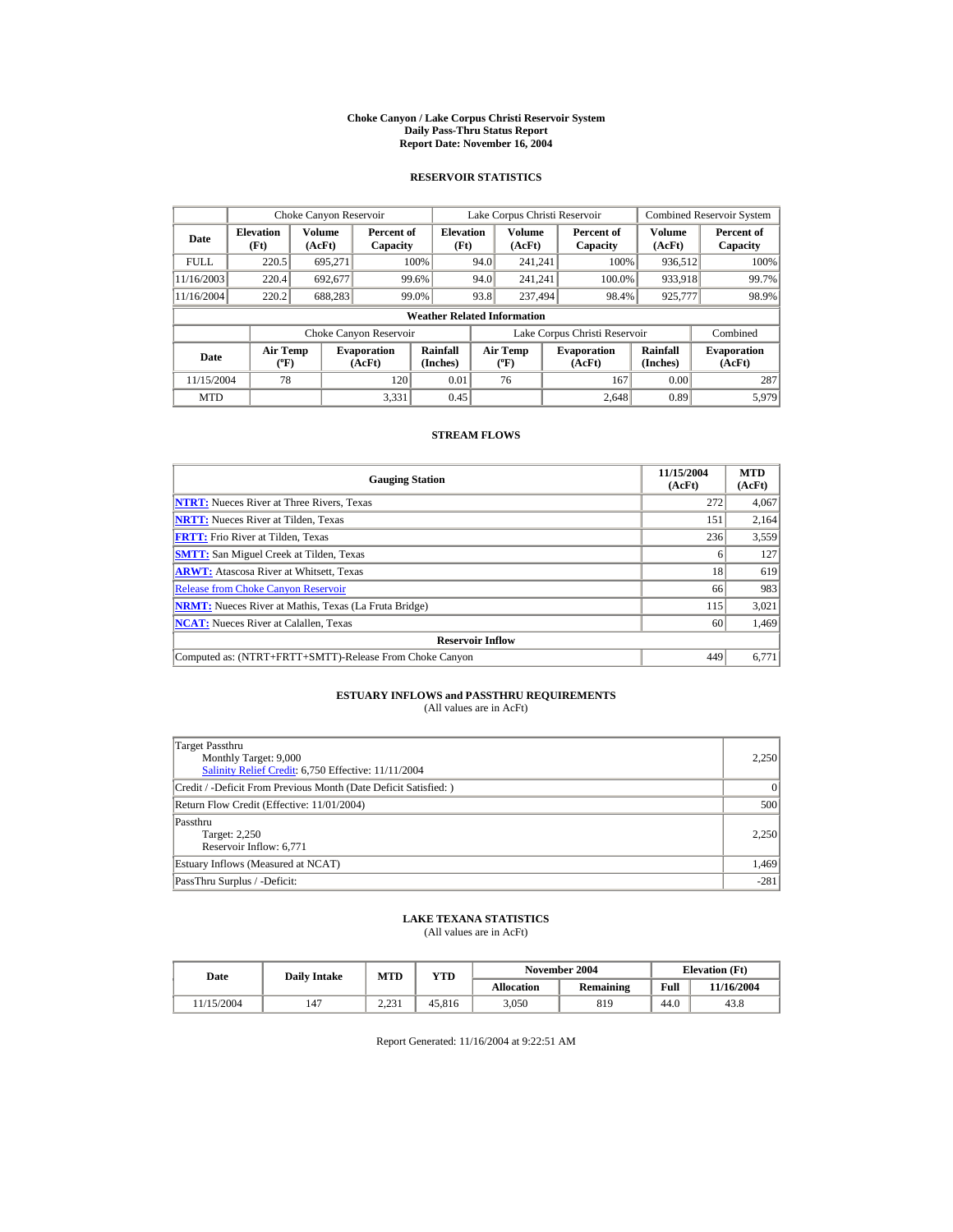#### **Choke Canyon / Lake Corpus Christi Reservoir System Daily Pass-Thru Status Report Report Date: November 17, 2004**

### **RESERVOIR STATISTICS**

|             | Choke Canyon Reservoir             |                  |                              |                             | Lake Corpus Christi Reservoir |                  |                               |                      | <b>Combined Reservoir System</b> |  |  |
|-------------|------------------------------------|------------------|------------------------------|-----------------------------|-------------------------------|------------------|-------------------------------|----------------------|----------------------------------|--|--|
| Date        | <b>Elevation</b> (Ft)              | Volume (AcFt)    | <b>Percent of Capacity</b>   | <b>Elevation</b> (Ft)       |                               | Volume (AcFt)    | <b>Percent of Capacity</b>    | Volume (AcFt)        | <b>Percent of Capacity</b>       |  |  |
| <b>FULL</b> | 220.5                              | 695.271          |                              | 100%                        | 94.0                          | 241,241          | 100%                          | 936.512              | 100%                             |  |  |
| 11/17/2003  | 220.5                              | 694.493          | 99.9%                        |                             | 94.0                          | 241.241          | 100.0%                        | 935,734              | 99.9%                            |  |  |
| 11/17/2004  | 220.5                              | 693,974          | 99.8%                        |                             | 94.0                          | 241.241          | 100.0%                        | 935,215              | 99.9%                            |  |  |
|             | <b>Weather Related Information</b> |                  |                              |                             |                               |                  |                               |                      |                                  |  |  |
|             |                                    |                  | Choke Canyon Reservoir       |                             |                               |                  | Lake Corpus Christi Reservoir |                      | Combined                         |  |  |
| Date        |                                    | Air Temp<br>(°F) | <b>Evaporation</b><br>(AcFt) | <b>Rainfall</b><br>(Inches) |                               | Air Temp<br>("F) | <b>Evaporation</b><br>(AcFt)  | Rainfall<br>(Inches) | <b>Evaporation</b><br>(AcFt)     |  |  |
| 11/16/2004  |                                    | 84               | 302                          | 0.86                        |                               | 82               | 258                           | 1.93                 | 560                              |  |  |
| <b>MTD</b>  |                                    |                  | 3,633                        | 1.31                        |                               |                  | 2,906                         | 2.82                 | 6,539                            |  |  |

### **STREAM FLOWS**

| <b>Gauging Station</b>                                       | 11/16/2004<br>(AcFt) | <b>MTD</b><br>(AcFt) |
|--------------------------------------------------------------|----------------------|----------------------|
| <b>NTRT:</b> Nueces River at Three Rivers, Texas             | 274                  | 4,341                |
| <b>NRTT:</b> Nueces River at Tilden, Texas                   | 159                  | 2,322                |
| <b>FRTT:</b> Frio River at Tilden, Texas                     | 256                  | 3,815                |
| <b>SMTT:</b> San Miguel Creek at Tilden, Texas               | 103                  | 230                  |
| <b>ARWT:</b> Atascosa River at Whitsett, Texas               | 24                   | 643                  |
| <b>Release from Choke Canyon Reservoir</b>                   | 66                   | 1,048                |
| <b>NRMT:</b> Nueces River at Mathis, Texas (La Fruta Bridge) | 113                  | 3,134                |
| <b>NCAT:</b> Nueces River at Calallen, Texas                 | 38                   | 1,507                |
| <b>Reservoir Inflow</b>                                      |                      |                      |
| Computed as: (NTRT+FRTT+SMTT)-Release From Choke Canyon      | 568                  | 7,338                |

## **ESTUARY INFLOWS and PASSTHRU REQUIREMENTS**

(All values are in AcFt)

| <b>Target Passthru</b><br>Monthly Target: 9,000<br>Salinity Relief Credit: 6,750 Effective: 11/11/2004 | 2,250           |
|--------------------------------------------------------------------------------------------------------|-----------------|
| Credit / -Deficit From Previous Month (Date Deficit Satisfied: )                                       | $\vert 0 \vert$ |
| Return Flow Credit (Effective: 11/01/2004)                                                             | 500             |
| Passthru<br>Target: 2,250<br>Reservoir Inflow: 7,338                                                   | 2,250           |
| Estuary Inflows (Measured at NCAT)                                                                     | 1,507           |
| PassThru Surplus / -Deficit:                                                                           | $-243$          |

# **LAKE TEXANA STATISTICS** (All values are in AcFt)

| Date | <b>Daily Intake</b> | MTD | YTD | November 2004     |                  | <b>Elevation</b> (Ft) |               |  |
|------|---------------------|-----|-----|-------------------|------------------|-----------------------|---------------|--|
|      |                     |     |     | <b>Allocation</b> | <b>Remaining</b> | Full                  | 7/2004<br>1/1 |  |
|      |                     |     |     |                   |                  |                       |               |  |

Report Generated: 11/18/2004 at 9:09:27 AM

 $11/16/2004$  | 147 | 2,378 | 45,963 | 3,050 | 672 | 44.0 | 43.8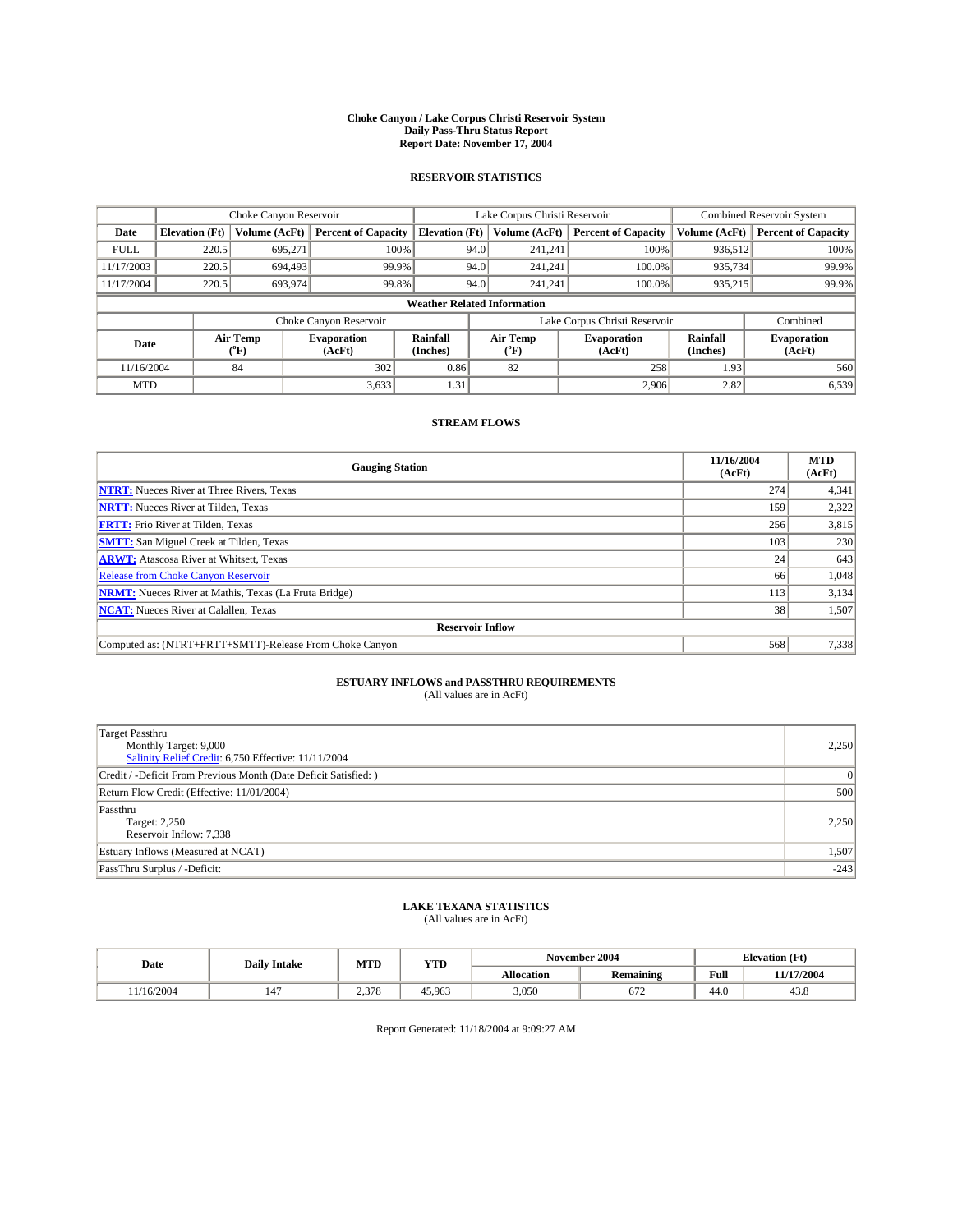#### **Choke Canyon / Lake Corpus Christi Reservoir System Daily Pass-Thru Status Report Report Date: November 18, 2004**

### **RESERVOIR STATISTICS**

|             | Choke Canyon Reservoir                      |                  |                              |                          | Lake Corpus Christi Reservoir |                                         |  |                               |                      | <b>Combined Reservoir System</b> |  |  |
|-------------|---------------------------------------------|------------------|------------------------------|--------------------------|-------------------------------|-----------------------------------------|--|-------------------------------|----------------------|----------------------------------|--|--|
| Date        | <b>Elevation</b><br>(Ft)                    | Volume<br>(AcFt) | Percent of<br>Capacity       | <b>Elevation</b><br>(Ft) |                               | <b>Volume</b><br>(AcFt)                 |  | Percent of<br>Capacity        | Volume<br>(AcFt)     | Percent of<br>Capacity           |  |  |
| <b>FULL</b> | 220.5                                       | 695.271          |                              | 100%                     | 94.0                          | 241.241                                 |  | 100%                          | 936,512              | 100%                             |  |  |
| 11/18/2003  | 220.5                                       | 695.271          |                              | 100.0%                   | 94.0                          | 241.241                                 |  | 100.0%                        | 936,512              | 100.0%                           |  |  |
| 11/18/2004  | 220.6                                       | 695,271          |                              | 100.0%                   | 94.0                          | 241.241                                 |  | 100.0%                        | 936,512              | 100.0%                           |  |  |
|             | <b>Weather Related Information</b>          |                  |                              |                          |                               |                                         |  |                               |                      |                                  |  |  |
|             |                                             |                  | Choke Canyon Reservoir       |                          |                               |                                         |  | Lake Corpus Christi Reservoir |                      | Combined                         |  |  |
| Date        | <b>Air Temp</b><br>$({}^{\circ}\mathrm{F})$ |                  | <b>Evaporation</b><br>(AcFt) | Rainfall<br>(Inches)     |                               | <b>Air Temp</b><br>$(^{\circ}\text{F})$ |  | <b>Evaporation</b><br>(AcFt)  | Rainfall<br>(Inches) | <b>Evaporation</b><br>(AcFt)     |  |  |
| 11/17/2004  | 74                                          |                  | 106                          | 0.02                     |                               | 79                                      |  | 202                           | 0.00                 | 308                              |  |  |
| <b>MTD</b>  |                                             |                  | 3.739                        | 1.33                     |                               |                                         |  | 3.108                         | 2.82                 | 6.847                            |  |  |

### **STREAM FLOWS**

| <b>Gauging Station</b>                                       | 11/17/2004<br>(AcFt) | <b>MTD</b><br>(AcFt) |
|--------------------------------------------------------------|----------------------|----------------------|
| <b>NTRT:</b> Nueces River at Three Rivers, Texas             | 345                  | 4,687                |
| <b>NRTT:</b> Nueces River at Tilden, Texas                   | 260                  | 2,582                |
| <b>FRTT:</b> Frio River at Tilden, Texas                     | 1,018                | 4,833                |
| <b>SMTT:</b> San Miguel Creek at Tilden, Texas               | 2,898                | 3,128                |
| <b>ARWT:</b> Atascosa River at Whitsett, Texas               | 95                   | 738                  |
| <b>Release from Choke Canvon Reservoir</b>                   | 524                  | 1,572                |
| <b>NRMT:</b> Nueces River at Mathis, Texas (La Fruta Bridge) | 141                  | 3,275                |
| <b>NCAT:</b> Nueces River at Calallen, Texas                 | 58                   | 1,565                |
| <b>Reservoir Inflow</b>                                      |                      |                      |
| Computed as: NRTT+FRTT+SMTT+ARWT                             | 4.272                | 11.610               |

# **ESTUARY INFLOWS and PASSTHRU REQUIREMENTS**<br>(All values are in AcFt)

| Target Passthru<br>Monthly Target: 9,000<br>Salinity Relief Credit: 6,750 Effective: 11/11/2004 | 2,250    |
|-------------------------------------------------------------------------------------------------|----------|
| Credit / -Deficit From Previous Month (Date Deficit Satisfied:)                                 | $\Omega$ |
| Return Flow Credit (Effective: 11/01/2004)                                                      | 500      |
| Passthru<br>Target: 2,250<br>Reservoir Inflow: 11,610                                           | 2,250    |
| Estuary Inflows (Measured at NCAT)                                                              | 1,565    |
| PassThru Surplus / -Deficit:                                                                    | $-185$   |

## **LAKE TEXANA STATISTICS**

(All values are in AcFt)

| Date      | <b>Daily Intake</b> | <b>MTD</b> | YTD    |                   | November 2004 |      | <b>Elevation</b> (Ft) |
|-----------|---------------------|------------|--------|-------------------|---------------|------|-----------------------|
|           |                     |            |        | <b>Allocation</b> | Remaining     | Full | 11/18/2004            |
| 1/17/2004 | 149                 | 2.526      | 46.112 | 3.050             | 524           | 44.0 | 44.0                  |

Report Generated: 11/18/2004 at 9:01:11 AM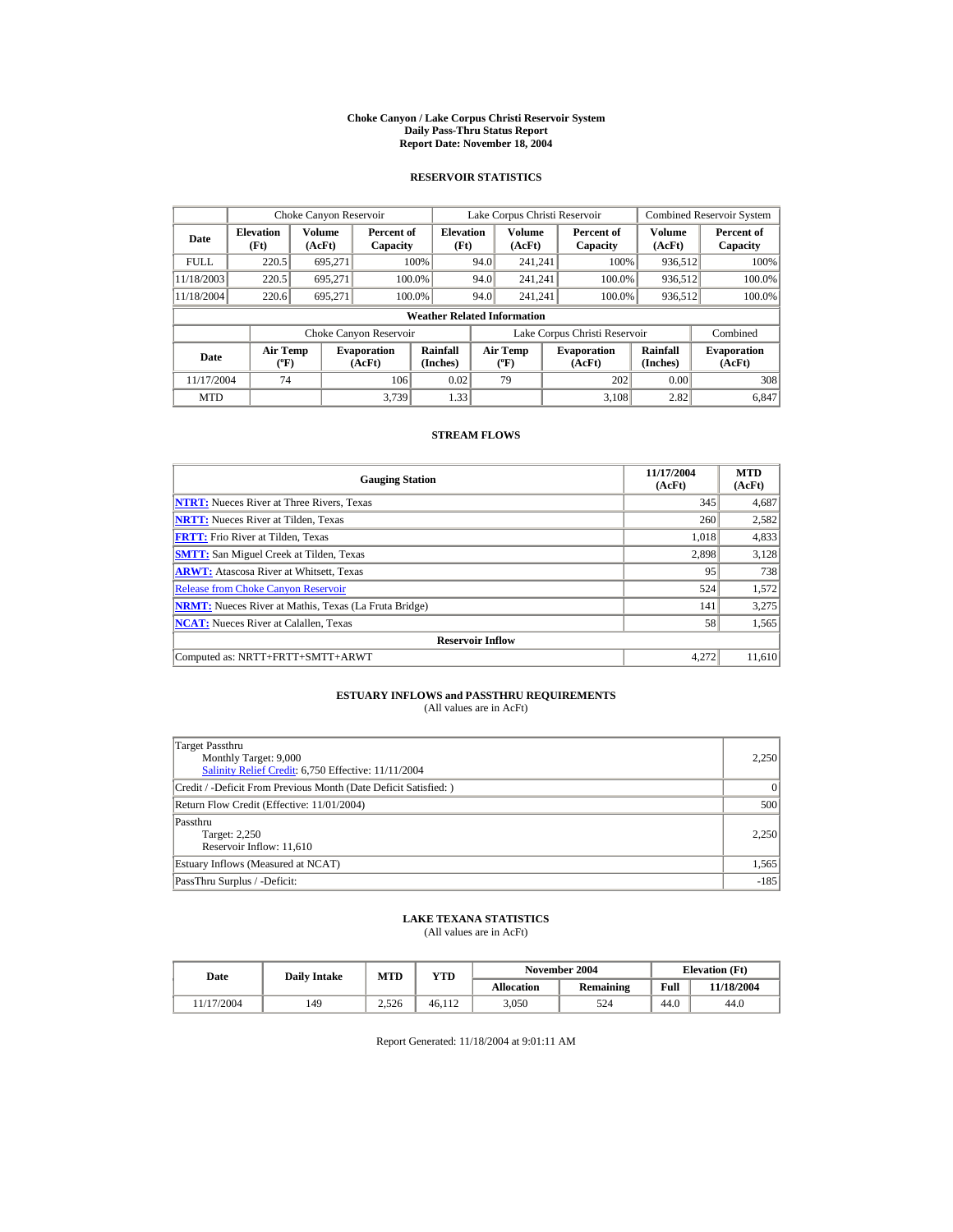#### **Choke Canyon / Lake Corpus Christi Reservoir System Daily Pass-Thru Status Report Report Date: November 19, 2004**

### **RESERVOIR STATISTICS**

|             | Choke Canyon Reservoir                      |                  |                              |                                    | Lake Corpus Christi Reservoir |                                           |  |                              |                         | <b>Combined Reservoir System</b> |  |
|-------------|---------------------------------------------|------------------|------------------------------|------------------------------------|-------------------------------|-------------------------------------------|--|------------------------------|-------------------------|----------------------------------|--|
| Date        | <b>Elevation</b><br>(Ft)                    | Volume<br>(AcFt) | Percent of<br>Capacity       | <b>Elevation</b><br>(Ft)           |                               | <b>Volume</b><br>(AcFt)                   |  | Percent of<br>Capacity       | <b>Volume</b><br>(AcFt) | Percent of<br>Capacity           |  |
| <b>FULL</b> | 220.5                                       | 695,271          |                              | 100%                               | 94.0                          | 241.241                                   |  | 100%                         | 936,512                 | 100%                             |  |
| 11/19/2003  | 220.5                                       | 695,012          |                              | 100.0%                             | 94.0                          | 241.241                                   |  | 100.0%                       | 936,253                 | 100.0%                           |  |
| 11/19/2004  | 220.7                                       | 695.271          |                              | 100.0%                             | 94.0                          | 241.241                                   |  | 100.0%                       | 936,512                 | 100.0%                           |  |
|             |                                             |                  |                              | <b>Weather Related Information</b> |                               |                                           |  |                              |                         |                                  |  |
|             |                                             |                  | Choke Canyon Reservoir       |                                    | Lake Corpus Christi Reservoir |                                           |  |                              |                         | Combined                         |  |
| Date        | <b>Air Temp</b><br>$({}^{\circ}\mathrm{F})$ |                  | <b>Evaporation</b><br>(AcFt) | Rainfall<br>(Inches)               |                               | <b>Air Temp</b><br>$({}^{\circ}\text{F})$ |  | <b>Evaporation</b><br>(AcFt) | Rainfall<br>(Inches)    | <b>Evaporation</b><br>(AcFt)     |  |
| 11/18/2004  | 76                                          |                  | 136                          | 0.00                               |                               | 76                                        |  | 11                           | 0.00                    | 147                              |  |
| <b>MTD</b>  |                                             |                  | 3.875                        | 1.33                               |                               |                                           |  | 3.119                        | 2.82                    | 6.994                            |  |

### **STREAM FLOWS**

| <b>Gauging Station</b>                                       | 11/18/2004<br>(AcFt) | <b>MTD</b><br>(AcFt) |  |  |  |  |  |
|--------------------------------------------------------------|----------------------|----------------------|--|--|--|--|--|
| <b>NTRT:</b> Nueces River at Three Rivers, Texas             | 2.144                | 6,830                |  |  |  |  |  |
| <b>NRTT:</b> Nueces River at Tilden, Texas                   | 478                  | 3,061                |  |  |  |  |  |
| <b>FRTT:</b> Frio River at Tilden, Texas                     | 2,660                | 7,493                |  |  |  |  |  |
| <b>SMTT:</b> San Miguel Creek at Tilden, Texas               | 6,868                | 9,996                |  |  |  |  |  |
| <b>ARWT:</b> Atascosa River at Whitsett, Texas               | 1.147                | 1,885                |  |  |  |  |  |
| <b>Release from Choke Canvon Reservoir</b>                   | 3.061                | 4,633                |  |  |  |  |  |
| <b>NRMT:</b> Nueces River at Mathis, Texas (La Fruta Bridge) | 1.316                | 4,591                |  |  |  |  |  |
| <b>NCAT:</b> Nueces River at Calallen, Texas                 | 127                  | 1,692                |  |  |  |  |  |
| <b>Reservoir Inflow</b>                                      |                      |                      |  |  |  |  |  |
| Computed as: NRTT+FRTT+SMTT+ARWT                             | 11.154               | 22,764               |  |  |  |  |  |

# **ESTUARY INFLOWS and PASSTHRU REQUIREMENTS**<br>(All values are in AcFt)

| Target Passthru<br>Monthly Target: 9,000<br>Salinity Relief Credit: 6,750 Effective: 11/11/2004 | 2,250    |  |  |  |
|-------------------------------------------------------------------------------------------------|----------|--|--|--|
| Credit / -Deficit From Previous Month (Date Deficit Satisfied:)                                 | $\Omega$ |  |  |  |
| Return Flow Credit (Effective: 11/01/2004)                                                      | 500      |  |  |  |
| Passthru<br>Target: 2,250<br>Reservoir Inflow: 22,764                                           | 2,250    |  |  |  |
| Estuary Inflows (Measured at NCAT)                                                              |          |  |  |  |
| PassThru Surplus / -Deficit:                                                                    | $-58$    |  |  |  |

## **LAKE TEXANA STATISTICS**

(All values are in AcFt)

| Date      | <b>Daily Intake</b> | <b>MTD</b> | YTD    |                   | November 2004 | <b>Elevation</b> (Ft) |            |
|-----------|---------------------|------------|--------|-------------------|---------------|-----------------------|------------|
|           |                     |            |        | <b>Allocation</b> | Remaining     | Full                  | 11/19/2004 |
| 1/18/2004 | 149                 | 2.675      | 46.260 | 3.050             | 375           | 44.0                  | 44.0       |

Report Generated: 11/19/2004 at 8:21:19 AM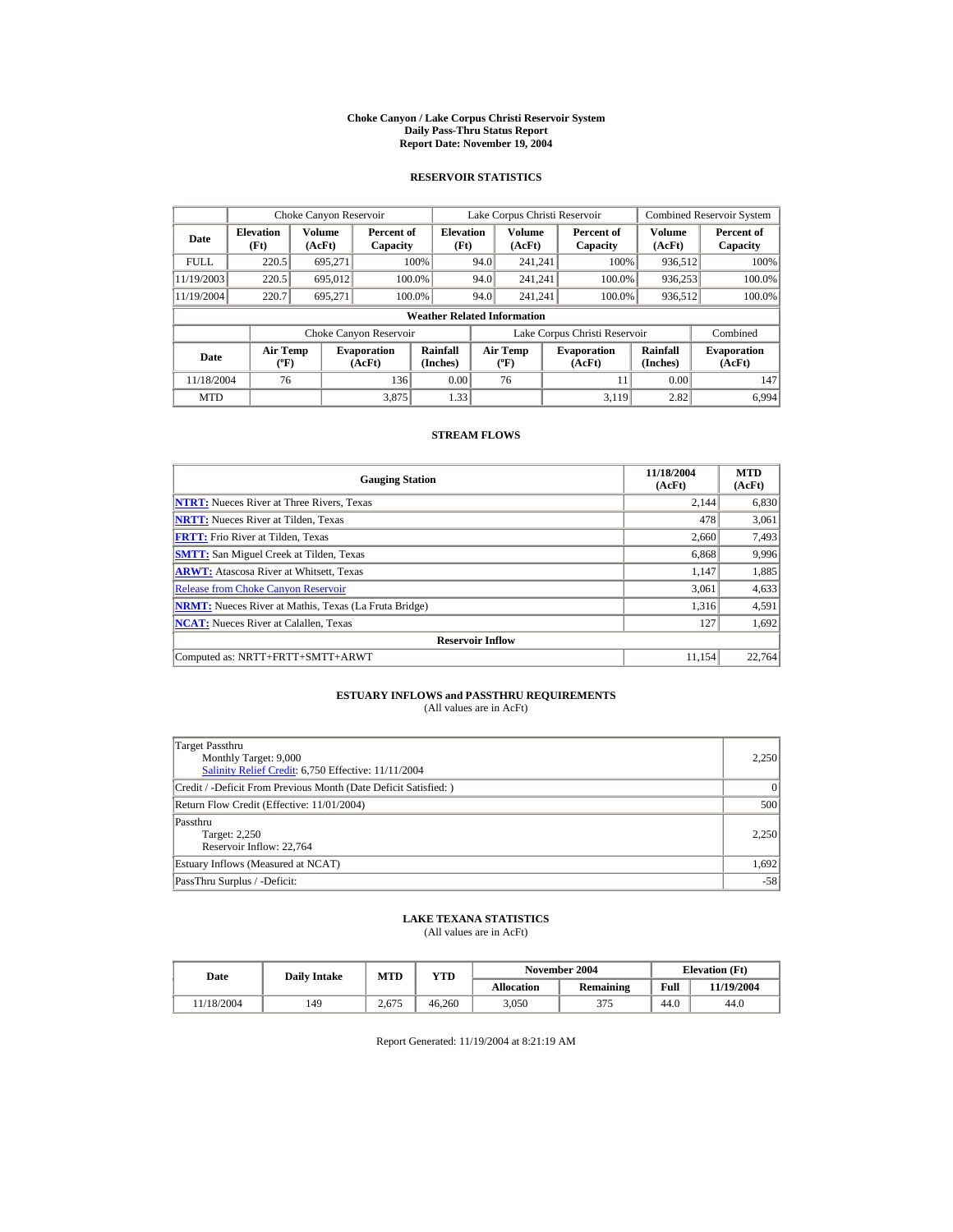#### **Choke Canyon / Lake Corpus Christi Reservoir System Daily Pass-Thru Status Report Report Date: November 20, 2004**

### **RESERVOIR STATISTICS**

|             | Choke Canyon Reservoir |                  | Lake Corpus Christi Reservoir |                                    |                               |                  | <b>Combined Reservoir System</b> |                      |                              |
|-------------|------------------------|------------------|-------------------------------|------------------------------------|-------------------------------|------------------|----------------------------------|----------------------|------------------------------|
| Date        | <b>Elevation</b> (Ft)  | Volume (AcFt)    | <b>Percent of Capacity</b>    | <b>Elevation</b> (Ft)              |                               | Volume (AcFt)    | <b>Percent of Capacity</b>       | Volume (AcFt)        | <b>Percent of Capacity</b>   |
| <b>FULL</b> | 220.5                  | 695.271          | 100%                          |                                    | 94.0                          | 241,241          | 100%                             | 936.512              | 100%                         |
| 11/20/2003  | 220.4                  | 692,936          | 99.7%                         |                                    | 94.0                          | 241.241          | 100.0%                           | 934.177              | 99.8%                        |
| 11/20/2004  | 220.8                  | 695.271          | 100.0%                        |                                    | 94.0                          | 241.241          | 100.0%                           | 936,512              | 100.0%                       |
|             |                        |                  |                               | <b>Weather Related Information</b> |                               |                  |                                  |                      |                              |
|             |                        |                  | Choke Canyon Reservoir        |                                    | Lake Corpus Christi Reservoir |                  |                                  |                      | Combined                     |
| Date        |                        | Air Temp<br>(°F) | <b>Evaporation</b><br>(AcFt)  | Rainfall<br>(Inches)               |                               | Air Temp<br>("F) | <b>Evaporation</b><br>(AcFt)     | Rainfall<br>(Inches) | <b>Evaporation</b><br>(AcFt) |
| 11/19/2004  |                        | 75               | 91                            | 0.00                               |                               | 75               | 1121                             | 0.12                 | 203                          |
| <b>MTD</b>  |                        |                  | 3.966                         | 1.33                               |                               |                  | 3,231                            | 2.94                 | 7,197                        |

### **STREAM FLOWS**

| <b>Gauging Station</b>                                       | 11/19/2004<br>(AcFt) | <b>MTD</b><br>(AcFt) |  |  |  |  |  |
|--------------------------------------------------------------|----------------------|----------------------|--|--|--|--|--|
| <b>NTRT:</b> Nueces River at Three Rivers, Texas             | 5,637                | 12,468               |  |  |  |  |  |
| <b>NRTT:</b> Nueces River at Tilden, Texas                   | 1,405                | 4,466                |  |  |  |  |  |
| <b>FRTT:</b> Frio River at Tilden, Texas                     | 3,692                | 11,185               |  |  |  |  |  |
| <b>SMTT:</b> San Miguel Creek at Tilden, Texas               | 1,616                | 11,612               |  |  |  |  |  |
| <b>ARWT:</b> Atascosa River at Whitsett, Texas               | 2,332                | 4,218                |  |  |  |  |  |
| Release from Choke Canyon Reservoir                          | 4,516                | 9,149                |  |  |  |  |  |
| <b>NRMT:</b> Nueces River at Mathis, Texas (La Fruta Bridge) | 3,910                | 8,502                |  |  |  |  |  |
| <b>NCAT:</b> Nueces River at Calallen, Texas                 | 1,403                | 3,095                |  |  |  |  |  |
| <b>Reservoir Inflow</b>                                      |                      |                      |  |  |  |  |  |
| Computed as: (NTRT+FRTT+SMTT)-Release From Choke Canyon      | 6.429                | 29,193               |  |  |  |  |  |

# **ESTUARY INFLOWS and PASSTHRU REQUIREMENTS**<br>(All values are in AcFt)

| Target Passthru<br>Monthly Target: 9,000<br>Salinity Relief Credit: 6,750 Effective: 11/11/2004 | 2,250 |
|-------------------------------------------------------------------------------------------------|-------|
| Credit / -Deficit From Previous Month (Date Deficit Satisfied: )                                | 0     |
| Return Flow Credit (Effective: 11/01/2004)                                                      | 500   |
| Passthru<br>Target: 2,250<br>Reservoir Inflow: 29,193                                           | 2,250 |
| Estuary Inflows (Measured at NCAT)                                                              | 3,095 |
| PassThru Surplus / -Deficit:                                                                    | 1,345 |

# **LAKE TEXANA STATISTICS** (All values are in AcFt)

|  | November 2004 |
|--|---------------|
|  |               |
|  |               |

| Date      | <b>Daily Intake</b> | <b>MTD</b> | <b>YTD</b> |            | November 2004    | <b>Elevation (Ft)</b> |            |  |
|-----------|---------------------|------------|------------|------------|------------------|-----------------------|------------|--|
|           |                     |            |            | Allocation | <b>Remaining</b> | Full                  | 11/20/2004 |  |
| 1/19/2004 | 149                 | 2.824      | 46.409     | 3,050      | 226              | 44.0                  | 44.0       |  |

Report Generated: 11/20/2004 at 8:17:31 AM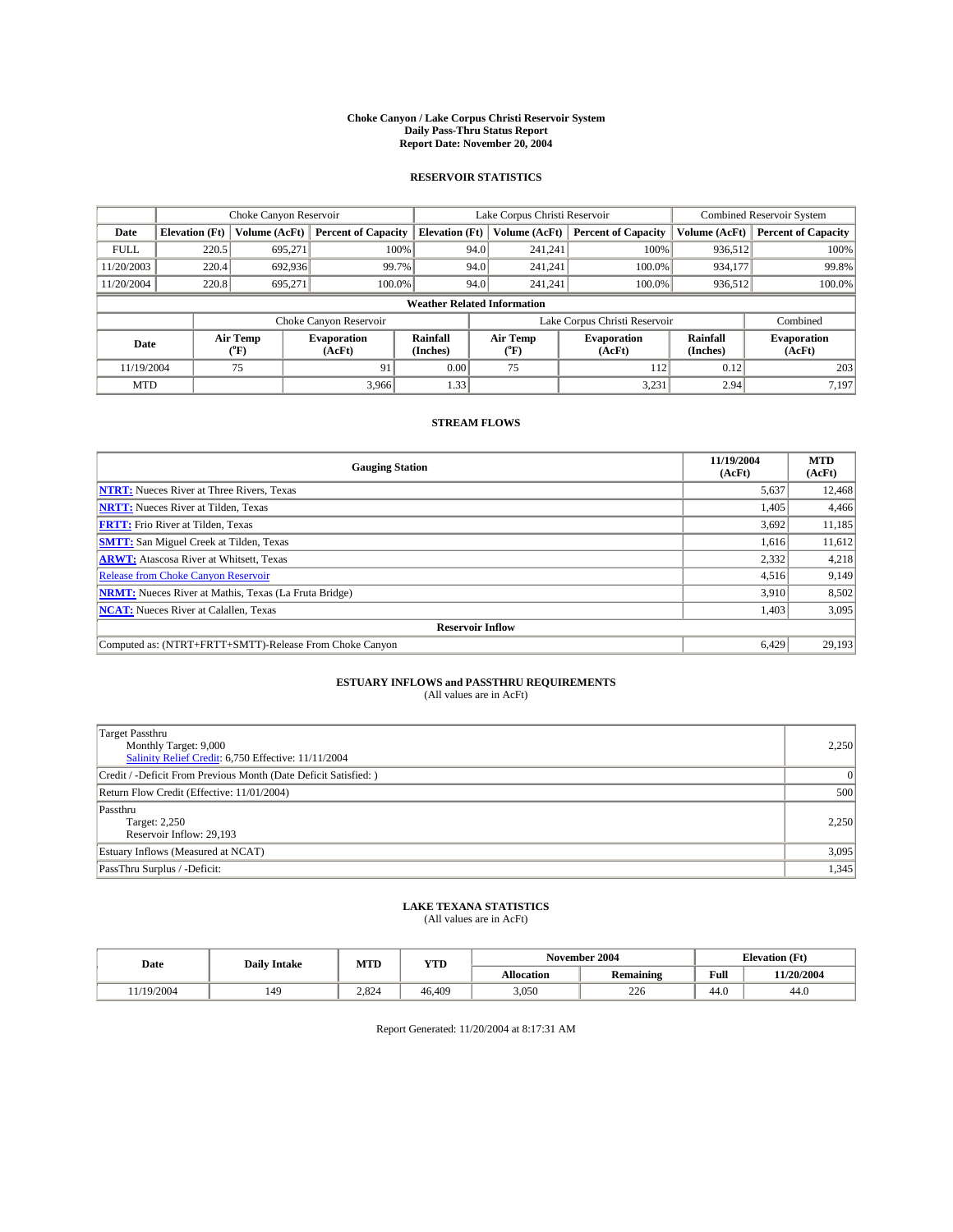#### **Choke Canyon / Lake Corpus Christi Reservoir System Daily Pass-Thru Status Report Report Date: November 21, 2004**

### **RESERVOIR STATISTICS**

|             | Choke Canyon Reservoir                      |                  |                              |                                    | Lake Corpus Christi Reservoir |                                         |                               |        | <b>Combined Reservoir System</b> |                              |
|-------------|---------------------------------------------|------------------|------------------------------|------------------------------------|-------------------------------|-----------------------------------------|-------------------------------|--------|----------------------------------|------------------------------|
| Date        | <b>Elevation</b><br>(Ft)                    | Volume<br>(AcFt) | Percent of<br>Capacity       | <b>Elevation</b><br>(Ft)           |                               | <b>Volume</b><br>(AcFt)                 | Percent of<br>Capacity        |        | Volume<br>(AcFt)                 | Percent of<br>Capacity       |
| <b>FULL</b> | 220.5                                       | 695.271          |                              | 100%                               | 94.0                          | 241.241                                 |                               | 100%   | 936,512                          | 100%                         |
| 11/21/2003  | 220.4                                       | 692,677          |                              | 99.6%                              | 94.0                          | 241.241                                 |                               | 100.0% | 933,918                          | 99.7%                        |
| 11/21/2004  | 220.9                                       | 695,271          | 100.0%                       |                                    | 94.0                          | 241.241                                 |                               | 100.0% | 936,512                          | 100.0%                       |
|             |                                             |                  |                              | <b>Weather Related Information</b> |                               |                                         |                               |        |                                  |                              |
|             |                                             |                  | Choke Canyon Reservoir       |                                    |                               |                                         | Lake Corpus Christi Reservoir |        |                                  | Combined                     |
| Date        | <b>Air Temp</b><br>$({}^{\circ}\mathrm{F})$ |                  | <b>Evaporation</b><br>(AcFt) | Rainfall<br>(Inches)               |                               | <b>Air Temp</b><br>$(^{\circ}\text{F})$ | <b>Evaporation</b><br>(AcFt)  |        | Rainfall<br>(Inches)             | <b>Evaporation</b><br>(AcFt) |
| 11/20/2004  | 80                                          |                  | 61                           | 0.00                               |                               | 76                                      |                               | 90     | 0.28                             | 151                          |
| <b>MTD</b>  |                                             |                  | 4.027                        | 1.33                               |                               |                                         |                               | 3.321  | 3.22                             | 7.348                        |

### **STREAM FLOWS**

| <b>Gauging Station</b>                                       | 11/20/2004<br>(AcFt) | <b>MTD</b><br>(AcFt) |  |  |  |  |  |
|--------------------------------------------------------------|----------------------|----------------------|--|--|--|--|--|
| <b>NTRT:</b> Nueces River at Three Rivers, Texas             | 7,225                | 19,693               |  |  |  |  |  |
| <b>NRTT:</b> Nueces River at Tilden, Texas                   | 1,852                | 6,318                |  |  |  |  |  |
| <b>FRTT:</b> Frio River at Tilden, Texas                     | 4,169                | 15,354               |  |  |  |  |  |
| <b>SMTT:</b> San Miguel Creek at Tilden, Texas               | 1,898                | 13,510               |  |  |  |  |  |
| <b>ARWT:</b> Atascosa River at Whitsett, Texas               | 1,840                | 6,058                |  |  |  |  |  |
| <b>Release from Choke Canvon Reservoir</b>                   | 4,516                | 13,665               |  |  |  |  |  |
| <b>NRMT:</b> Nueces River at Mathis, Texas (La Fruta Bridge) | 5,419                | 13,921               |  |  |  |  |  |
| <b>NCAT:</b> Nueces River at Calallen, Texas                 | 3,196                | 6,291                |  |  |  |  |  |
| <b>Reservoir Inflow</b>                                      |                      |                      |  |  |  |  |  |
| Computed as: (NTRT+FRTT+SMTT)-Release From Choke Canyon      | 8.776                | 37,969               |  |  |  |  |  |

# **ESTUARY INFLOWS and PASSTHRU REQUIREMENTS**<br>(All values are in AcFt)

| Target Passthru<br>Monthly Target: 9,000<br>Salinity Relief Credit: 6,750 Effective: 11/11/2004 | 2.250 |
|-------------------------------------------------------------------------------------------------|-------|
| Credit / -Deficit From Previous Month (Date Deficit Satisfied:)                                 | 0     |
| Return Flow Credit (Effective: 11/01/2004)                                                      | 500   |
| Passthru<br>Target: 2,250<br>Reservoir Inflow: 37,969                                           | 2.250 |
| Estuary Inflows (Measured at NCAT)                                                              | 6,291 |
| PassThru Surplus / -Deficit:                                                                    | 4.541 |

## **LAKE TEXANA STATISTICS**

(All values are in AcFt)

| Date      | <b>Daily Intake</b> | <b>MTD</b>                | YTD    |                   | November 2004 | <b>Elevation</b> (Ft) |            |
|-----------|---------------------|---------------------------|--------|-------------------|---------------|-----------------------|------------|
|           |                     |                           |        | <b>Allocation</b> | Remaining     | Full                  | 11/21/2004 |
| 1/20/2004 | 148                 | 2.972<br><u>_., , , ,</u> | 46.557 | 3.050             | $\pi c$       | 44.0                  | 44.0       |

Report Generated: 11/21/2004 at 8:21:57 AM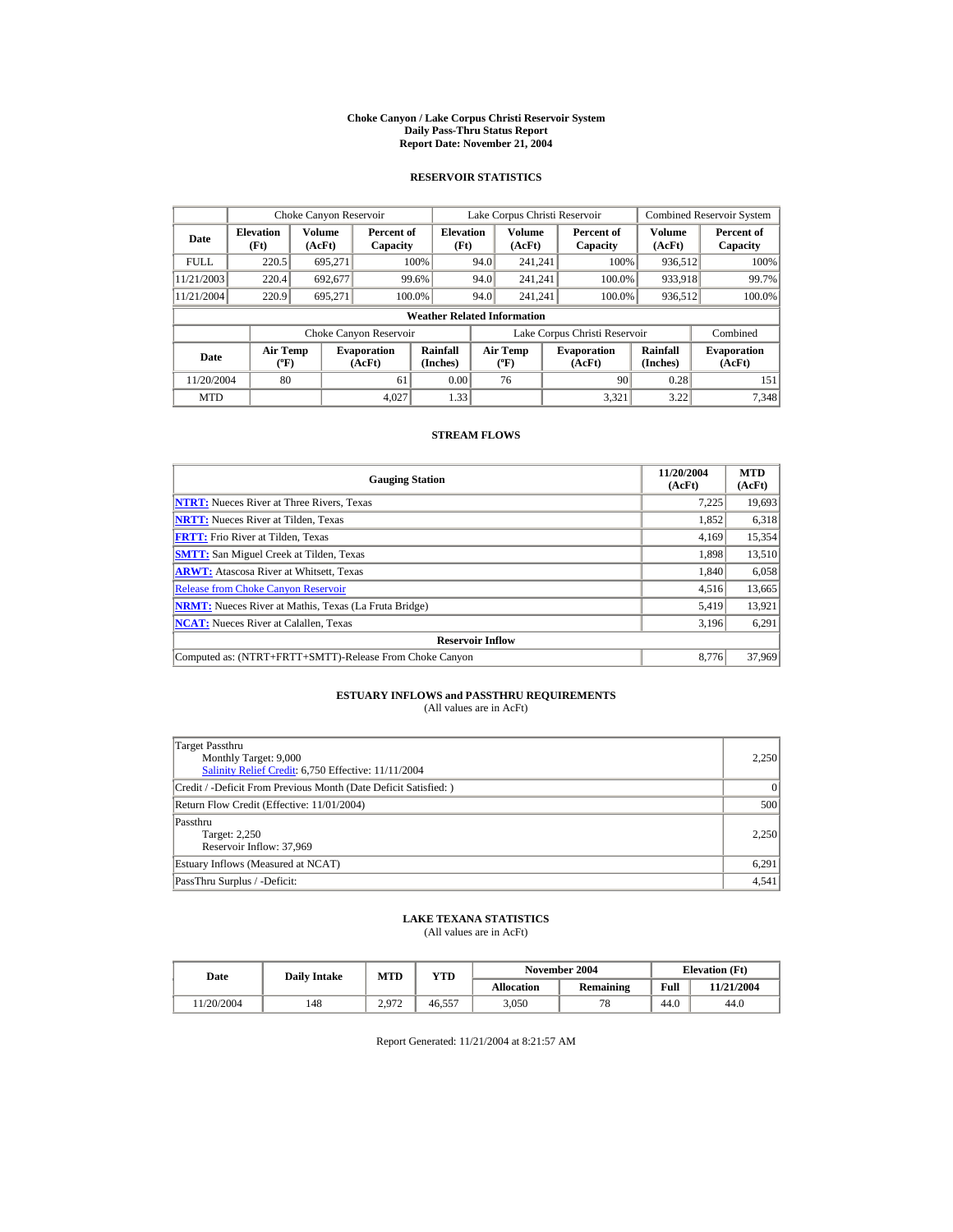#### **Choke Canyon / Lake Corpus Christi Reservoir System Daily Pass-Thru Status Report Report Date: November 22, 2004**

### **RESERVOIR STATISTICS**

|             | Choke Canyon Reservoir   |                                                                                                                                         |                        |                                    | Lake Corpus Christi Reservoir |                      |                              |                               |                  | <b>Combined Reservoir System</b> |
|-------------|--------------------------|-----------------------------------------------------------------------------------------------------------------------------------------|------------------------|------------------------------------|-------------------------------|----------------------|------------------------------|-------------------------------|------------------|----------------------------------|
| Date        | <b>Elevation</b><br>(Ft) | Volume<br>(AcFt)                                                                                                                        | Percent of<br>Capacity | <b>Elevation</b><br>(Ft)           |                               | Volume<br>(AcFt)     | Percent of<br>Capacity       |                               | Volume<br>(AcFt) | Percent of<br>Capacity           |
| <b>FULL</b> | 220.5                    | 695.271                                                                                                                                 |                        | 100%                               | 94.0                          | 241.241              |                              | 100%                          | 936,512          | 100%                             |
| 11/22/2003  | 220.4                    | 692,158                                                                                                                                 |                        | 99.6%                              | 94.0                          | 241.241              |                              | 100.0%                        | 933,399          | 99.7%                            |
| 11/22/2004  | 220.9                    | 695.271                                                                                                                                 | 100.0%                 |                                    | 94.0                          | 241.241              |                              | 100.0%                        | 936,512          | 100.0%                           |
|             |                          |                                                                                                                                         |                        | <b>Weather Related Information</b> |                               |                      |                              |                               |                  |                                  |
|             |                          |                                                                                                                                         | Choke Canyon Reservoir |                                    |                               |                      |                              | Lake Corpus Christi Reservoir |                  | Combined                         |
| Date        |                          | Rainfall<br><b>Air Temp</b><br><b>Air Temp</b><br><b>Evaporation</b><br>$({}^{\circ}\mathrm{F})$<br>(Inches)<br>(AcFt)<br>$(^{\circ}F)$ |                        |                                    | <b>Evaporation</b><br>(AcFt)  | Rainfall<br>(Inches) | <b>Evaporation</b><br>(AcFt) |                               |                  |                                  |
| 11/21/2004  | 75                       |                                                                                                                                         | 30                     | 0.27                               |                               | 79                   |                              | 1.155                         | 0.36             | 1.185                            |
| <b>MTD</b>  |                          |                                                                                                                                         | 4.057                  | 1.60                               |                               |                      |                              | 4.476                         | 3.58             | 8,533                            |

### **STREAM FLOWS**

| <b>Gauging Station</b>                                       | 11/21/2004<br>(AcFt) | <b>MTD</b><br>(AcFt) |
|--------------------------------------------------------------|----------------------|----------------------|
| <b>NTRT:</b> Nueces River at Three Rivers, Texas             | 7,345                | 27,038               |
| <b>NRTT:</b> Nueces River at Tilden, Texas                   | 1,864                | 8,182                |
| <b>FRTT:</b> Frio River at Tilden, Texas                     | 2,581                | 17,934               |
| <b>SMTT:</b> San Miguel Creek at Tilden, Texas               | 615                  | 14,125               |
| <b>ARWT:</b> Atascosa River at Whitsett, Texas               | 1,435                | 7,493                |
| <b>Release from Choke Canvon Reservoir</b>                   | 4,516                | 18,181               |
| <b>NRMT:</b> Nueces River at Mathis, Texas (La Fruta Bridge) | 7.027                | 20.948               |
| <b>NCAT:</b> Nueces River at Calallen, Texas                 | 4,030                | 10,321               |
| <b>Reservoir Inflow</b>                                      |                      |                      |
| Computed as: (NTRT+FRTT+SMTT)-Release From Choke Canyon      | 6,024                | 43,993               |

# **ESTUARY INFLOWS and PASSTHRU REQUIREMENTS**<br>(All values are in AcFt)

| Target Passthru<br>Monthly Target: 9,000<br>Salinity Relief Credit: 6,750 Effective: 11/11/2004 |        |  |  |  |  |
|-------------------------------------------------------------------------------------------------|--------|--|--|--|--|
| Credit / -Deficit From Previous Month (Date Deficit Satisfied:)                                 | 0      |  |  |  |  |
| Return Flow Credit (Effective: 11/01/2004)                                                      |        |  |  |  |  |
| Passthru<br>Target: 2,250<br>Reservoir Inflow: 43,993                                           | 2.250  |  |  |  |  |
| Estuary Inflows (Measured at NCAT)                                                              | 10,321 |  |  |  |  |
| PassThru Surplus / -Deficit:                                                                    | 8.571  |  |  |  |  |

## **LAKE TEXANA STATISTICS**

(All values are in AcFt)

| Date      | <b>Daily Intake</b> | <b>MTD</b> | YTD    |                   | November 2004 | <b>Elevation</b> (Ft) |            |
|-----------|---------------------|------------|--------|-------------------|---------------|-----------------------|------------|
|           |                     |            |        | <b>Allocation</b> | Remaining     | Full                  | 11/22/2004 |
| 1/21/2004 | 148                 | .120       | 46.706 | 3.050             | $-70$         | 44.0                  | 44.0       |

Report Generated: 11/22/2004 at 8:22:54 AM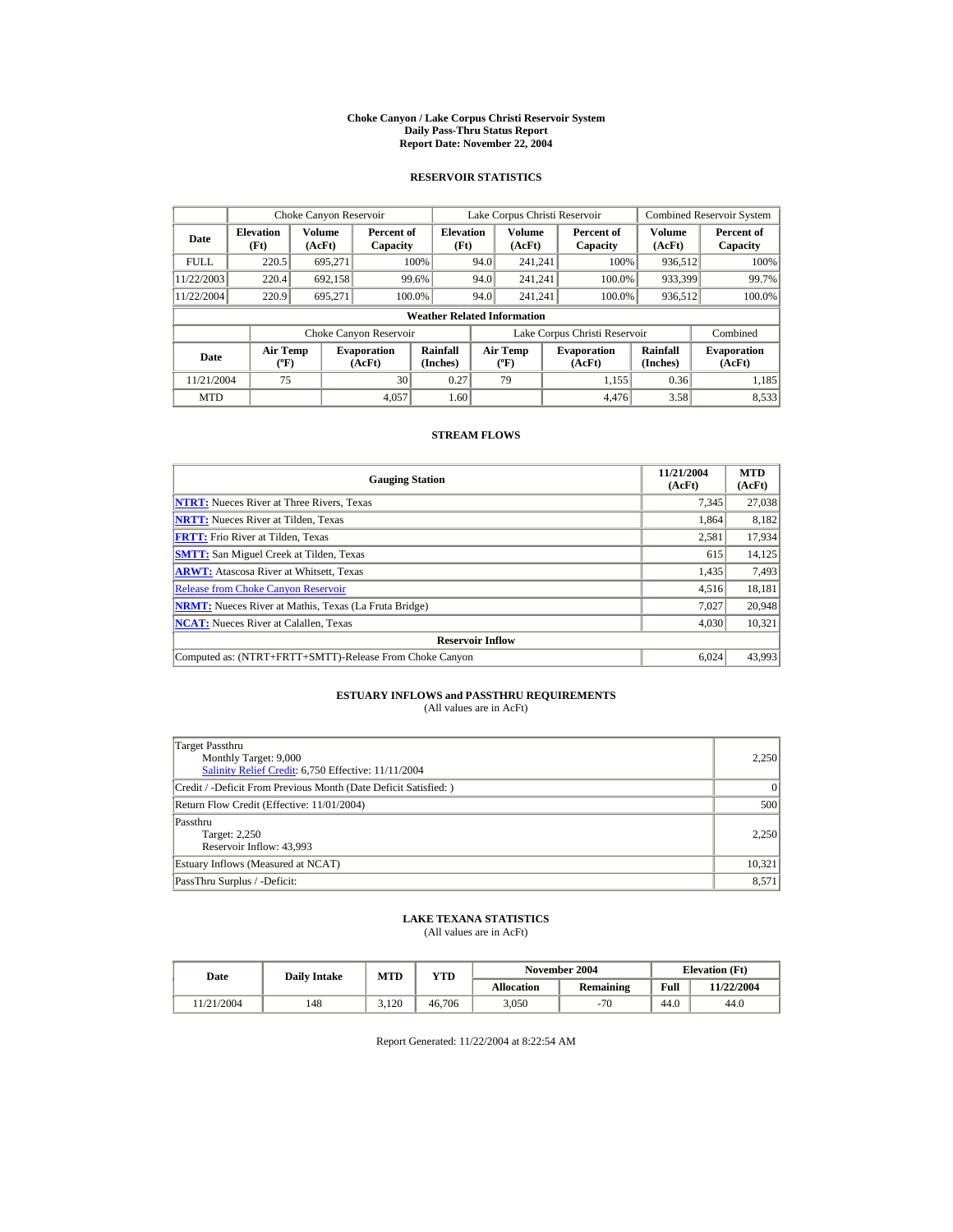#### **Choke Canyon / Lake Corpus Christi Reservoir System Daily Pass-Thru Status Report Report Date: November 23, 2004**

### **RESERVOIR STATISTICS**

|             | Choke Canyon Reservoir                                                                                                                                                          |                  |                        |                                    | Lake Corpus Christi Reservoir |                         |  |                               |                  | <b>Combined Reservoir System</b> |
|-------------|---------------------------------------------------------------------------------------------------------------------------------------------------------------------------------|------------------|------------------------|------------------------------------|-------------------------------|-------------------------|--|-------------------------------|------------------|----------------------------------|
| Date        | <b>Elevation</b><br>(Ft)                                                                                                                                                        | Volume<br>(AcFt) | Percent of<br>Capacity | <b>Elevation</b><br>(Ft)           |                               | <b>Volume</b><br>(AcFt) |  | Percent of<br>Capacity        | Volume<br>(AcFt) | Percent of<br>Capacity           |
| <b>FULL</b> | 220.5                                                                                                                                                                           | 695.271          |                        | 100%                               | 94.0                          | 241.241                 |  | 100%                          | 936,512          | 100%                             |
| 11/23/2003  | 220.4                                                                                                                                                                           | 691,639          |                        | 99.5%                              | 94.0                          | 241.241                 |  | 100.0%                        | 932,880          | 99.6%                            |
| 11/23/2004  | 220.8                                                                                                                                                                           | 695,271          | 100.0%                 |                                    | 94.0                          | 241.241                 |  | 100.0%                        | 936,512          | 100.0%                           |
|             |                                                                                                                                                                                 |                  |                        | <b>Weather Related Information</b> |                               |                         |  |                               |                  |                                  |
|             |                                                                                                                                                                                 |                  | Choke Canyon Reservoir |                                    |                               |                         |  | Lake Corpus Christi Reservoir |                  | Combined                         |
| Date        | Rainfall<br><b>Air Temp</b><br><b>Air Temp</b><br><b>Evaporation</b><br><b>Evaporation</b><br>$({}^{\circ}\mathrm{F})$<br>(Inches)<br>(AcFt)<br>(AcFt)<br>$({}^{\circ}{\rm F})$ |                  | Rainfall<br>(Inches)   | <b>Evaporation</b><br>(AcFt)       |                               |                         |  |                               |                  |                                  |
| 11/22/2004  | 77                                                                                                                                                                              |                  | 76                     | 0.00                               |                               | 82                      |  | 179                           | 0.00             | 255                              |
| <b>MTD</b>  |                                                                                                                                                                                 |                  | 4.133                  | 1.60                               |                               |                         |  | 4.655                         | 3.58             | 8.788                            |

### **STREAM FLOWS**

| <b>Gauging Station</b>                                       | 11/22/2004<br>(AcFt) | <b>MTD</b><br>(AcFt) |
|--------------------------------------------------------------|----------------------|----------------------|
| <b>NTRT:</b> Nueces River at Three Rivers, Texas             | 6,948                | 33,985               |
| <b>NRTT:</b> Nueces River at Tilden, Texas                   | 1,919                | 10,102               |
| <b>FRTT:</b> Frio River at Tilden, Texas                     | 2.064                | 19,999               |
| <b>SMTT:</b> San Miguel Creek at Tilden, Texas               | 284                  | 14,409               |
| <b>ARWT:</b> Atascosa River at Whitsett, Texas               | 576                  | 8,069                |
| <b>Release from Choke Canvon Reservoir</b>                   | 4,516                | 22,696               |
| <b>NRMT:</b> Nueces River at Mathis, Texas (La Fruta Bridge) | 7.285                | 28,233               |
| <b>NCAT:</b> Nueces River at Calallen, Texas                 | 4,943                | 15,263               |
| <b>Reservoir Inflow</b>                                      |                      |                      |
| Computed as: (NTRT+FRTT+SMTT)-Release From Choke Canyon      | 4.780                | 48,773               |

# **ESTUARY INFLOWS and PASSTHRU REQUIREMENTS**<br>(All values are in AcFt)

| Target Passthru<br>Monthly Target: 9,000<br>Salinity Relief Credit: 6,750 Effective: 11/11/2004 | 2,250  |
|-------------------------------------------------------------------------------------------------|--------|
| Credit / -Deficit From Previous Month (Date Deficit Satisfied:)                                 | 0      |
| Return Flow Credit (Effective: 11/01/2004)                                                      | 500    |
| Passthru<br>Target: 2,250<br>Reservoir Inflow: 48,773                                           | 2.250  |
| Estuary Inflows (Measured at NCAT)                                                              | 15,263 |
| PassThru Surplus / -Deficit:                                                                    | 13,513 |

## **LAKE TEXANA STATISTICS**

(All values are in AcFt)

| Date      | <b>Daily Intake</b> | <b>MTD</b> | $\mathbf{v_{TD}}$ |                   | November 2004 | <b>Elevation</b> (Ft) |            |
|-----------|---------------------|------------|-------------------|-------------------|---------------|-----------------------|------------|
|           |                     |            |                   | <b>Allocation</b> | Remaining     | Full                  | 11/23/2004 |
| 1/22/2004 | 147                 | 3.268      | 46.853            | 3.050             | $-218$        | 44.0                  | 44.0       |

Report Generated: 11/23/2004 at 10:18:33 AM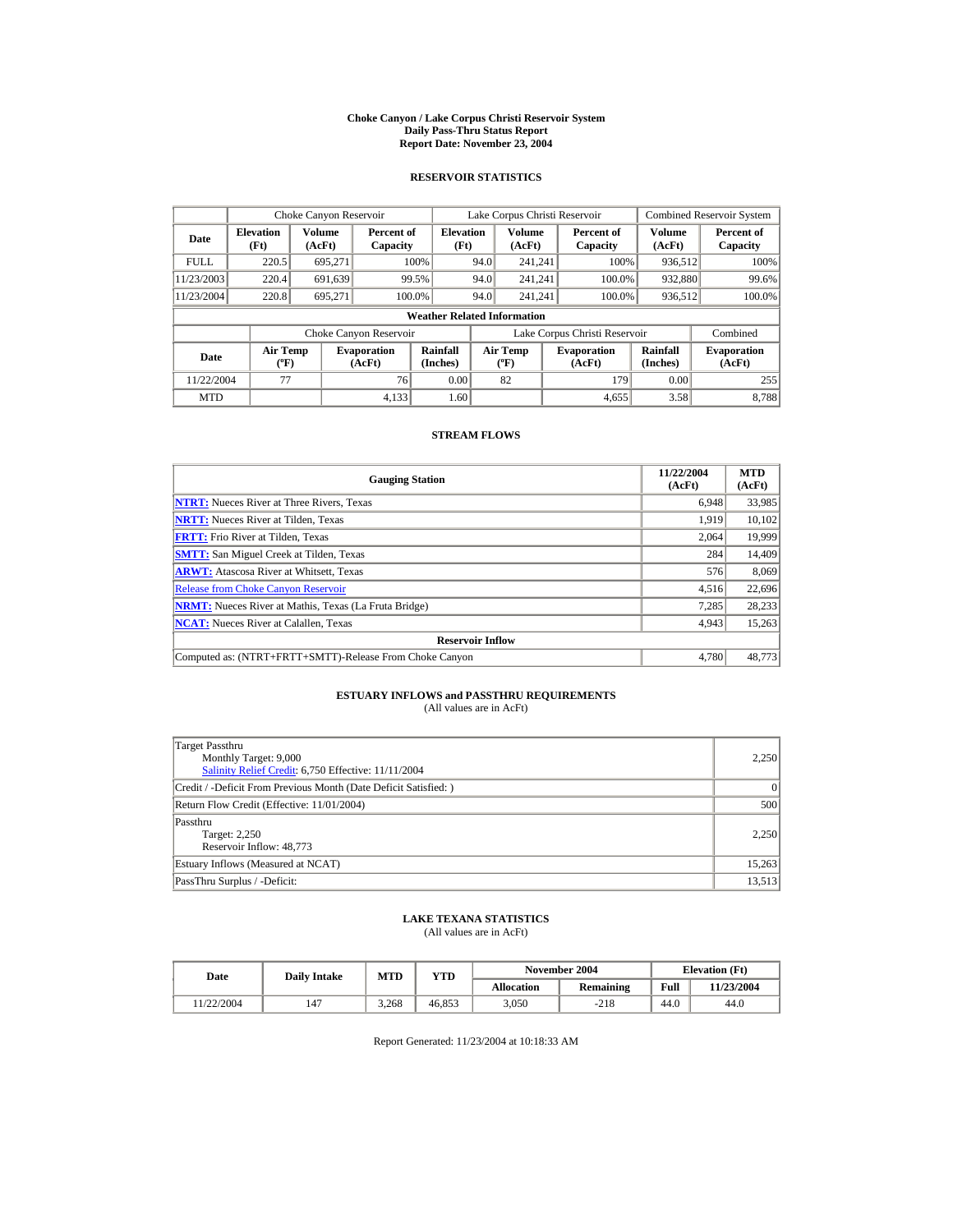#### **Choke Canyon / Lake Corpus Christi Reservoir System Daily Pass-Thru Status Report Report Date: November 24, 2004**

### **RESERVOIR STATISTICS**

|             | Choke Canyon Reservoir                                                      |                  |                        |                                    | Lake Corpus Christi Reservoir             |                         |  |                               |                         | <b>Combined Reservoir System</b> |
|-------------|-----------------------------------------------------------------------------|------------------|------------------------|------------------------------------|-------------------------------------------|-------------------------|--|-------------------------------|-------------------------|----------------------------------|
| Date        | <b>Elevation</b><br>(Ft)                                                    | Volume<br>(AcFt) | Percent of<br>Capacity | <b>Elevation</b><br>(Ft)           |                                           | <b>Volume</b><br>(AcFt) |  | Percent of<br>Capacity        | <b>Volume</b><br>(AcFt) | Percent of<br>Capacity           |
| <b>FULL</b> | 220.5                                                                       | 695,271          |                        | 100%                               | 94.0                                      | 241.241                 |  | 100%                          | 936,512                 | 100%                             |
| 11/24/2003  | 220.3                                                                       | 691,121          |                        | 99.4%                              | 94.0                                      | 241.241                 |  | 100.0%                        | 932,362                 | 99.6%                            |
| 11/24/2004  | 220.9                                                                       | 695.271          | 100.0%                 |                                    | 94.0                                      | 241.241                 |  | 100.0%                        | 936,512                 | 100.0%                           |
|             |                                                                             |                  |                        | <b>Weather Related Information</b> |                                           |                         |  |                               |                         |                                  |
|             |                                                                             |                  | Choke Canyon Reservoir |                                    |                                           |                         |  | Lake Corpus Christi Reservoir |                         | Combined                         |
| Date        | <b>Air Temp</b><br><b>Evaporation</b><br>$({}^{\circ}\mathrm{F})$<br>(AcFt) |                  |                        | Rainfall<br>(Inches)               | <b>Air Temp</b><br>$({}^{\circ}\text{F})$ |                         |  | <b>Evaporation</b><br>(AcFt)  | Rainfall<br>(Inches)    | <b>Evaporation</b><br>(AcFt)     |
| 11/23/2004  | 85                                                                          |                  | 378                    | 0.21                               |                                           | 83                      |  | 258                           | 0.15                    | 636                              |
| <b>MTD</b>  |                                                                             |                  | 4,511                  | 1.81                               |                                           |                         |  | 4.913                         | 3.73                    | 9.424                            |

### **STREAM FLOWS**

| <b>Gauging Station</b>                                       | 11/23/2004<br>(AcFt) | <b>MTD</b><br>(AcFt) |
|--------------------------------------------------------------|----------------------|----------------------|
| <b>NTRT:</b> Nueces River at Three Rivers, Texas             | 6,312                | 40,297               |
| <b>NRTT:</b> Nueces River at Tilden, Texas                   | 2,005                | 12,107               |
| <b>FRTT:</b> Frio River at Tilden, Texas                     | 2,402                | 22,401               |
| <b>SMTT:</b> San Miguel Creek at Tilden, Texas               | 2.402                | 16,811               |
| <b>ARWT:</b> Atascosa River at Whitsett, Texas               | 330                  | 8,398                |
| <b>Release from Choke Canvon Reservoir</b>                   | 4,516                | 27,212               |
| <b>NRMT:</b> Nueces River at Mathis, Texas (La Fruta Bridge) | 7.206                | 35,438               |
| <b>NCAT:</b> Nueces River at Calallen, Texas                 | 6,015                | 21,278               |
| <b>Reservoir Inflow</b>                                      |                      |                      |
| Computed as: (NTRT+FRTT+SMTT)-Release From Choke Canyon      | 6.600                | 55,373               |

# **ESTUARY INFLOWS and PASSTHRU REQUIREMENTS**<br>(All values are in AcFt)

| Target Passthru<br>Monthly Target: 9,000<br>Salinity Relief Credit: 6,750 Effective: 11/11/2004 | 2,250  |
|-------------------------------------------------------------------------------------------------|--------|
| Credit / -Deficit From Previous Month (Date Deficit Satisfied:)                                 | 0      |
| Return Flow Credit (Effective: 11/01/2004)                                                      | 500    |
| Passthru<br>Target: 2,250<br>Reservoir Inflow: 55,373                                           | 2.250  |
| Estuary Inflows (Measured at NCAT)                                                              | 21,278 |
| PassThru Surplus / -Deficit:                                                                    | 19.528 |

## **LAKE TEXANA STATISTICS**

(All values are in AcFt)

| Date      | <b>Daily Intake</b> | <b>MTD</b><br>YTD |        |                   | November 2004 | <b>Elevation</b> (Ft) |            |
|-----------|---------------------|-------------------|--------|-------------------|---------------|-----------------------|------------|
|           |                     |                   |        | <b>Allocation</b> | Remaining     | Full                  | 11/24/2004 |
| 1/23/2004 | 148                 | 3.415             | 47,000 | 3.050             | -365          | 44.0                  | 44.0       |

Report Generated: 11/24/2004 at 8:34:38 AM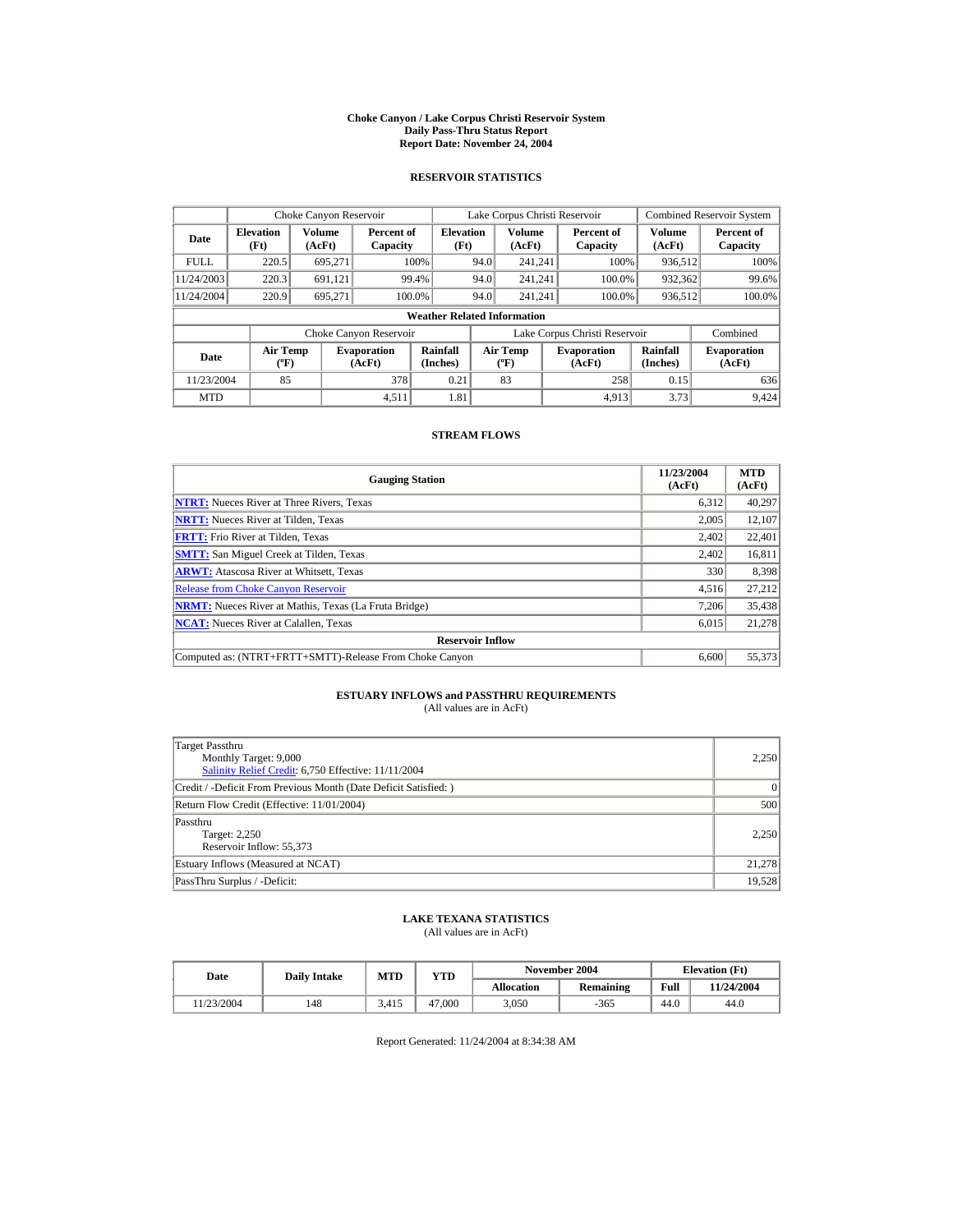#### **Choke Canyon / Lake Corpus Christi Reservoir System Daily Pass-Thru Status Report Report Date: November 25, 2004**

### **RESERVOIR STATISTICS**

|             | Choke Canyon Reservoir                      |                  |                              |                                    | Lake Corpus Christi Reservoir    |                  |  |                               | <b>Combined Reservoir System</b> |                              |  |
|-------------|---------------------------------------------|------------------|------------------------------|------------------------------------|----------------------------------|------------------|--|-------------------------------|----------------------------------|------------------------------|--|
| Date        | <b>Elevation</b><br>(Ft)                    | Volume<br>(AcFt) | Percent of<br>Capacity       | <b>Elevation</b><br>(Ft)           |                                  | Volume<br>(AcFt) |  | Percent of<br>Capacity        | Volume<br>(AcFt)                 | Percent of<br>Capacity       |  |
| <b>FULL</b> | 220.5                                       | 695.271          |                              | 100%                               | 94.0                             | 241.241          |  | 100%                          | 936,512                          | 100%                         |  |
| 11/25/2003  | 220.3                                       | 690,602          |                              | 99.3%                              | 94.0                             | 241.241          |  | 100.0%                        | 931,843                          | 99.5%                        |  |
| 11/25/2004  | 220.8                                       | 695.271          | 100.0%                       |                                    | 94.0                             | 241.241          |  | 100.0%                        | 936,512                          | 100.0%                       |  |
|             |                                             |                  |                              | <b>Weather Related Information</b> |                                  |                  |  |                               |                                  |                              |  |
|             |                                             |                  | Choke Canyon Reservoir       |                                    |                                  |                  |  | Lake Corpus Christi Reservoir |                                  | Combined                     |  |
| Date        | <b>Air Temp</b><br>$({}^{\circ}\mathrm{F})$ |                  | <b>Evaporation</b><br>(AcFt) | Rainfall<br>(Inches)               | <b>Air Temp</b><br>$(^{\circ}F)$ |                  |  | <b>Evaporation</b><br>(AcFt)  | Rainfall<br>(Inches)             | <b>Evaporation</b><br>(AcFt) |  |
| 11/24/2004  | 66                                          |                  | 227                          | 0.00                               |                                  | 64               |  | 224                           | 0.00                             | 451                          |  |
| <b>MTD</b>  |                                             |                  | 4.738                        | 1.81                               |                                  |                  |  | 5.137                         | 3.73                             | 9.875                        |  |

### **STREAM FLOWS**

| <b>Gauging Station</b>                                       | 11/24/2004<br>(AcFt) | <b>MTD</b><br>(AcFt) |
|--------------------------------------------------------------|----------------------|----------------------|
| <b>NTRT:</b> Nueces River at Three Rivers, Texas             | 6,253                | 46,550               |
| <b>NRTT:</b> Nueces River at Tilden, Texas                   | 2,025                | 14,131               |
| <b>FRTT:</b> Frio River at Tilden, Texas                     | 2,283                | 24,683               |
| <b>SMTT:</b> San Miguel Creek at Tilden, Texas               | 804                  | 17,615               |
| <b>ARWT:</b> Atascosa River at Whitsett, Texas               | 586                  | 8,984                |
| <b>Release from Choke Canyon Reservoir</b>                   | 4,516                | 31,728               |
| <b>NRMT:</b> Nueces River at Mathis, Texas (La Fruta Bridge) | 7,325                | 42,763               |
| <b>NCAT:</b> Nueces River at Calallen, Texas                 | 6,908                | 28,186               |
| <b>Reservoir Inflow</b>                                      |                      |                      |
| Computed as: (NTRT+FRTT+SMTT)-Release From Choke Canyon      | 4.824                | 60,197               |

# **ESTUARY INFLOWS and PASSTHRU REQUIREMENTS**<br>(All values are in AcFt)

| Target Passthru<br>Monthly Target: 9,000<br>Salinity Relief Credit: 6,750 Effective: 11/11/2004 | 2,250  |
|-------------------------------------------------------------------------------------------------|--------|
| Credit / -Deficit From Previous Month (Date Deficit Satisfied: )                                | 0      |
| Return Flow Credit (Effective: 11/01/2004)                                                      | 500    |
| Passthru<br>Target: 2,250<br>Reservoir Inflow: 60,197                                           | 2.250  |
| Estuary Inflows (Measured at NCAT)                                                              | 28,186 |
| PassThru Surplus / -Deficit:                                                                    | 26,436 |

## **LAKE TEXANA STATISTICS**

(All values are in AcFt)

| Date      | <b>Daily Intake</b> | MTD   | $\mathbf{v_{TD}}$ |                   | November 2004    | <b>Elevation</b> (Ft) |            |  |
|-----------|---------------------|-------|-------------------|-------------------|------------------|-----------------------|------------|--|
|           |                     |       |                   | <b>Allocation</b> | <b>Remaining</b> | Full                  | 11/25/2004 |  |
| 1/24/2004 | 148                 | 3.563 | 47.149            | 3.050             |                  | 44.0                  | 44.0       |  |

Report Generated: 11/25/2004 at 8:30:48 AM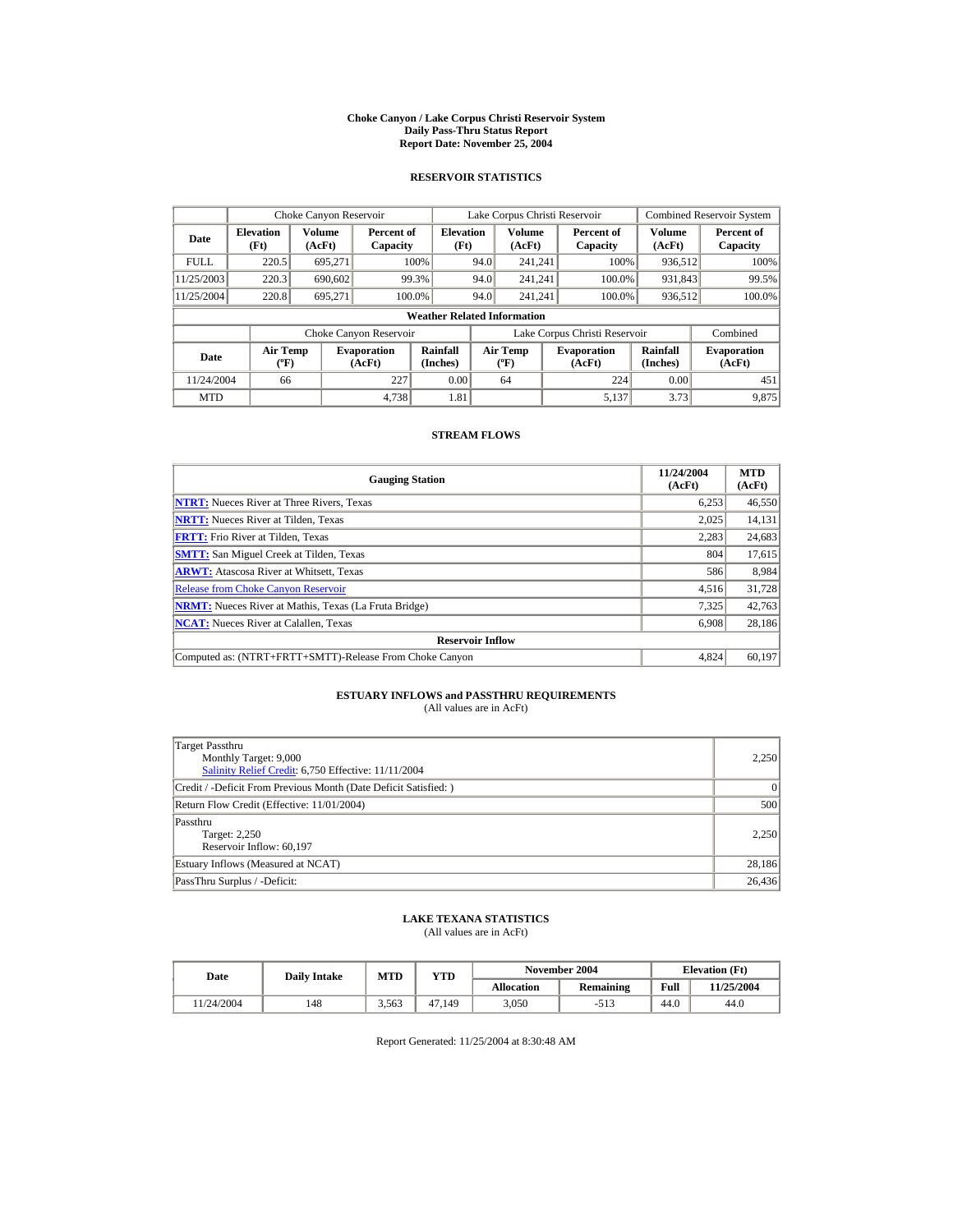#### **Choke Canyon / Lake Corpus Christi Reservoir System Daily Pass-Thru Status Report Report Date: November 26, 2004**

### **RESERVOIR STATISTICS**

|             | Choke Canyon Reservoir   |                                                                                                                                         |                        |                                    | Lake Corpus Christi Reservoir |                      |                              |                        | <b>Combined Reservoir System</b> |                        |  |
|-------------|--------------------------|-----------------------------------------------------------------------------------------------------------------------------------------|------------------------|------------------------------------|-------------------------------|----------------------|------------------------------|------------------------|----------------------------------|------------------------|--|
| Date        | <b>Elevation</b><br>(Ft) | Volume<br>(AcFt)                                                                                                                        | Percent of<br>Capacity | <b>Elevation</b><br>(Ft)           |                               | Volume<br>(AcFt)     |                              | Percent of<br>Capacity | Volume<br>(AcFt)                 | Percent of<br>Capacity |  |
| <b>FULL</b> | 220.5                    | 695.271                                                                                                                                 |                        | 100%                               | 94.0                          | 241.241              |                              | 100%                   | 936,512                          | 100%                   |  |
| 11/26/2003  | 220.3                    | 690,342                                                                                                                                 |                        | 99.3%                              | 94.0                          | 241.241              |                              | 100.0%                 | 931,583                          | 99.5%                  |  |
| 11/26/2004  | 220.7                    | 695.271                                                                                                                                 |                        | 100.0%                             | 94.0                          | 241.241              |                              | 100.0%                 | 936,512                          | 100.0%                 |  |
|             |                          |                                                                                                                                         |                        | <b>Weather Related Information</b> |                               |                      |                              |                        |                                  |                        |  |
|             |                          |                                                                                                                                         | Choke Canyon Reservoir |                                    | Lake Corpus Christi Reservoir |                      |                              |                        | Combined                         |                        |  |
| Date        |                          | Rainfall<br><b>Air Temp</b><br><b>Air Temp</b><br><b>Evaporation</b><br>$({}^{\circ}\mathrm{F})$<br>(Inches)<br>(AcFt)<br>$(^{\circ}F)$ |                        |                                    | <b>Evaporation</b><br>(AcFt)  | Rainfall<br>(Inches) | <b>Evaporation</b><br>(AcFt) |                        |                                  |                        |  |
| 11/25/2004  | 69                       |                                                                                                                                         | 182                    | 0.00                               |                               | 68                   |                              | 123                    | 0.00                             | 305                    |  |
| <b>MTD</b>  |                          |                                                                                                                                         | 4.920                  | 1.81                               |                               |                      |                              | 5.260                  | 3.73                             | 10.180                 |  |

### **STREAM FLOWS**

| <b>Gauging Station</b>                                       | 11/25/2004<br>(AcFt) | <b>MTD</b><br>(AcFt) |
|--------------------------------------------------------------|----------------------|----------------------|
| <b>NTRT:</b> Nueces River at Three Rivers, Texas             | 6,729                | 53,279               |
| <b>NRTT:</b> Nueces River at Tilden, Texas                   | 1.906                | 16,037               |
| <b>FRTT:</b> Frio River at Tilden, Texas                     | 1.657                | 26,341               |
| <b>SMTT:</b> San Miguel Creek at Tilden, Texas               | 592                  | 18,206               |
| <b>ARWT:</b> Atascosa River at Whitsett, Texas               | 1,481                | 10,465               |
| <b>Release from Choke Canyon Reservoir</b>                   | 4,516                | 36.244               |
| <b>NRMT:</b> Nueces River at Mathis, Texas (La Fruta Bridge) | 5,697                | 48,460               |
| <b>NCAT:</b> Nueces River at Calallen, Texas                 | 7,086                | 35,272               |
| <b>Reservoir Inflow</b>                                      |                      |                      |
| Computed as: (NTRT+FRTT+SMTT)-Release From Choke Canyon      | 4.462                | 64,659               |

# **ESTUARY INFLOWS and PASSTHRU REQUIREMENTS**<br>(All values are in AcFt)

| Target Passthru<br>Monthly Target: 9,000<br>Salinity Relief Credit: 6,750 Effective: 11/11/2004 | 2,250  |
|-------------------------------------------------------------------------------------------------|--------|
| Credit / -Deficit From Previous Month (Date Deficit Satisfied:)                                 | 0      |
| Return Flow Credit (Effective: 11/01/2004)                                                      | 500    |
| Passthru<br>Target: 2,250<br>Reservoir Inflow: 64,659                                           | 2.250  |
| Estuary Inflows (Measured at NCAT)                                                              | 35,272 |
| PassThru Surplus / -Deficit:                                                                    | 33,522 |

## **LAKE TEXANA STATISTICS**

(All values are in AcFt)

| Date      | <b>Daily Intake</b> | <b>MTD</b>            | YTD    |                   | November 2004 | <b>Elevation</b> (Ft) |            |
|-----------|---------------------|-----------------------|--------|-------------------|---------------|-----------------------|------------|
|           |                     |                       |        | <b>Allocation</b> | Remaining     | Full                  | 11/26/2004 |
| 1/25/2004 | 148                 | 2711<br><i>J.I</i> 11 | 47.296 | 3.050             | -661          | 44.0                  | 44.0       |

Report Generated: 11/26/2004 at 8:31:43 AM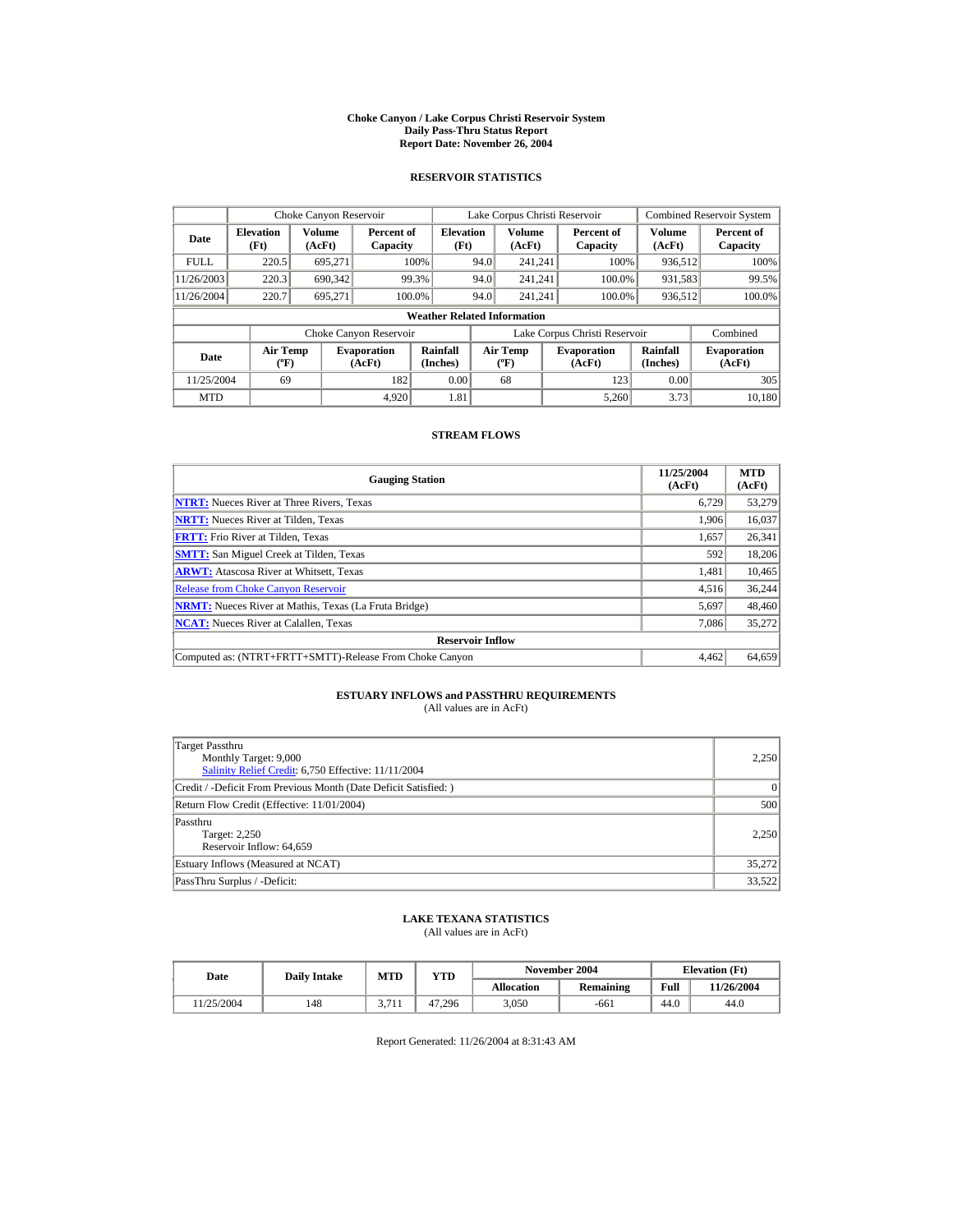#### **Choke Canyon / Lake Corpus Christi Reservoir System Daily Pass-Thru Status Report Report Date: November 27, 2004**

### **RESERVOIR STATISTICS**

|             | Choke Canyon Reservoir                      |                  |                              |                                    | Lake Corpus Christi Reservoir             |                  |  |                              |                      | <b>Combined Reservoir System</b> |
|-------------|---------------------------------------------|------------------|------------------------------|------------------------------------|-------------------------------------------|------------------|--|------------------------------|----------------------|----------------------------------|
| Date        | <b>Elevation</b><br>(Ft)                    | Volume<br>(AcFt) | Percent of<br>Capacity       | <b>Elevation</b><br>(Ft)           |                                           | Volume<br>(AcFt) |  | Percent of<br>Capacity       | Volume<br>(AcFt)     | Percent of<br>Capacity           |
| <b>FULL</b> | 220.5                                       | 695.271          |                              | 100%                               | 94.0                                      | 241.241          |  | 100%                         | 936,512              | 100%                             |
| 11/27/2003  | 220.3                                       | 691,121          |                              | 99.4%                              | 94.0                                      | 241.241          |  | 100.0%                       | 932,362              | 99.6%                            |
| 11/27/2004  | 220.6                                       | 695.271          | 100.0%                       |                                    | 94.0                                      | 241.241          |  | 100.0%                       | 936,512              | 100.0%                           |
|             |                                             |                  |                              | <b>Weather Related Information</b> |                                           |                  |  |                              |                      |                                  |
|             |                                             |                  | Choke Canyon Reservoir       |                                    | Lake Corpus Christi Reservoir             |                  |  |                              | Combined             |                                  |
| Date        | <b>Air Temp</b><br>$({}^{\circ}\mathrm{F})$ |                  | <b>Evaporation</b><br>(AcFt) | Rainfall<br>(Inches)               | <b>Air Temp</b><br>$({}^{\circ}\text{F})$ |                  |  | <b>Evaporation</b><br>(AcFt) | Rainfall<br>(Inches) | <b>Evaporation</b><br>(AcFt)     |
| 11/26/2004  | 80                                          |                  | 121                          | 0.00                               |                                           | 78               |  | 79                           | 0.00                 | 200                              |
| <b>MTD</b>  |                                             |                  | 5.041                        | 1.81                               |                                           |                  |  | 5,339                        | 3.73                 | 10,380                           |

### **STREAM FLOWS**

| <b>Gauging Station</b>                                       | 11/26/2004<br>(AcFt) | <b>MTD</b><br>(AcFt) |
|--------------------------------------------------------------|----------------------|----------------------|
| <b>NTRT:</b> Nueces River at Three Rivers, Texas             | 7.146                | 60,425               |
| <b>NRTT:</b> Nueces River at Tilden, Texas                   | 1.866                | 17,903               |
| <b>FRTT:</b> Frio River at Tilden, Texas                     | 1,199                | 27,540               |
| <b>SMTT:</b> San Miguel Creek at Tilden, Texas               | 331                  | 18,538               |
| <b>ARWT:</b> Atascosa River at Whitsett, Texas               | 1,419                | 11,884               |
| <b>Release from Choke Canyon Reservoir</b>                   | 3,706                | 39,950               |
| <b>NRMT:</b> Nueces River at Mathis, Texas (La Fruta Bridge) | 6,154                | 54,613               |
| <b>NCAT:</b> Nueces River at Calallen, Texas                 | 6,729                | 42,001               |
| <b>Reservoir Inflow</b>                                      |                      |                      |
| Computed as: (NTRT+FRTT+SMTT)-Release From Choke Canyon      | 4.970                | 69,630               |

# **ESTUARY INFLOWS and PASSTHRU REQUIREMENTS**<br>(All values are in AcFt)

| Target Passthru<br>Monthly Target: 9,000<br>Salinity Relief Credit: 6,750 Effective: 11/11/2004 | 2,250  |
|-------------------------------------------------------------------------------------------------|--------|
| Credit / -Deficit From Previous Month (Date Deficit Satisfied:)                                 | 0      |
| Return Flow Credit (Effective: 11/01/2004)                                                      | 500    |
| Passthru<br>Target: 2,250<br>Reservoir Inflow: 69,630                                           | 2.250  |
| Estuary Inflows (Measured at NCAT)                                                              | 42,001 |
| PassThru Surplus / -Deficit:                                                                    | 40.251 |

## **LAKE TEXANA STATISTICS**

(All values are in AcFt)

| Date      | <b>Daily Intake</b> | <b>MTD</b> | YTD    |                   | November 2004 | <b>Elevation</b> (Ft) |            |
|-----------|---------------------|------------|--------|-------------------|---------------|-----------------------|------------|
|           |                     |            |        | <b>Allocation</b> | Remaining     | Full                  | 11/27/2004 |
| 1/26/2004 | 147                 | 3.858      | 47.444 | 3.050             | $-808$        | 44.0                  | 44.0       |

Report Generated: 11/27/2004 at 8:29:08 AM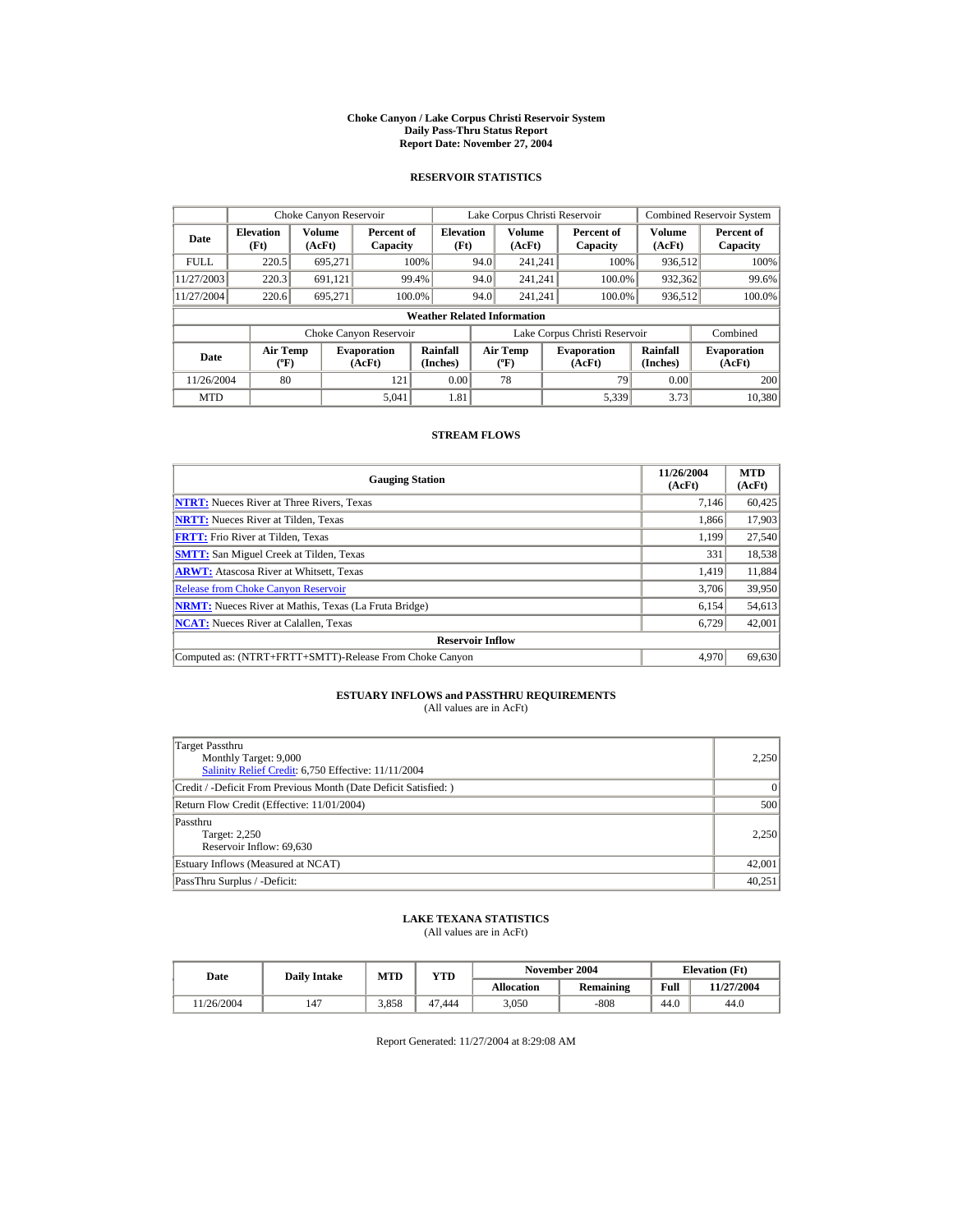#### **Choke Canyon / Lake Corpus Christi Reservoir System Daily Pass-Thru Status Report Report Date: November 28, 2004**

### **RESERVOIR STATISTICS**

|             | Choke Canyon Reservoir                      |                  |                              |                                    | Lake Corpus Christi Reservoir |                                           |                        |                              |                      | <b>Combined Reservoir System</b> |
|-------------|---------------------------------------------|------------------|------------------------------|------------------------------------|-------------------------------|-------------------------------------------|------------------------|------------------------------|----------------------|----------------------------------|
| Date        | <b>Elevation</b><br>(Ft)                    | Volume<br>(AcFt) | Percent of<br>Capacity       | <b>Elevation</b><br>(Ft)           |                               | Volume<br>(AcFt)                          | Percent of<br>Capacity |                              | Volume<br>(AcFt)     | Percent of<br>Capacity           |
| <b>FULL</b> | 220.5                                       | 695.271          |                              | 100%                               | 94.0                          | 241.241                                   |                        | 100%                         | 936,512              | 100%                             |
| 11/28/2003  | 220.3                                       | 689,569          |                              | 99.2%                              | 94.0                          | 241.241                                   |                        | 100.0%                       | 930,810              | 99.4%                            |
| 11/28/2004  | 220.6                                       | 695.271          | 100.0%                       |                                    | 94.0                          | 241.241                                   |                        | 100.0%                       | 936,512              | 100.0%                           |
|             |                                             |                  |                              | <b>Weather Related Information</b> |                               |                                           |                        |                              |                      |                                  |
|             |                                             |                  | Choke Canyon Reservoir       |                                    | Lake Corpus Christi Reservoir |                                           |                        |                              | Combined             |                                  |
| Date        | <b>Air Temp</b><br>$({}^{\circ}\mathrm{F})$ |                  | <b>Evaporation</b><br>(AcFt) | Rainfall<br>(Inches)               |                               | <b>Air Temp</b><br>$({}^{\circ}\text{F})$ |                        | <b>Evaporation</b><br>(AcFt) | Rainfall<br>(Inches) | <b>Evaporation</b><br>(AcFt)     |
| 11/27/2004  | 74                                          |                  | 288                          | 0.00                               |                               | 71                                        |                        | 381                          | 0.00                 | 669                              |
| <b>MTD</b>  |                                             |                  | 5.329                        | 1.81                               |                               |                                           |                        | 5.720                        | 3.73                 | 11.049                           |

### **STREAM FLOWS**

| <b>Gauging Station</b>                                       | 11/27/2004<br>(AcFt) | <b>MTD</b><br>(AcFt) |
|--------------------------------------------------------------|----------------------|----------------------|
| <b>NTRT:</b> Nueces River at Three Rivers, Texas             | 5,935                | 66,361               |
| <b>NRTT:</b> Nueces River at Tilden, Texas                   | 1,945                | 19,848               |
| <b>FRTT:</b> Frio River at Tilden, Texas                     | 1,108                | 28,648               |
| <b>SMTT:</b> San Miguel Creek at Tilden, Texas               | 220                  | 18,758               |
| <b>ARWT:</b> Atascosa River at Whitsett, Texas               | 592                  | 12,475               |
| <b>Release from Choke Canyon Reservoir</b>                   | 2.471                | 42,421               |
| <b>NRMT:</b> Nueces River at Mathis, Texas (La Fruta Bridge) | 7.007                | 61,620               |
| <b>NCAT:</b> Nueces River at Calallen, Texas                 | 6,352                | 48,353               |
| <b>Reservoir Inflow</b>                                      |                      |                      |
| Computed as: (NTRT+FRTT+SMTT)-Release From Choke Canyon      | 4.792                | 74,421               |

# **ESTUARY INFLOWS and PASSTHRU REQUIREMENTS**<br>(All values are in AcFt)

| Target Passthru<br>Monthly Target: 9,000<br>Salinity Relief Credit: 6,750 Effective: 11/11/2004 | 2,250  |
|-------------------------------------------------------------------------------------------------|--------|
| Credit / -Deficit From Previous Month (Date Deficit Satisfied:)                                 | 0      |
| Return Flow Credit (Effective: 11/01/2004)                                                      | 500    |
| Passthru<br>Target: 2,250<br>Reservoir Inflow: 74,421                                           | 2.250  |
| Estuary Inflows (Measured at NCAT)                                                              | 48,353 |
| PassThru Surplus / -Deficit:                                                                    | 46,603 |

## **LAKE TEXANA STATISTICS**

(All values are in AcFt)

| Date      | <b>Daily Intake</b> | November 2004<br><b>MTD</b><br>YTD |        | <b>Elevation</b> (Ft) |           |      |            |
|-----------|---------------------|------------------------------------|--------|-----------------------|-----------|------|------------|
|           |                     |                                    |        | <b>Allocation</b>     | Remaining | Full | 11/28/2004 |
| 1/27/2004 | 147                 | 4.005                              | 47.591 | 3.050                 | -955      | 44.0 | 44.0       |

Report Generated: 11/28/2004 at 8:21:44 AM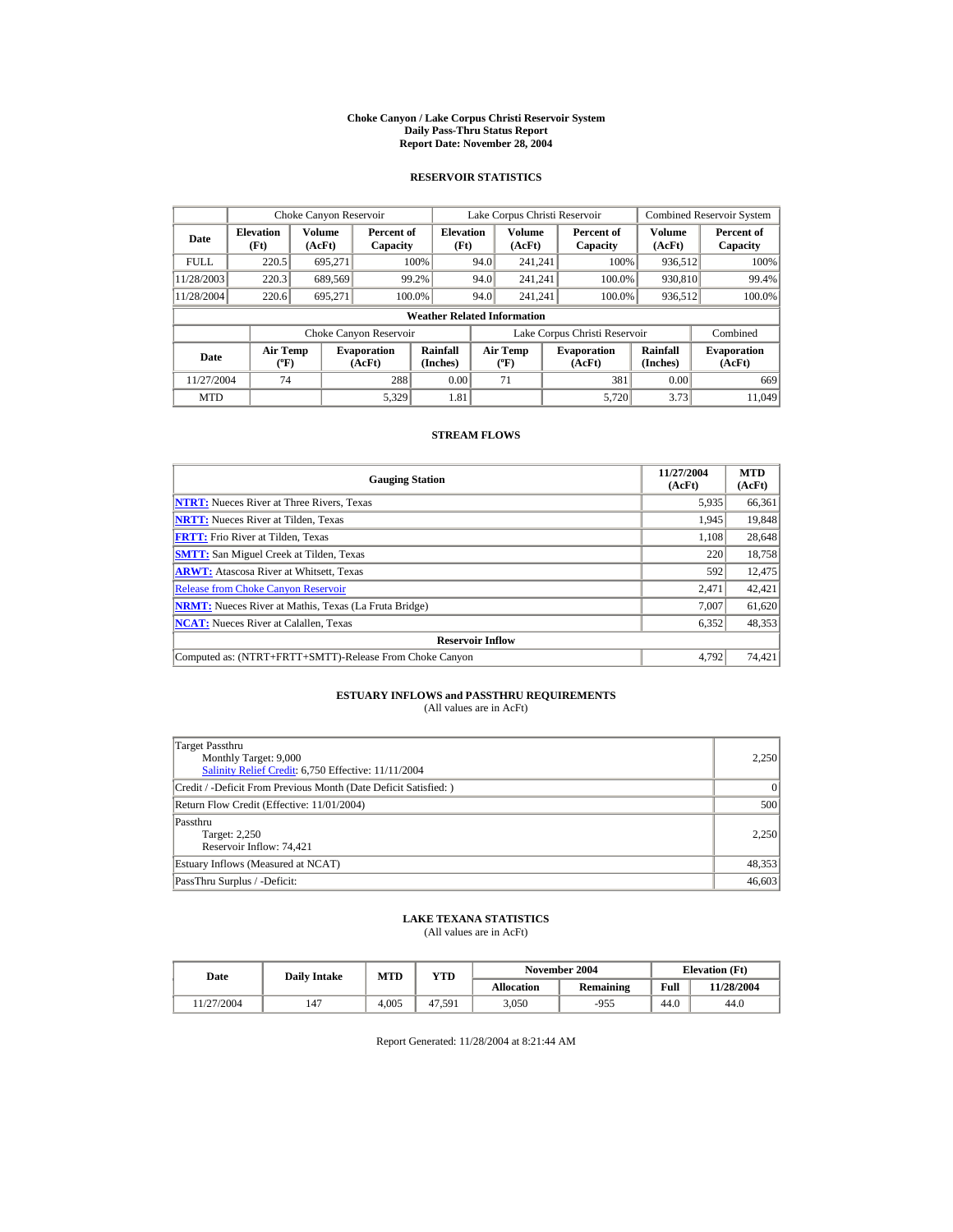#### **Choke Canyon / Lake Corpus Christi Reservoir System Daily Pass-Thru Status Report Report Date: November 29, 2004**

### **RESERVOIR STATISTICS**

|             | Choke Canyon Reservoir                      |                  |                              |                                    | Lake Corpus Christi Reservoir |                                           |                        |                              |                      | <b>Combined Reservoir System</b> |
|-------------|---------------------------------------------|------------------|------------------------------|------------------------------------|-------------------------------|-------------------------------------------|------------------------|------------------------------|----------------------|----------------------------------|
| Date        | <b>Elevation</b><br>(Ft)                    | Volume<br>(AcFt) | Percent of<br>Capacity       | <b>Elevation</b><br>(Ft)           |                               | Volume<br>(AcFt)                          | Percent of<br>Capacity |                              | Volume<br>(AcFt)     | Percent of<br>Capacity           |
| <b>FULL</b> | 220.5                                       | 695.271          |                              | 100%                               | 94.0                          | 241.241                                   |                        | 100%                         | 936,512              | 100%                             |
| 11/29/2003  | 220.3                                       | 688.797          | 99.1%                        |                                    | 94.0                          | 241.241                                   |                        | 100.0%                       | 930,038              | 99.3%                            |
| 11/29/2004  | 220.6                                       | 695.271          | 100.0%                       |                                    | 93.9                          | 239,702                                   |                        | 99.4%                        | 934,973              | 99.8%                            |
|             |                                             |                  |                              | <b>Weather Related Information</b> |                               |                                           |                        |                              |                      |                                  |
|             |                                             |                  | Choke Canyon Reservoir       |                                    | Lake Corpus Christi Reservoir |                                           |                        |                              | Combined             |                                  |
| Date        | <b>Air Temp</b><br>$({}^{\circ}\mathrm{F})$ |                  | <b>Evaporation</b><br>(AcFt) | Rainfall<br>(Inches)               |                               | <b>Air Temp</b><br>$({}^{\circ}\text{F})$ |                        | <b>Evaporation</b><br>(AcFt) | Rainfall<br>(Inches) | <b>Evaporation</b><br>(AcFt)     |
| 11/28/2004  | 79                                          |                  | 167                          | 0.00                               |                               | 77                                        |                        | 145                          | 0.00                 | 312                              |
| <b>MTD</b>  |                                             |                  | 5.496                        | 1.81                               |                               |                                           |                        | 5,865                        | 3.73                 | 11,361                           |

### **STREAM FLOWS**

| <b>Gauging Station</b>                                       | 11/28/2004<br>(AcFt) | <b>MTD</b><br>(AcFt) |
|--------------------------------------------------------------|----------------------|----------------------|
| <b>NTRT:</b> Nueces River at Three Rivers, Texas             | 4,248                | 70,608               |
| <b>NRTT:</b> Nueces River at Tilden, Texas                   | 2,084                | 21,932               |
| <b>FRTT:</b> Frio River at Tilden, Texas                     | 1.074                | 29,721               |
| <b>SMTT:</b> San Miguel Creek at Tilden, Texas               | 165                  | 18,923               |
| <b>ARWT:</b> Atascosa River at Whitsett, Texas               | 310                  | 12,785               |
| <b>Release from Choke Canvon Reservoir</b>                   | 1,933                | 44,355               |
| <b>NRMT:</b> Nueces River at Mathis, Texas (La Fruta Bridge) | 5,578                | 67,198               |
| <b>NCAT:</b> Nueces River at Calallen, Texas                 | 6,650                | 55,003               |
| <b>Reservoir Inflow</b>                                      |                      |                      |
| Computed as: (NTRT+FRTT+SMTT)-Release From Choke Canyon      | 3,553                | 77,975               |

# **ESTUARY INFLOWS and PASSTHRU REQUIREMENTS**<br>(All values are in AcFt)

| Target Passthru<br>Monthly Target: 9,000<br>Salinity Relief Credit: 6,750 Effective: 11/11/2004 | 2,250  |
|-------------------------------------------------------------------------------------------------|--------|
| Credit / -Deficit From Previous Month (Date Deficit Satisfied: )                                | 0      |
| Return Flow Credit (Effective: 11/01/2004)                                                      | 500    |
| Passthru<br>Target: 2,250<br>Reservoir Inflow: 77,975                                           | 2.250  |
| Estuary Inflows (Measured at NCAT)                                                              | 55,003 |
| PassThru Surplus / -Deficit:                                                                    | 53,253 |

## **LAKE TEXANA STATISTICS**

(All values are in AcFt)

| Date      | <b>Daily Intake</b> | <b>MTD</b> | YTD    |                   | November 2004 | <b>Elevation</b> (Ft) |            |
|-----------|---------------------|------------|--------|-------------------|---------------|-----------------------|------------|
|           |                     |            |        | <b>Allocation</b> | Remaining     | Full                  | 11/29/2004 |
| 1/28/2004 | 147                 | 1.152      | 47.738 | 3.050             | $-1.102$      | 44.0                  | 44.0       |

Report Generated: 11/29/2004 at 8:41:37 AM